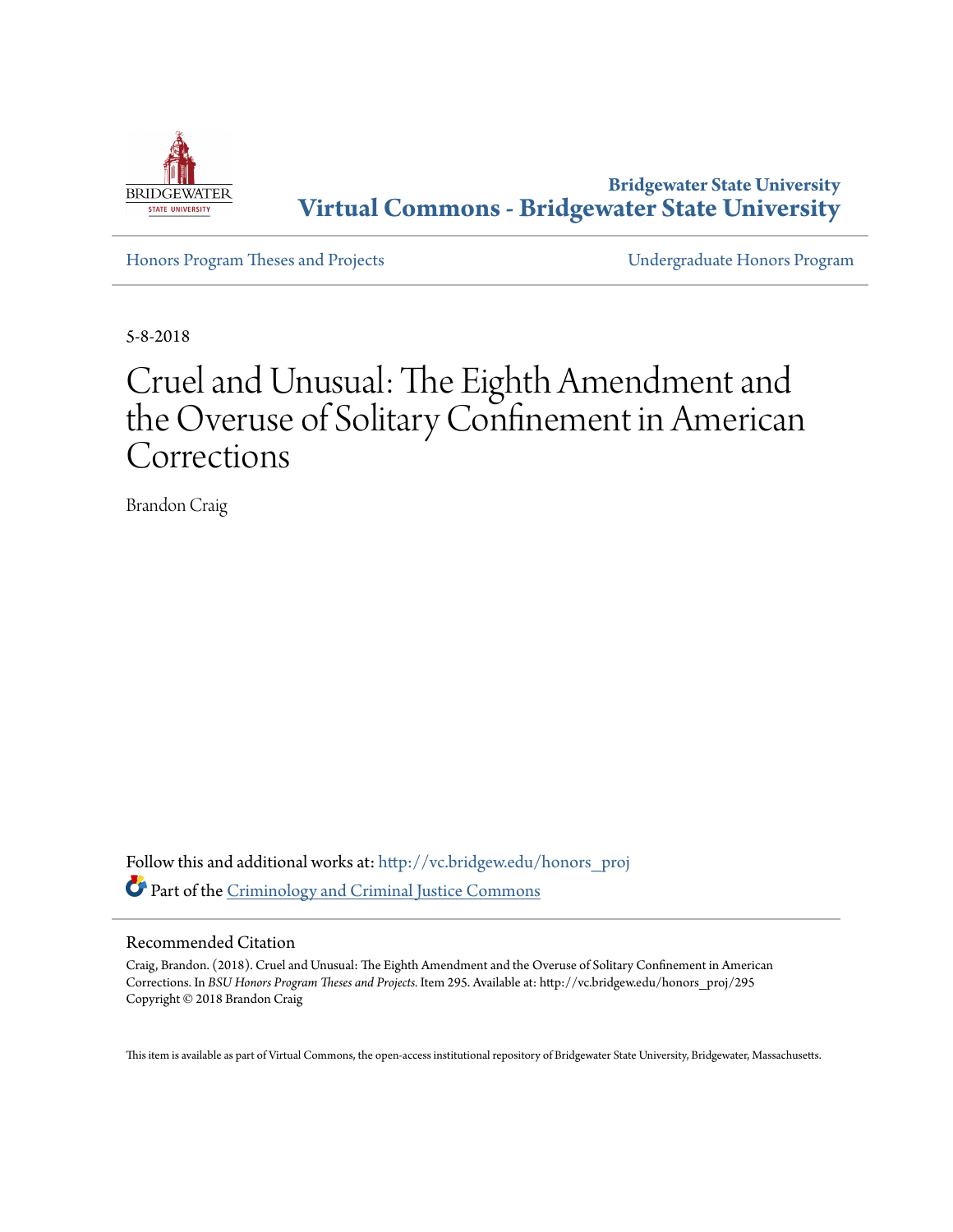## Running head: SOLITARY CONFINEMENT AND THE EIGHTH AMENDMENT

Cruel and Unusual: The Eighth Amendment and the Overuse of Solitary Confinement in

American Corrections

Brandon Craig

### Submitted in Partial Completion of the

Requirements for Departmental Honors in Criminal Justice

Bridgewater State University May 8, 2018

Dr. Jamie Huff, Thesis Director

Dr. Jennifer Hartsfield, Committee Member

Dr. Ashley Kilmer, Committee Member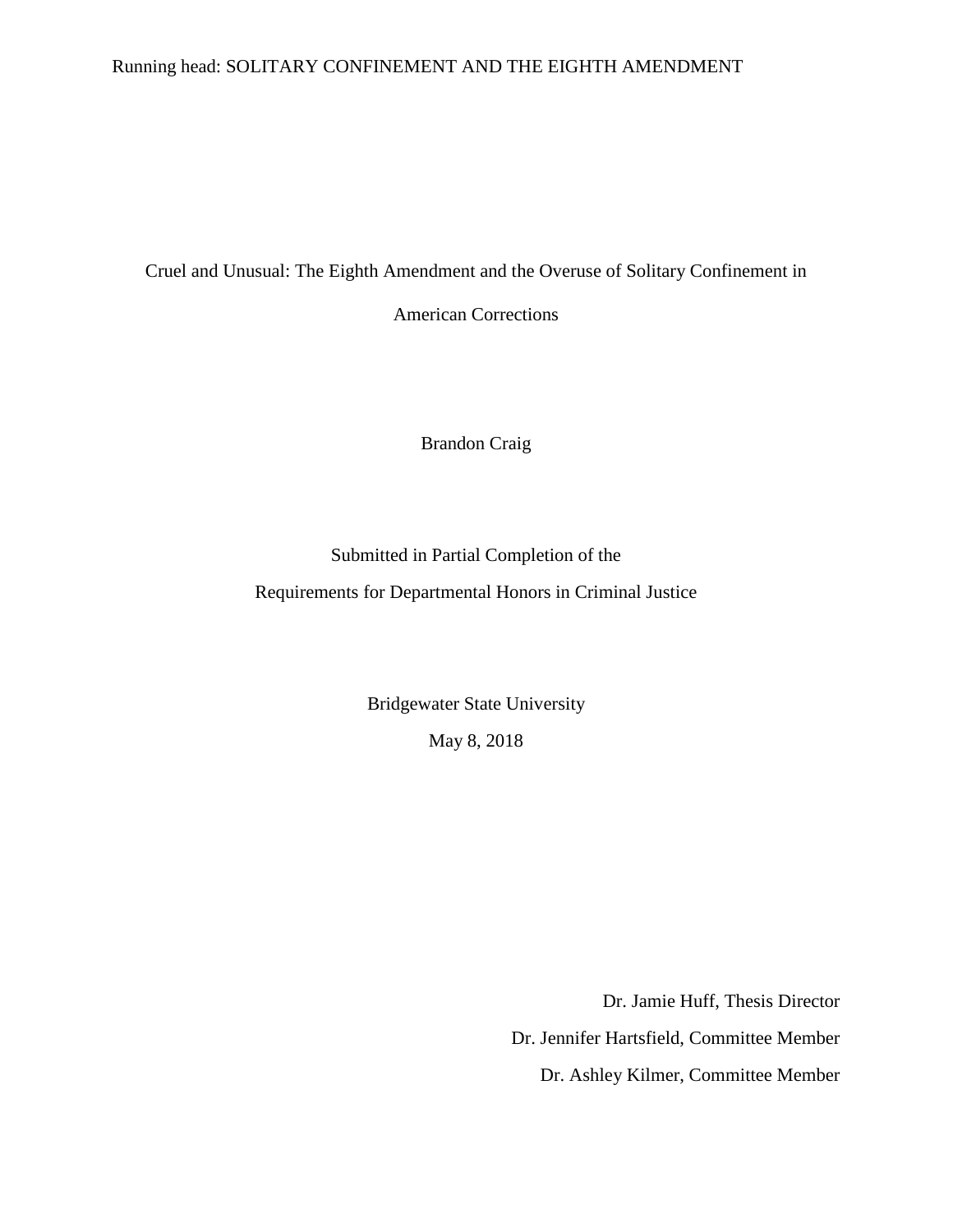| <b>TABLE OF CONTENTS</b>                                                                                                                                                                                                                                                                                                                                      |                              |    |
|---------------------------------------------------------------------------------------------------------------------------------------------------------------------------------------------------------------------------------------------------------------------------------------------------------------------------------------------------------------|------------------------------|----|
| <b>CHAPTER I: INTRODUCTION</b><br><b>CHAPTER II: A BRIEF HISTORY OF SOLITARY CONFINEMENT AND THE</b><br><b>SURROUNDING CONTROVERSY</b><br><b>CHAPTER III: PERSPECTIVES FROM CONTEMPORARY SOCIAL SCIENCE</b><br><b>RESEARCH</b><br><b>CHAPTER IV: PRISON LITIGATION, THE EIGHTH AMENDMENT, AND</b><br>ADDRESSING THE CONSTITUTIONALITY OF SOLITARY CONFINEMENT |                              |    |
|                                                                                                                                                                                                                                                                                                                                                               | 9                            |    |
|                                                                                                                                                                                                                                                                                                                                                               |                              | 19 |
|                                                                                                                                                                                                                                                                                                                                                               |                              | 29 |
|                                                                                                                                                                                                                                                                                                                                                               | <b>CHAPTER V: CONCLUSION</b> |    |
|                                                                                                                                                                                                                                                                                                                                                               | <b>REFERENCES</b>            | 49 |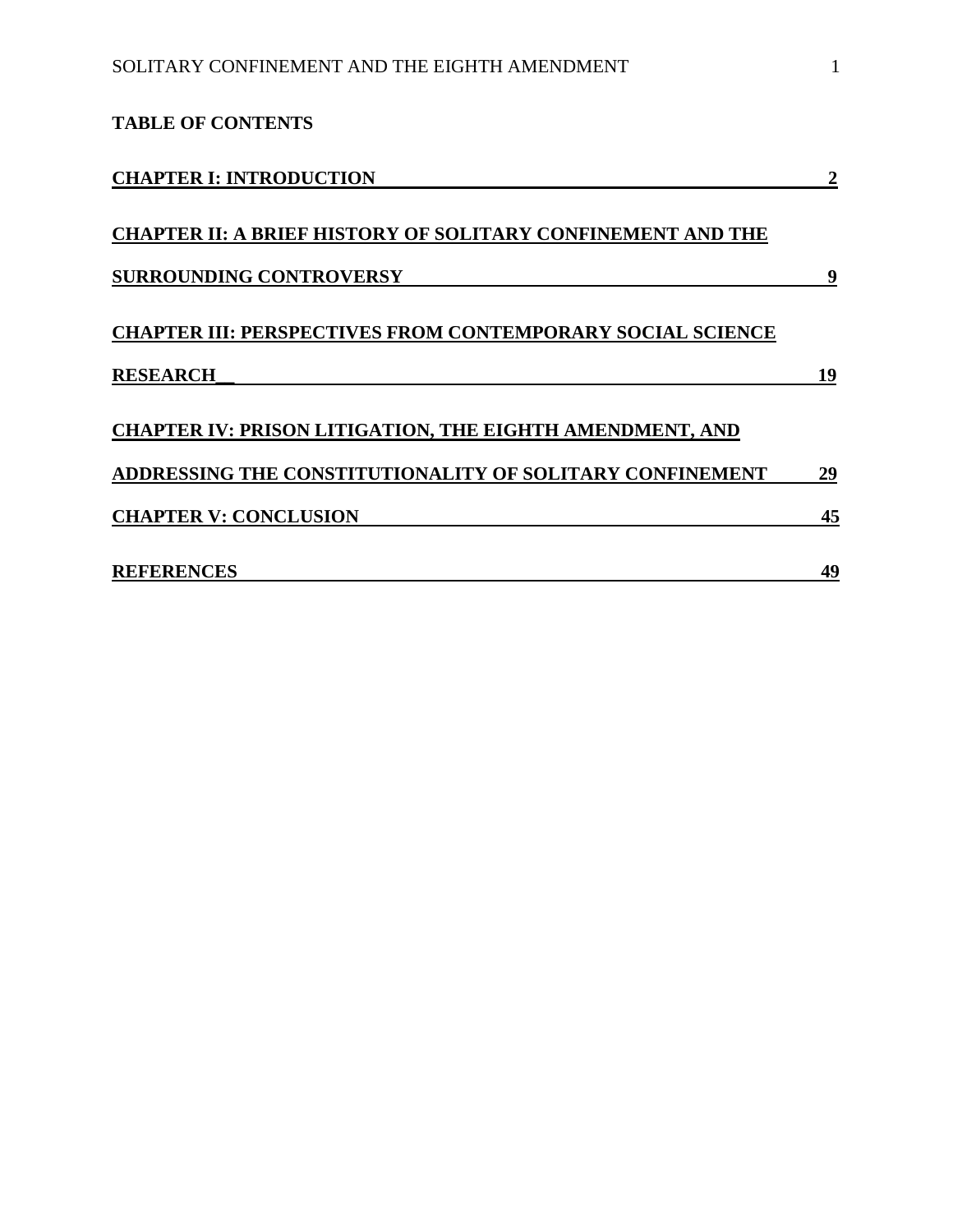#### **Chapter I: Introduction**

At 17 years old, Bronx resident Kalief Browder was sent to New York's Riker's Island jail complex on a robbery charge, where he ended up residing, without a conviction, for about three years. For most of his incarceration, he was held in solitary confinement—inside a 7' by 12' cell for 23 hours a day, the longest duration being 300 days straight (Martin, 2017). It was during this time that Browder displayed marked psychological deterioration, attempting suicide on four different occasions. In the documentary film about his ordeal, *Time: The Kalief Broder Story*, he comments on his mental state a year after finally being released in 2013: "You know, I smile, and I joke a lot. But, you know, deep down, I'm a mess because, like, I'm 21, and on the inside, I feel like I'm  $40$ " (Martin, 2017). On June  $6<sup>th</sup>$ , 2015, Browder hanged himself in his bedroom, just two weeks after his 22<sup>nd</sup> birthday.

According to the U.S. Department of Justice, solitary confinement is defined as housing an inmate (or, rarely, multiple inmates) in a locked cell, fully separated from the general population, with the inability to leave the confines of the cell for most of the day—typically, at least 22 hours (U.S. Department of Justice, 2016). Even at a purely semantic level, the concept of solitary confinement has problems. This is because different correctional jurisdictions—whether they be local, state, or federal—have differing terminology and definitions to refer to the concept of segregating certain prisoners from the general population. Examples of terms used in varying capacities during various eras are: "solitary confinement", "isolation", "segregated housing", "special housing", "lockdown", and "security housing", among countless others. Regardless of its name, we know that, today, the practice of solitary confinement is reality for many individuals under the jurisdiction of American corrections, like Kalief Browder was; exactly how many individuals, though, is harder to determine. Getting an accurate, all-encompassing set of statistics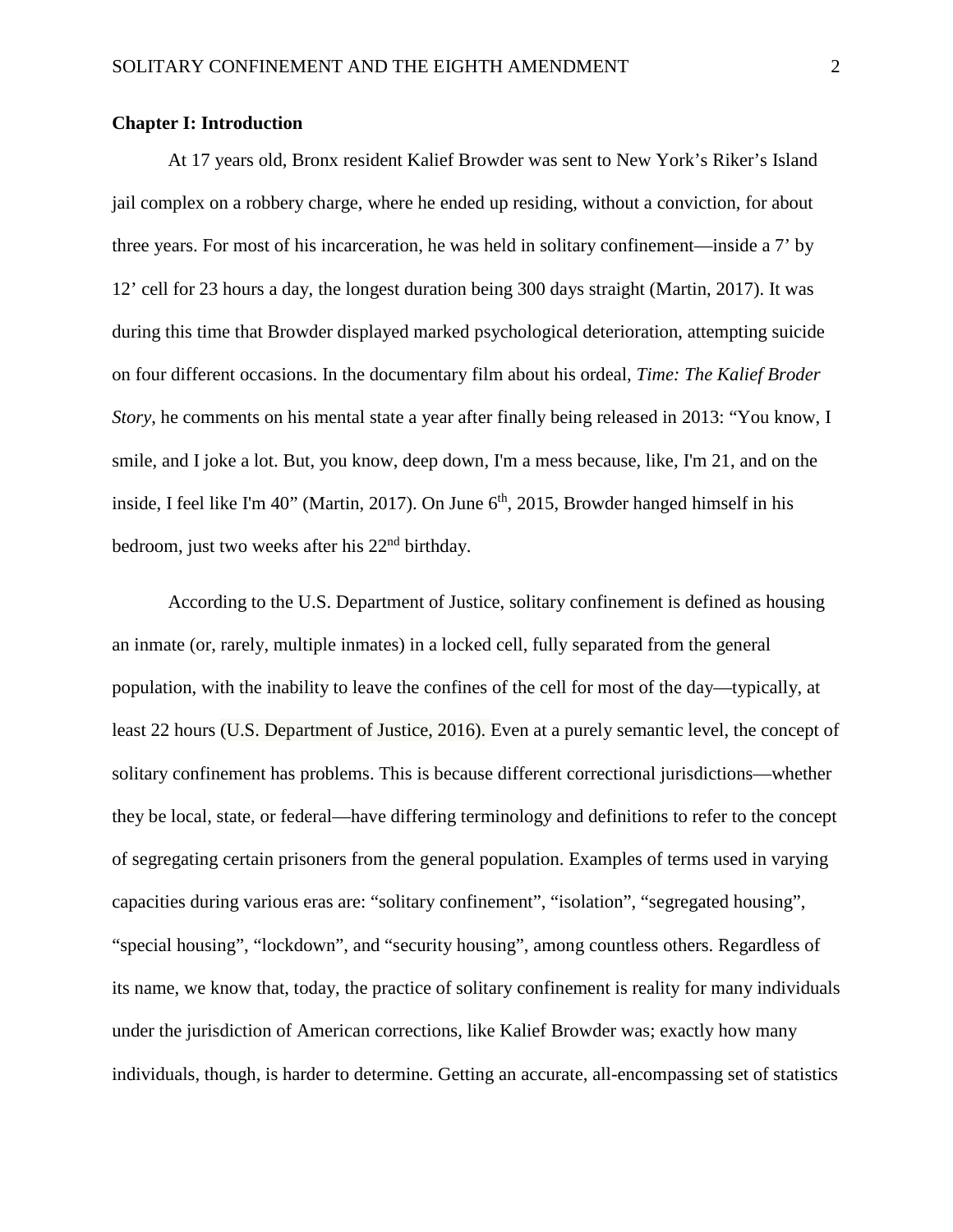on solitary confinement rates in the United States has been notably difficult to accomplish, primarily due to the aforementioned differences in terminology, and variation of data-gathering practices. As a result, many studies on the subject use data that are over a decade old.

However, some recent reports are promising. In a report on 34 prison jurisdictions—that, together, account for 73 percent of the 1.5 million incarcerated in prisons in the United States— 66,000 incarcerated individuals were found to be currently residing in solitary confinement of some kind. If that number is indicative of all 52 prison jurisdictions in the U.S., it is estimated that 80,000 to 100,000 incarcerated individuals nationwide currently reside in solitary confinement—not to mention the prisoners in local jails, juvenile facilities, and military or immigration detention centers, which these statistics do not take into account (The Liman Program, Yale Law School, & Association of State Correctional Administrators, 2015). This is the closest in a decade that criminal justice researchers have come to a complete set of statistics on solitary confinement rates throughout the various correctional jurisdictions of the U.S. Another recent report—this one by the Department of Justice's Bureau of Justice Statistics details that, on any given day, 4.4 percent of the federal and state prison population and 2.7 percent of those in local jails are residing in solitary confinement (2015).

The origins of the practice lie in the origins of the modern prison, in the early-nineteenth century. The Pennsylvania prison system, which debuted with the completion of Eastern State Penitentiary in 1829, was entirely designed around solitary confinement use; complete, 24-hour isolation between inmates was intended to encourage reflection and induce religious penance (Pennsylvania system, 2008). Soon, countless visitors from European and South American countries would come to the United States to examine American prisons; Western corrections administrators favored the Pennsylvania system during their observations, and, as a result,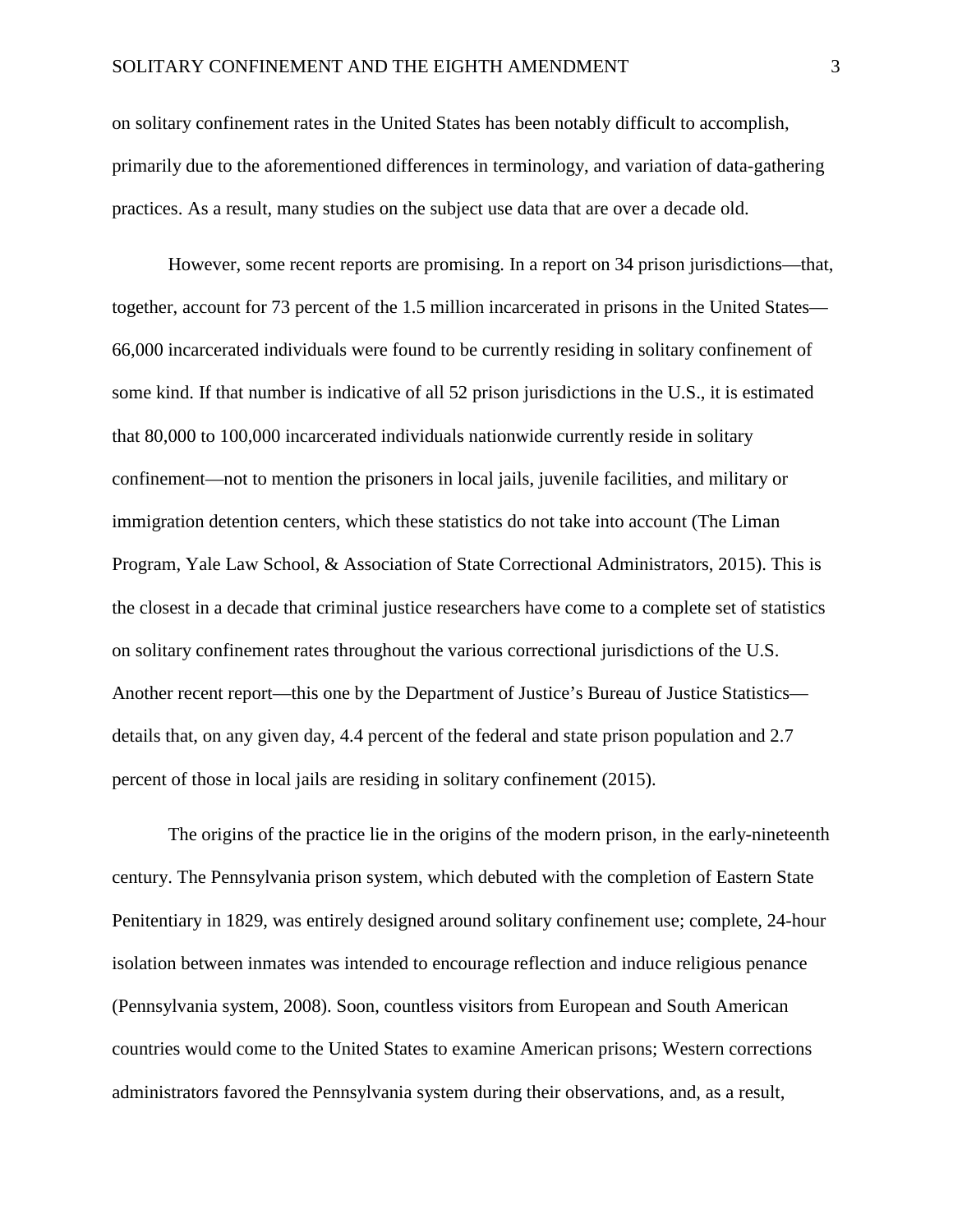hundreds of prisons in Europe and South America were remodeled or newly built in accordance with this system of imprisonment (Smith, 2006).

Even in these early days, however, people in both the U.S. and Europe noticed a great number of physical, mental, and emotional issues that solitary confinement seemed to produce and/or exacerbate in inmates—symptoms that are still currently observed and researched throughout the social sciences. Consequently, in the late-nineteenth century and into the twentieth, there was a gradual decline in the use of solitary confinement on a large scale. In 1890, the U.S. Supreme Court issued an opinion on an 1889 Colorado statute that mandated solitary confinement for murderers on death row. In it, Justice Samuel Freeman Miller spoke about how, even in the case of relatively short confinements, many prisoners fell into a "semifatuous condition, from which it was next to impossible to arouse them"; others isolated longer became "insane and violent" or suicidal, and even those who made it through their time in solitary were "not generally reformed, and in most cases, did not recover sufficient mental activity to be of any subsequent service to the community" (*In re Medley*, 1890). Though this was by no means a definitive opinion on the overall use of solitary confinement, it highlighted the growing sentiment that solitary—particularly in cases of long-term isolation—does more harm than any punitive good. By the beginning of the twentieth century, prisons were no longer entirely composed of solitary confinement cells, though disciplinary and protective isolation would continue. This would be the status quo until the late-1980s, with the rise of the supermax prison, which would bring with it a new era of widespread solitary confinement.

Since this resurgence of solitary confinement, negative effects similar to those observed by the Supreme Court in 1890 have been observed and studied by contemporary social science researchers. For example, according to psychologist Craig Haney of UC Santa Cruz, numerous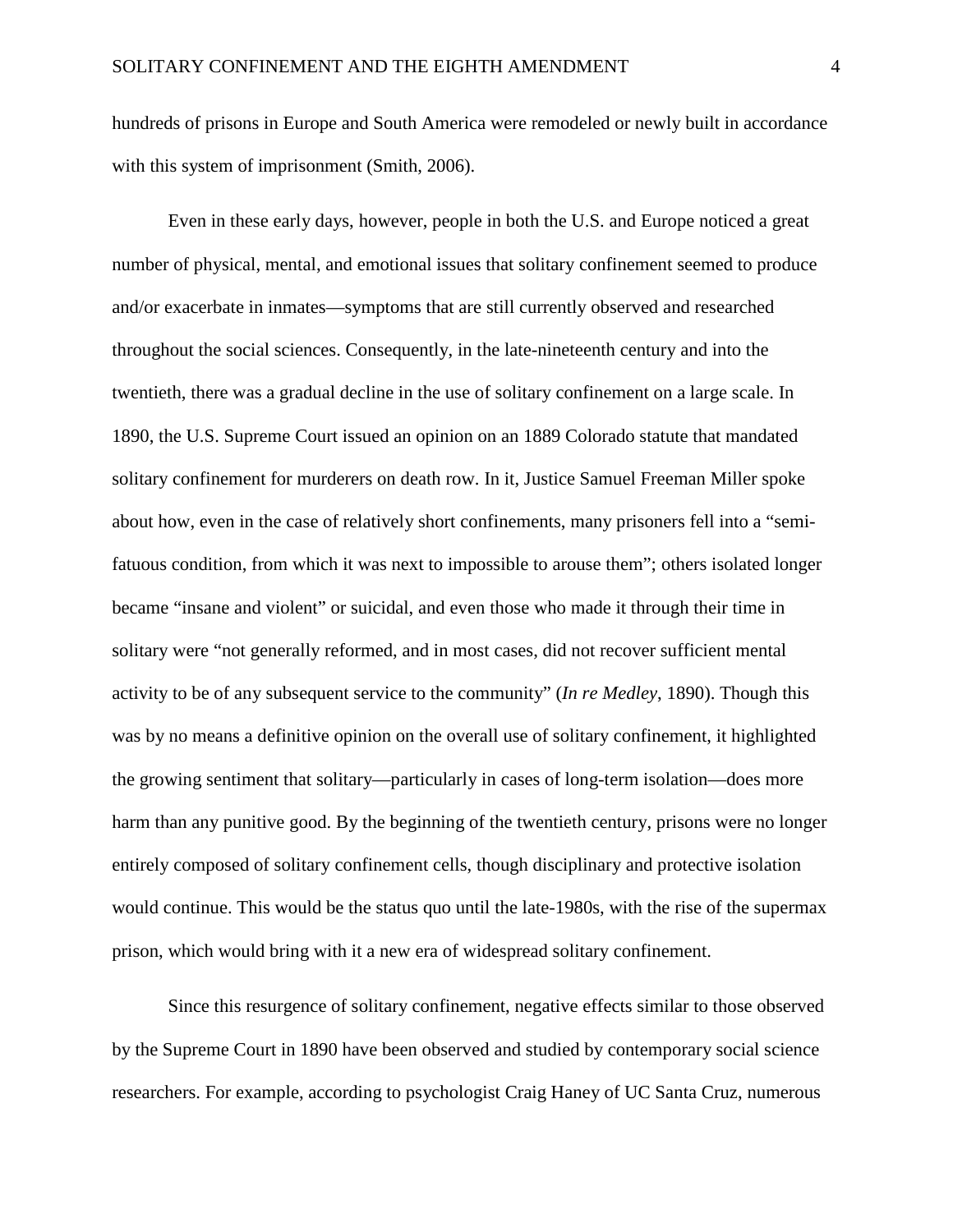studies varying in duration, intensity, and location have consistently found that individuals in extended stays in solitary often present with significant psychological and physiological issues, including: depression, high blood pressure, insomnia, uncontrollable anger, hallucinations, anxiety, feelings of emotional near-breakdown, hopelessness, paranoia, obsessive-compulsions, self-mutilation, and even suicidal ideation and behaviors (2003). With effects like these being well-documented over the past several decades, a widely-held sentiment is that the use of solitary confinement constitutes what it means to be a cruel and unusual punishment—and, as such, would be an unconstitutional practice under the Eighth Amendment.

In recent decades, many have sought a solution through civil rights litigation, but have come up empty-handed like many from centuries before. From 1866 to date, there have been 35 Eighth Amendment violation petitions that received rulings from the U.S. Supreme Court, of which a number specifically named solitary confinement overuse in prisons as an example of a cruel and unusual punishment; however, *none* of the cases resulted in the Supreme Court *directly* addressing the constitutionality of solitary in its ruling (Solitary Watch, 2010). Aside from a handful of recent concurring and dissenting opinions—*Davis v. Ayala*, 2015 and *Ruiz v. Texas*, 2017, respectively—the Court has essentially skirted around the issue every time.

The purpose of this thesis is to examine how and why the Supreme Court has not held long-term solitary confinement unconstitutional under the Eighth Amendment's prohibition on cruel and unusual punishment. I seek to analyze key cases in which the Court fails to consider the constitutionality of the issue, and outline the social and legal rationales that informed those cases; I also detail why the Court, in general, is either unable or unwilling to rule on it. Another purpose of the thesis is to explain why the Court *should* address the issue of constitutionality and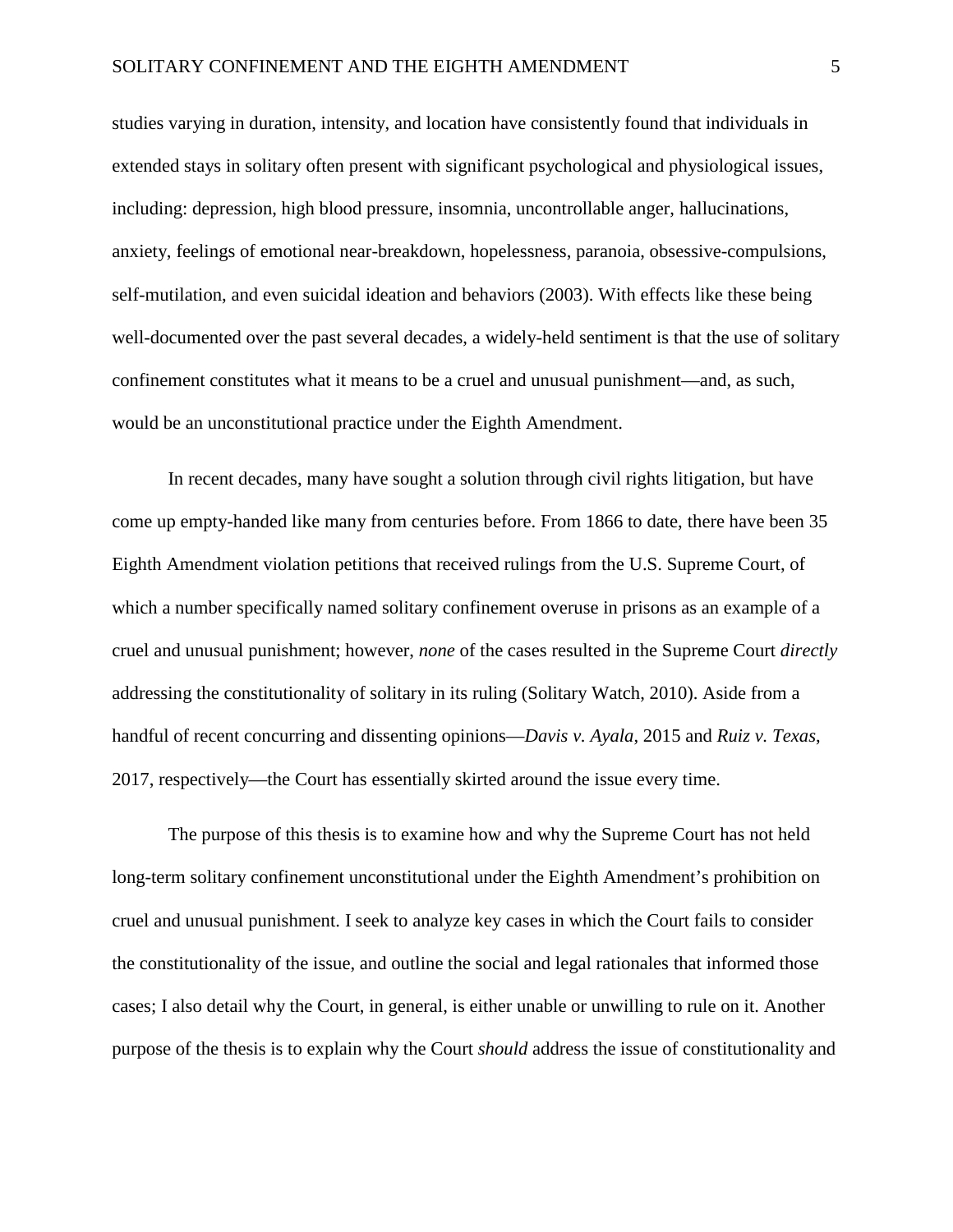deem it not so; I will consider contemporary evidence from psychology and other social science fields to evaluate how the Supreme Court should treat this issue.

#### *Methodologies*

This thesis relies primarily on interpretive legal analysis, meaning that I have chosen significant cases related to the Eighth Amendment, prison conditions, and solitary confinement itself from the nineteenth century to the present, and seek to analyze the Supreme Court's legal logic in each. This requires paying careful attention to what precedent the justices cite, how they frame the legal issue, and how they logically justify their constitutional avoidance of solitary confinement. For example, I am tracking the justifications that the justices most frequently use in their solitary confinement cases, which range from narrow interpretations of the Eighth Amendment, to deferential approaches, to state control over prison systems. The logic the Court uses may illuminate the motivations and concerns of the justices as they continue to grapple with this controversial, complex issue.

I also take into consideration the social context of these cases—legal scholars often note that the social institutions surrounding the Supreme Court have unique effects on the Court's decisions (Clayton & Gillman, 1999). For example, the prevailing notion in the early-nineteenth century that solitary confinement would encourage religious reflection and remorse in prison inmates may explain the Court's decisions in cases of that time involving the issue. As is common in contemporary legal scholarship, I am analyzing these cases with attention to multiple explanatory factors, including judicial ideology (Segal and Spaeth 2002) and historical context (Gillman 1999).

This thesis also relies on a review of social science research. I am conducting a literature review of numerous empirical studies pertinent to the issue at hand, and organizing their findings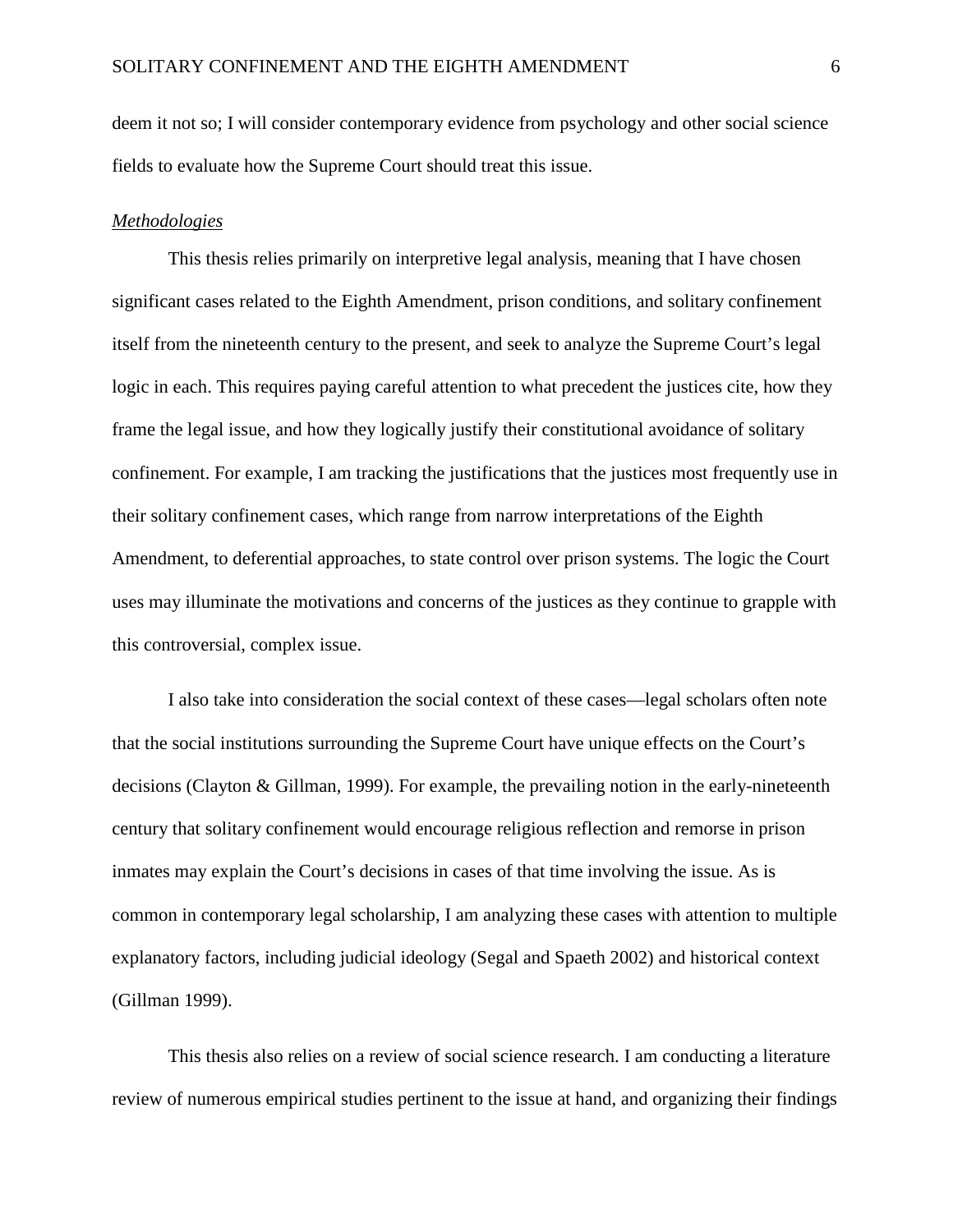according to common themes that present themselves throughout. Additionally, the thesis depends on a historical analysis of solitary confinement. I examine the origins of the practice in the nineteenth century, how its purpose and prevalence changed over time, and how its use in the past informs its status in American corrections in the present.

#### *Overview of Thesis Chapters*

The purpose of this project is to highlight the problematic nature of long-term solitary confinement by detailing its well-established negative effects and, ultimately, assert why overuse of the practice could constitute a cruel and unusual punishment under the Eighth Amendment. This thesis will begin with a historical overview of solitary confinement (Chapter II). This chapter will chronicle the origins of solitary confinement in the two competing American prison systems of the early-nineteenth century, the extent to which its use expanded and evolved until a decline at the turn of the twentieth century, and its large-scale return with the rise of the supermax prison in the 1980s. The goal of this chapter is to demonstrate how ingrained solitary confinement is in American corrections.

Next, Chapter III will identify key studies from social scientific literature, and review their findings. Most literature on solitary confinement and mental health effects takes the form of qualitative, interview- or questionnaire-based studies of small prisoner samples. That being said, many studies on the topic have found associations between prolonged isolation and negative psychological effects, certain criminal behaviors, and certain demographic groups. While the majority of research discussed will be empirical studies that affirm these associations, there will also be mention of some studies with negative or inconclusive results, and of existing literature reviews on the subject.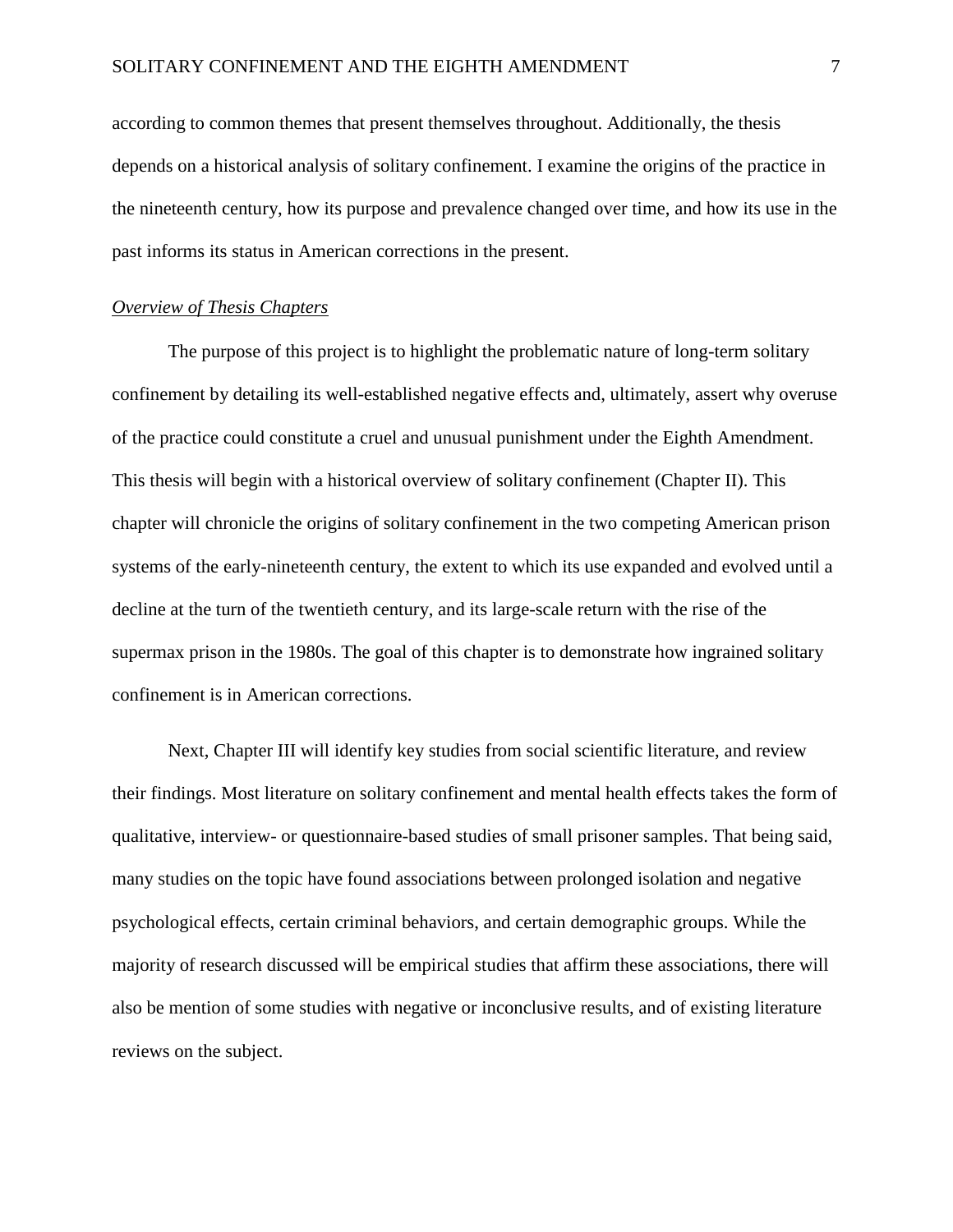Chapter IV will discuss key United States Supreme Court cases concerning claims of Eighth Amendment violation, those related to prison conditions, and those concerning the issue of solitary confinement specifically. Additionally, it will identify specific legal tests and requirements for the applicability of the Eighth Amendment's Cruel and Unusual Punishments Clause, analyze the Supreme Court's apprehension to confronting the solitary confinement issue, and highlight recent judicial opinions that seem to indicate an impending application of those legal tests to a solitary confinement case. Finally, Chapter V will summarize and conclude the thesis, and present thoughts going forward.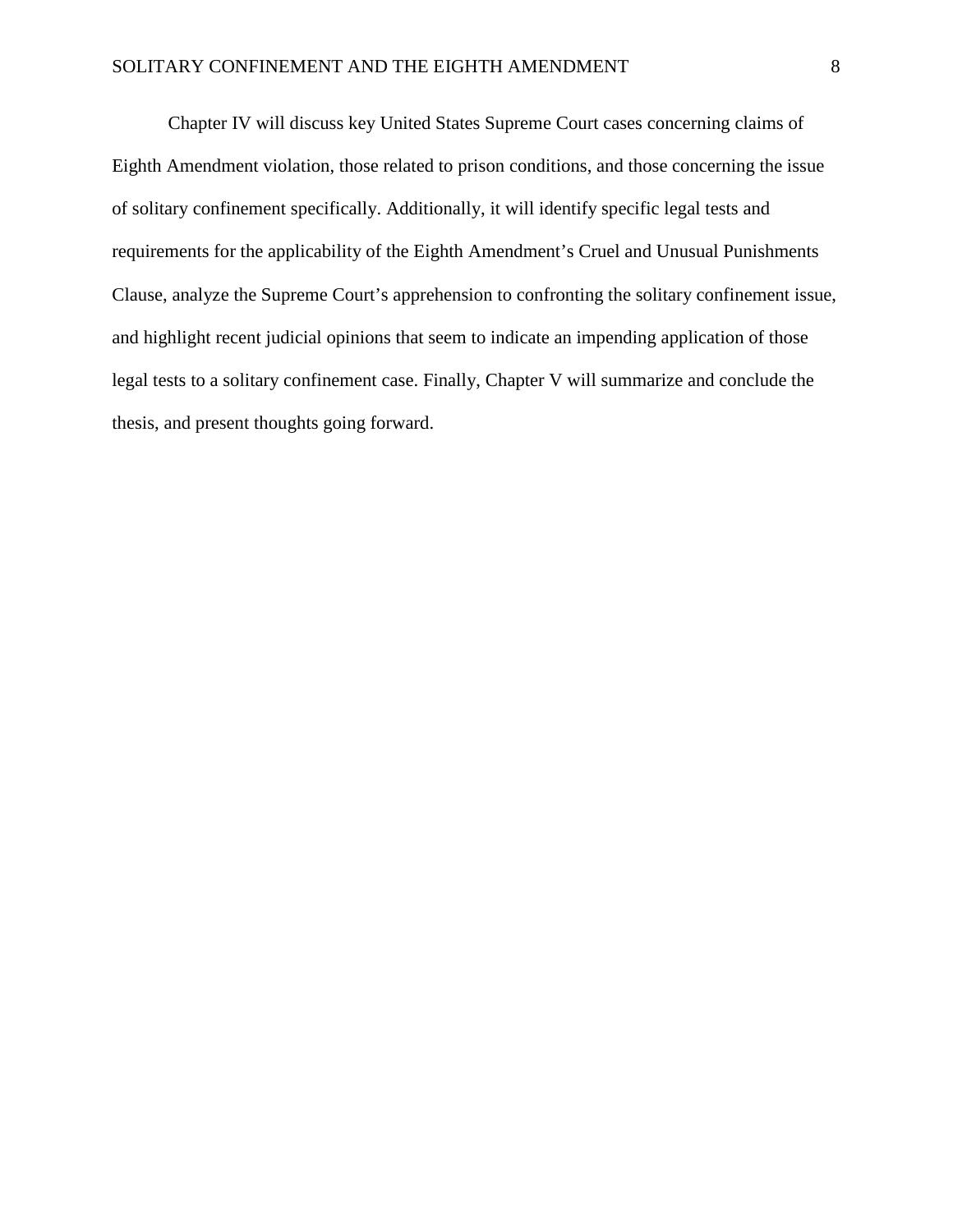## **Chapter II: A Brief History of Solitary Confinement and the Surrounding Controversy** *1. Introduction*

The confinement of prisoners in near-total isolation has been practiced since the advent of the modern prison itself. This chapter will first provide a brief history of solitary confinement, and detail its origins in the first American prisons of the early-nineteenth century—built through both the Pennsylvania and Auburn (New York) prison systems—while also touching upon the social theory of Michel Foucault and his idea of a punishment shift, where the locus of punishment moved from the bodies of the condemned to the souls. Next, the evolution of solitary confinement will be traced, from this initial implementation in the early-nineteenth century, through its gradual decline in the mid- and late-nineteenth century, finally to its resurgence in the 1980s and 1990s with the rise of supermax prison facilities.

#### *2. A Brief History of Solitary Confinement*

#### *A. Foucault and Public Punishments in History*

In his seminal work *Discipline and Punish*, French social theorist Michel Foucault opens by recounting the case of Robert-François Damiens. In March of 1757, Damiens was tried for the attempted regicide of King Louis XV of France; he was convicted shortly after, and sentenced to be executed by drawing and quartering. However, the execution would merely be the final act in a prolonged, public display of torture at the hands of the state.

As Foucault writes, first, Damiens was to have the skin of his chest, arms, thighs, and calves torn-away with red-hot pliers specially designed for the occasion; when the executioner attempted this, the skin did not give way easily, and he was twisting and pulling for an inordinate amount of time while Damiens screamed in pain (1977). Next, with an iron ladle, the executioner poured a boiling concoction of lead, resin, wax, sulfur, and oil into each of the coin-sized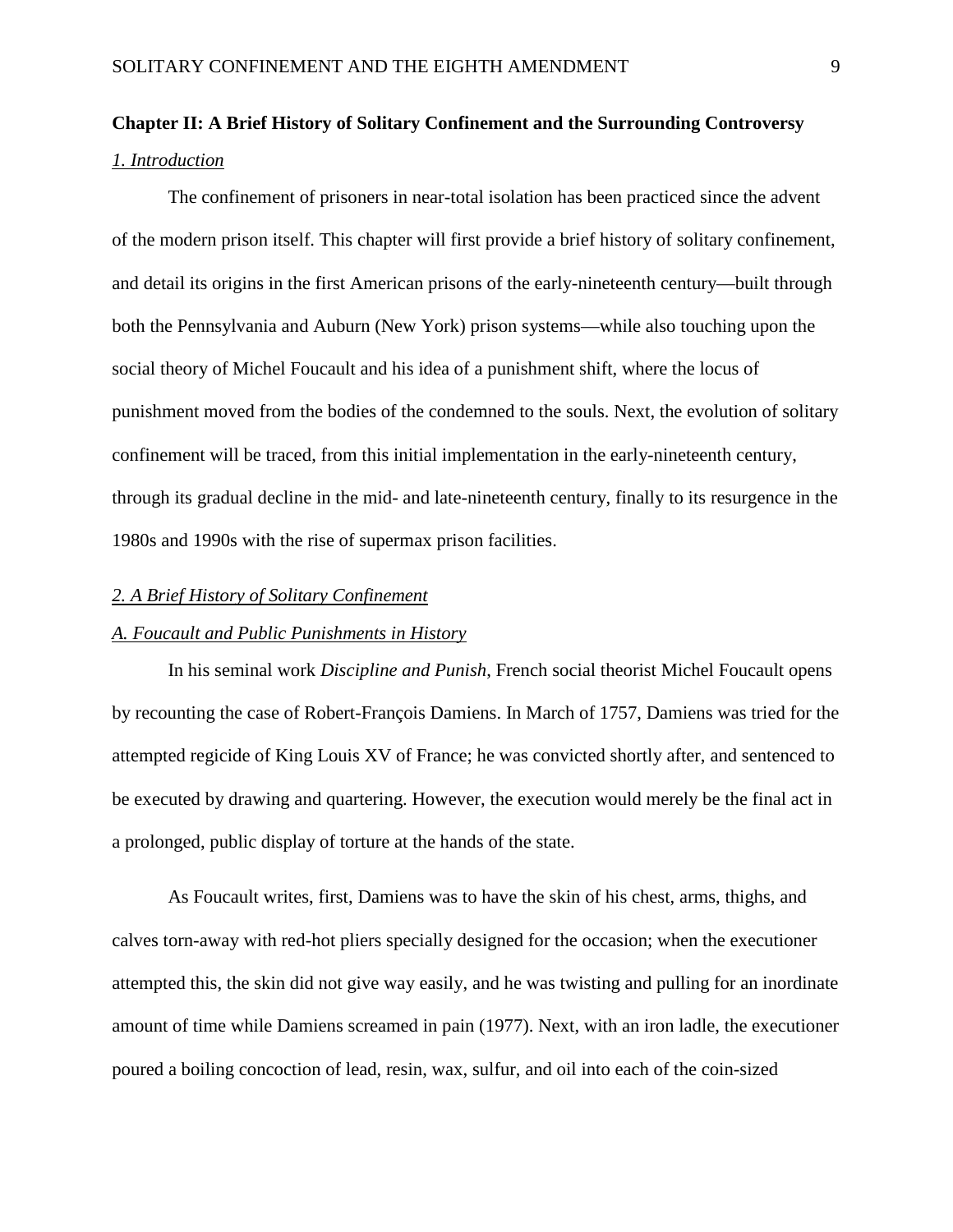wounds he managed to make with the pliers. Then, each of Damiens' four limbs were tied tightly and affixed to horses in preparation for drawing, but after a fifteen-minute ordeal that resulted in excruciating pain and dislocated joints for the convict, two more horses were affixed. However, Damiens' limbs remained attached; it would take two executioners with long knives hacking at his joints for the limbs to tear-away with the horses' efforts (Foucault, 1975/1977). Finally, the convict was dead.

At the end of the eighteenth century, public torture and executions like this were commonplace in Europe and the newly established United States; as Foucault writes, these practices were administered by the state to illicit confessions of guilt, create the illusion of investigative transparency,  $\frac{1}{1}$  $\frac{1}{1}$  $\frac{1}{1}$  and produce spectacles that were both entertaining to everyday citizens and deterring to any would-be offenders (1977). Strangling, flogging, hanging, burning, drawing-and-quartering, branding, and time in the pillory were, at times, frequently used criminal punishments<sup>[2](#page-11-1)</sup>. By today's standards, such acts would be deemed medieval, barbaric, or inhumane, and would certainly constitute cruel and unusual punishments if administered by the criminal justice system.

#### *B. "Docile Bodies" and the Punishment Shift*

 $\overline{\phantom{a}}$ 

However, at the turn of the nineteenth century, the dominant punitive logic in Western legal spheres began to shift. Foucault argues that, during Western history, punishment's locus shifted from the body of the condemned to the soul—from public, brutal penalties like the aforementioned to more hidden, psychological ones (1977). Upon entering the Industrial Age,

<span id="page-11-0"></span><sup>1</sup> In most European countries, knowledge concerning a criminal investigation was exclusively the privilege of the prosecution; both the public and the accused themselves were not privy to evidence or even the charges during the investigation process.

<span id="page-11-1"></span><sup>&</sup>lt;sup>2</sup> It should be noted, however, that violent or capital punishments did not make-up the majority of criminal penalties. Fines were most common throughout Western nations; banishments were particularly popular in France.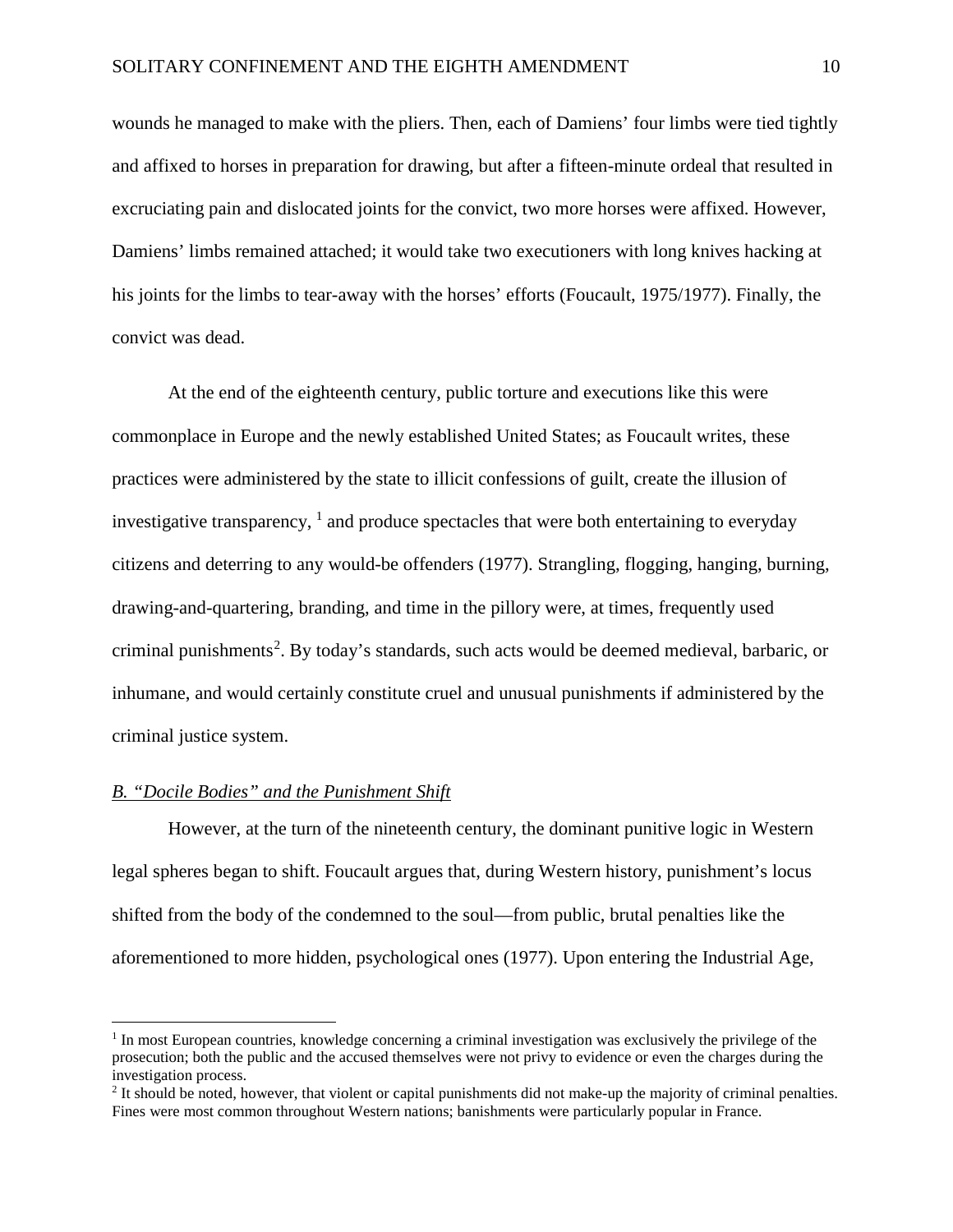society became restructured around discipline; "disciplinary institutions," as Foucault deems them, like factories, schools, and armies required malleable individuals who could be easily molded into productive, disciplined members of society—individuals who possessed "docile bodies" (1977). It became evident to legal actors of the time that public displays of the state's power through excessive force would not effectively produce this desired discipline. As a result, the locus of punishment was gradually moved from the public sphere to more private spaces. This logical shift would facilitate the rise of the modern prison in the early-nineteenth century, which would become the primary center for more criminal punishment. In the United States, two major prison systems developed: Pennsylvania, and Auburn. Both utilized the isolation of prisoners, albeit in differing capacities, while emphasizing religious rehabilitation.

#### *C. Early Prisons and Solitary Confinement*

*i. The Pennsylvania System* Under the Pennsylvania or separate system of incarceration, prisoners were kept in perpetual solitary confinement. Opened in 1829 as the flagship of this system, Eastern State Penitentiary in Philadelphia (formerly called Cherry Hill Prison) was designed and constructed specifically to achieve this goal. Each cell housed one prisoner, and was built with its own exercise yard attached, with thick, high walls—along with staggered exercise times—to prevent communication between prisoners (Pennsylvania system, 2008). Inmates performed work duties, but they were of a sedentary nature, and completed within their cells; in the event that prisoners did leave their cells, they were escorted by guards and made to wear full hoods at all times, in order to keep-up the sense of isolation (Pennsylvania system, 2008). Proponents of the Pennsylvania system explained that this seclusion was intended to induce reflection and true penitence in its inmates—to lead them to turn thoughts inward,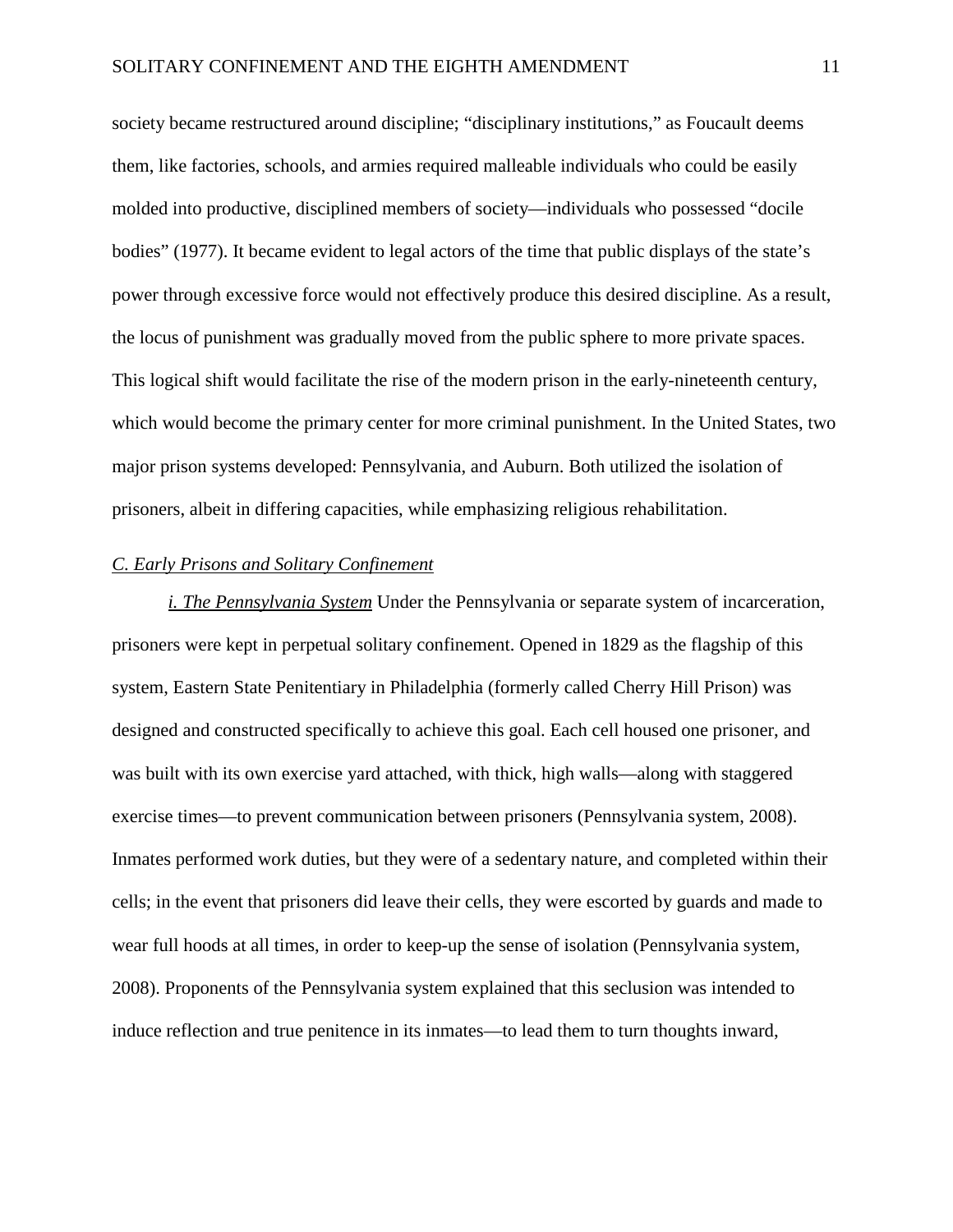encounter God, repent for crimes committed, and, eventually, return to society as productive, moral citizens (Smith, 2006).

From the 1830s to the 1850s, countless visitors from European and South American nations came to the United States to observe American correctional systems. European corrections administrators favored the Pennsylvania system during their observations, and, consequently, several hundred prisons in Europe were restructured or newly built in accordance with this model of incarceration (Smith, 2006). In the United States, however, the Auburn or congregate system would prove to be more widely used.

*ii. New York State's Auburn System* Under the Auburn or congregate system, named for Auburn Prison in Upstate New York, prisoners resided in isolated cells only during the nighttime hours. When they were not sleeping, they performed work duties, ate their meals, and attended mandatory prayer services with the rest of the prison population; inmates were only allowed to speak to guards with permission, and in low voices (Foucault, 1975/1977). This system was built upon the idea that criminal behavior was perpetuated through exposure to other criminals; as such, absolute silence was always enforced between inmates (Auburn system, 2008). Unlike in the Pennsylvania system, prisons utilizing the Auburn system implemented both manual labor and crafting for their inmates, who moved to different tasks throughout prison areas in lockstep, and wore the well-known striped jumpsuit. Prisoners of the Auburn system were expected to find God—and therefore penitence and rehabilitation—not through silent reflection in their cells, but rather through silent, efficient group work, perhaps reminiscent of Protestant work ethic ideals. Proponents argued that the system was a perfect version of society itself; with prisoners silently living, working, and praying together within a strict hierarchy, being observed by those higher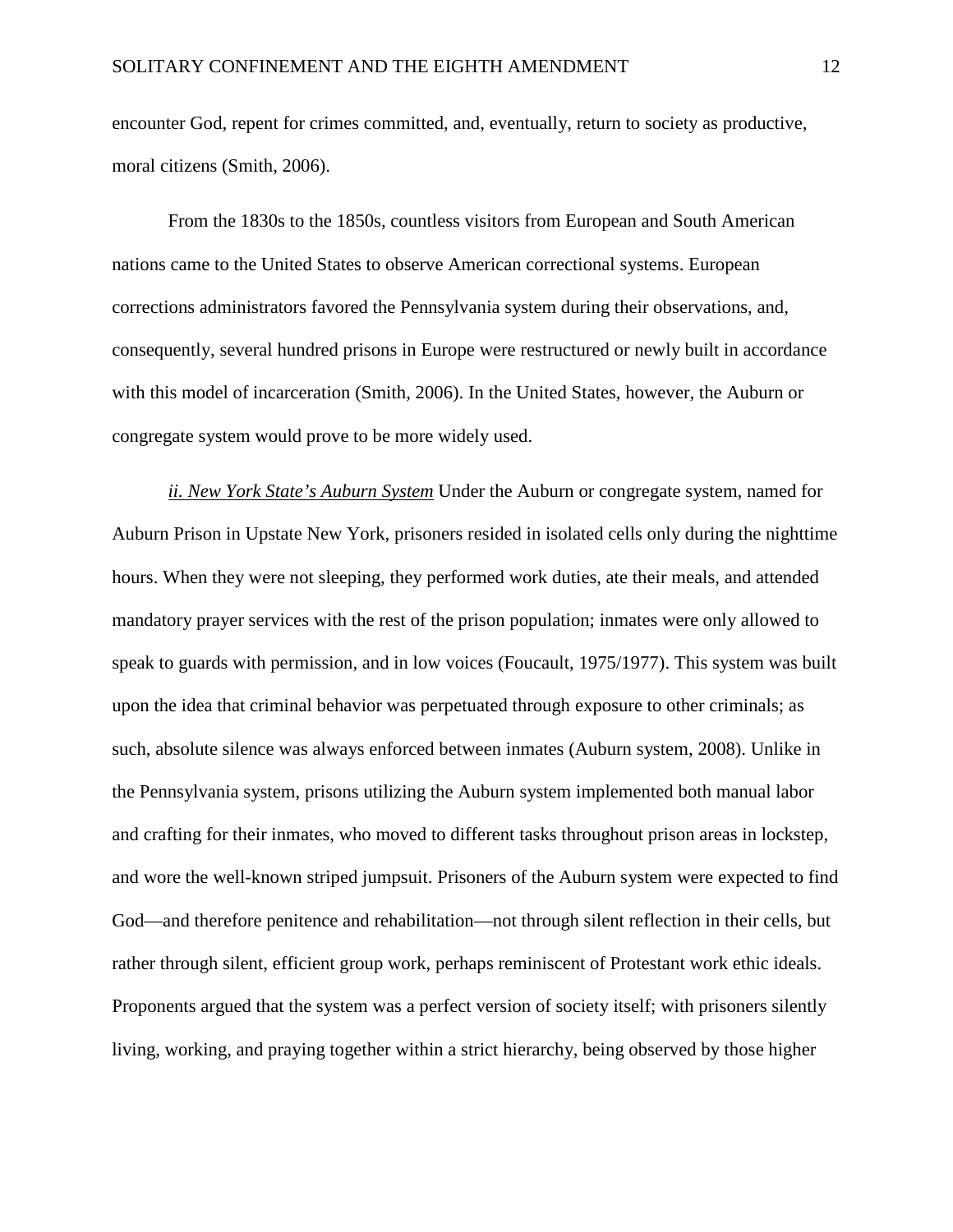up, an Auburnian prison served as a paradigm for the newly established, industrial society (Foucault, 1975/1977, p. 238).

By the middle of the nineteenth century, the majority of prisons in the United States were built in accordance with the Auburn system. In Massachusetts, for example, Charlestown State Prison—just north of Boston—was an Auburnian institution (Smith, 2006). It is perhaps not a surprise that the newly industrialized American society would prefer a system of incarceration that, at least in theory, engaged prisoners in disciplined work that would ultimately lead to productive behavior upon release back into society. While the Pennsylvania system was still used across the states throughout the early-nineteenth century, it was not long before controversy arose surrounding the conditions of its solitary confinement.

#### *D. Controversy and Gradual Decline*

l

As soon as the late-1830s, reports on Pennsylvania system prisons appeared in newspapers across the country, detailing claims of hallucinations, dementia, and "monomania" among their inmates as a result of solitary confinement (Smith, 2006). Proponents of the Pennsylvania system denied the idea that isolation was harmful, citing other factors as the cause of mental disorder. In 1846, a physician at Eastern State Penitentiary argued that the prisoners who suffered from mental disorder were members of the "mulatto race" who were addicted to "sexual excesses," and simply could not cope with solitary confinement as well as prisoners with "pure Anglo-Saxon blood"[3](#page-14-0) (Prison Discipline Society of Boston, 1855, p. 78). This belief became a common explanation for mental health issues in prison, and reflects both the era's views on sexuality, and ideas of scientific racism.

<span id="page-14-0"></span><sup>&</sup>lt;sup>3</sup> A prevailing theory of sexuality and mental illness at the time was that masturbation led to insanity.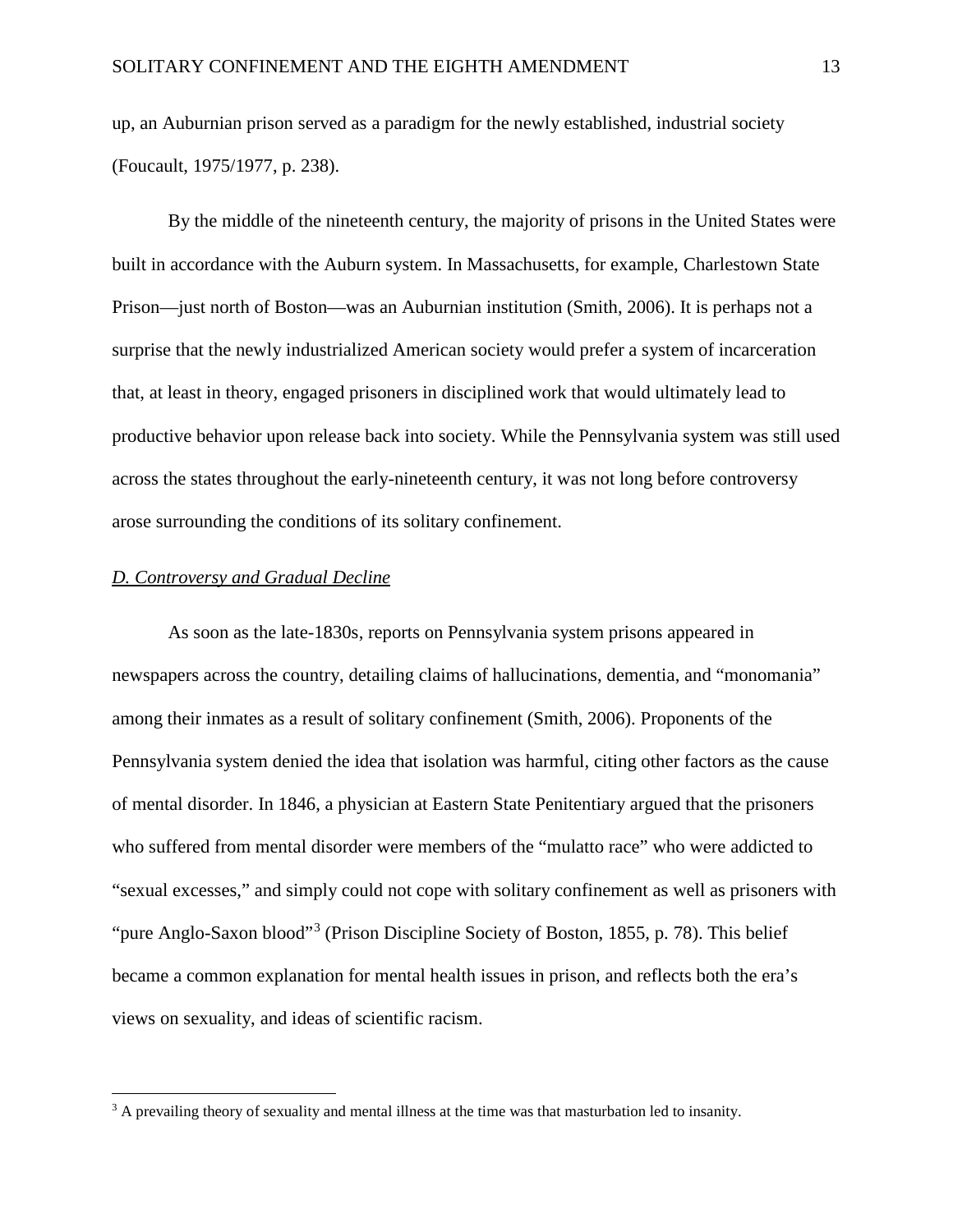While the Pennsylvania system and solitary confinement still possessed a large body of supporters throughout the 1840s and 1850s, many physicians in the medical community did not simply explain away prisoner mental health issues with racist logic, and found numerous problems with the system's use of isolation. In an 1841 report, the resident physician of a Pennsylvania system penitentiary in New Jersey commented that "the more rigidly the plan [for solitary confinement) is carried out, the more the spirit of the law is observed, the more its effects are visible upon the health of the convicts. A little more intercourse with each other, and a little more air in the yard, have the effects upon mind and body, that warmth has upon the thermometer, almost every degree of indulgence showing a corresponding rise in health of the individual" (Prison Discipline Society of Boston, 1855, p. 60). According to his observations, though mental disorder can easily spring from solitary confinement, a remedy for it may be drawn just as readily, by way of increased social interaction between prisoners.

In a subsequent report, the same physician elaborates on this concept, stating that, in "many cases of insanity" at his New Jersey penitentiary, if a prisoner's mind "begins to fail, and he shows symptoms of derangement, [then] another convict is put with him in his cell. This invariably restores the patient" (Prison Discipline Society of Boston, 1855, p. 82). Similarly, in Rhode Island, "symptoms of insanity" at a state prison utilizing Pennsylvania-style solitary confinement simply dissipated when inmates were given a partner to complete work tasks with (Prison Discipline Society of Boston, 1855, p. 63). In these and a growing number of other prisons, when prisoner mental health issues arose, solitary confinement was simply done-away with.

By the 1860s, a general consensus in the United States was immense skepticism toward the idea of "rehabilitation through isolation," and, consequently, the nation that had birthed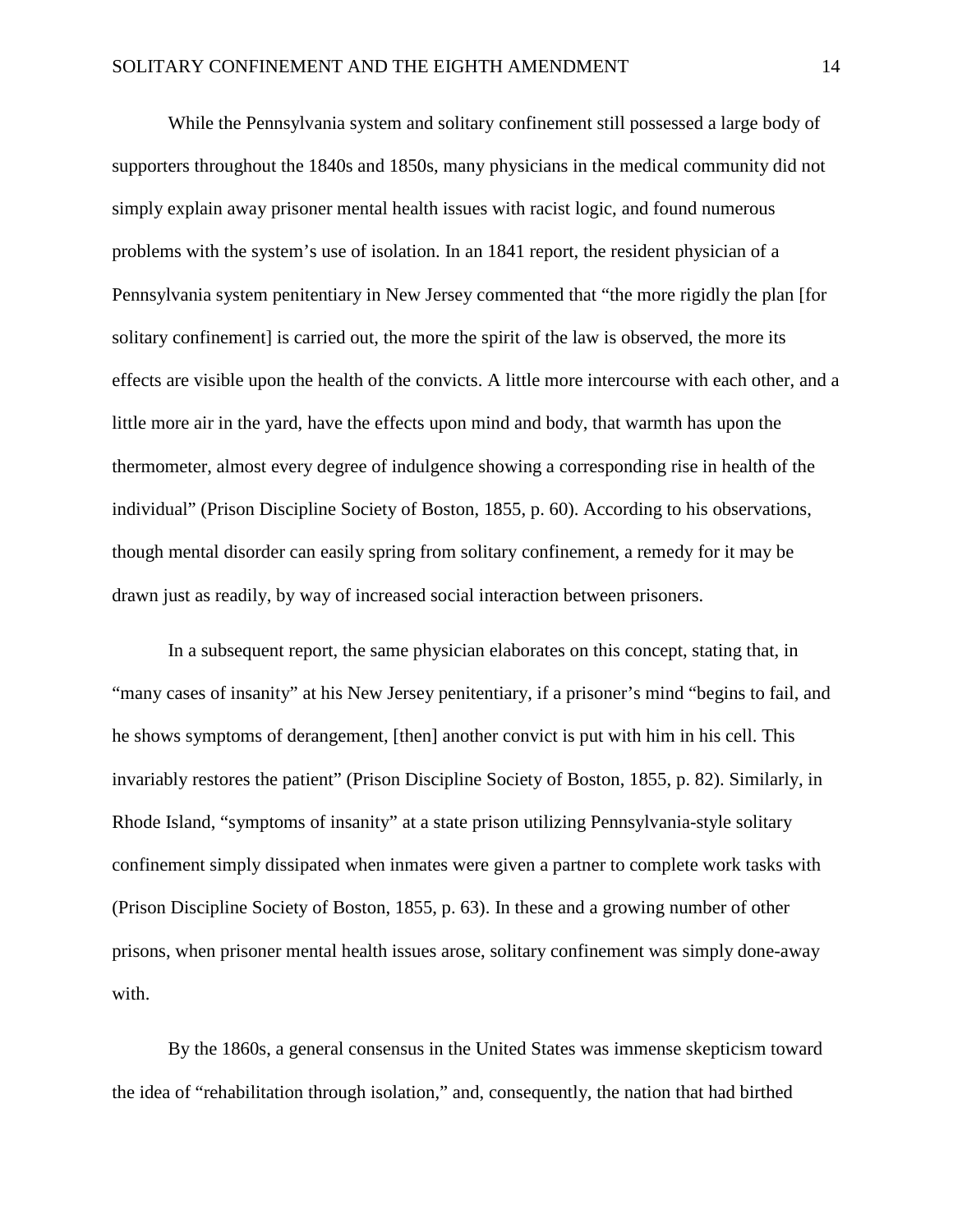large-scale solitary confinement became one of the first to abandon it (Smith, 2006). Throughout the 1870s and into the 1880s, as Smith continues, prisons across the nation gradually abandoned both the Pennsylvania and Auburn systems of incarceration in favor of newer ones; for example, the so-called "progressive system" was adopted in many states, which entailed initial short terms of solitary confinement, followed by a multi-stage increase in both social interaction with other inmates, and various prison privileges (2006). The outright condemnation of large-scale, longterm solitary confinement was a belief held by even members of the Supreme Court at the turn of the twentieth century. In an opinion on a case that involved the solitary confinement of death row inmates in Colorado, Supreme Court Justice Samuel Freeman Miller remarked that that solitary confinement was "an additional punishment of the most important and painful character," and describes how, in many prisons, inmates were found to be in "semi-fatuous condition, from which it was next to impossible to arouse them"; others became "insane and violent" or suicidal, and even those who made it through their time in isolation were "not generally reformed, and in most cases, did not recover sufficient mental activity to be of any subsequent service to the community" (*In re Medley*, 1890). This legal decision acknowledged the severity of mental health effects that plagued a number of prisoners housed in long-term solitary confinement.

By the 1930s, solitary confinement had all-but vanished in most American prisons. When it *was* present, it was used only for the so-called "worst-of-the-worst". Notable was the infamous "D Block" at Alcatraz Federal Penitentiary in San Francisco, where (beginning in 1934) dozens of the nation's worst criminals were kept in solitary confinement. One D Block cell in particular, simply deemed "The Hole," was a completely bare and dark concrete room where inmates guilty of disciplinary infractions were stripped naked, and fed bread and water through a hole in the door (Sullivan, 2006). Alcatraz would continue to house federal prisoners—both in D Block, and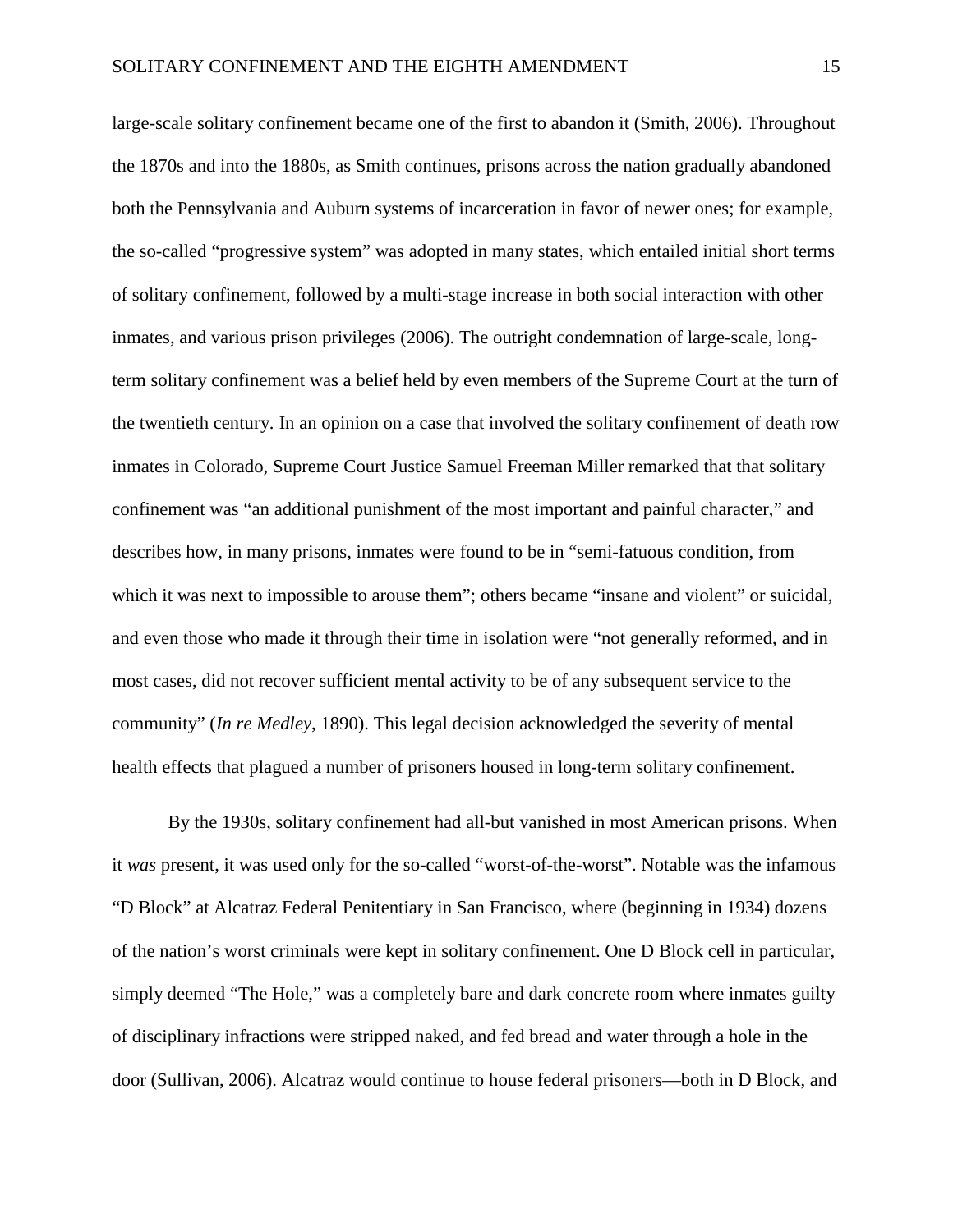in normal housing wings—until its closure in 1963. Not long after the era of Alcatraz came to an end, the federal prison system experienced a sharp increase in violent incidents between 1970 and 1980; as a result, in 1979, Marion Federal Penitentiary in Illinois was modified with new level 6 safeguards—becoming the first "super-maximum security" facility in the nation (Frost & Monteiro, 2016). For four years, Marion stood on its own as a new kind of correctional institution; then, the deaths of two prison guards in 1983 would change everything.

#### *E. Resurgence and Rise of the Supermax*

On an October day in 1983, two prison guards at Marion Federal Penitentiary were killed in two different altercations with inmates. As a result, a high-security lockdown was initiated one that would never be lifted. Inmates no longer had access to communal spaces and interactions, personal belongings were removed from cells, and time out-of-cell was extremely restricted, with handcuffs required at all times when it *did* occur (Smith, 2006). While shocking to prison rights advocates, Marion's new lockdown status quo would inspire a host of other state and federal prisons, known from then on referred to as "supermaxes". In 1989, California's notorious supermax prison Pelican Bay was completed, where prisoners in its Security Housing Unit experience very little freedom. Construction of more supermax facilities became widespread throughout the 1990s; by 1997, there were 55 supermax facilities in 34 states, with 20,000 individuals incarcerated in them by the following year (Frost & Monteiro, 2016; Smith, 2006). While whole supermax prisons garnered much of the focus of corrections administrators seeking to modernize in accordance with the latest trend, supermax-style housing units added to lower-security prisons were also implemented on a wide scale.

In these new supermax facilities, prisoners being isolated in their cells for 23 hours of the day was the standard, and continues to be in today's institutions. Inmates are often allowed a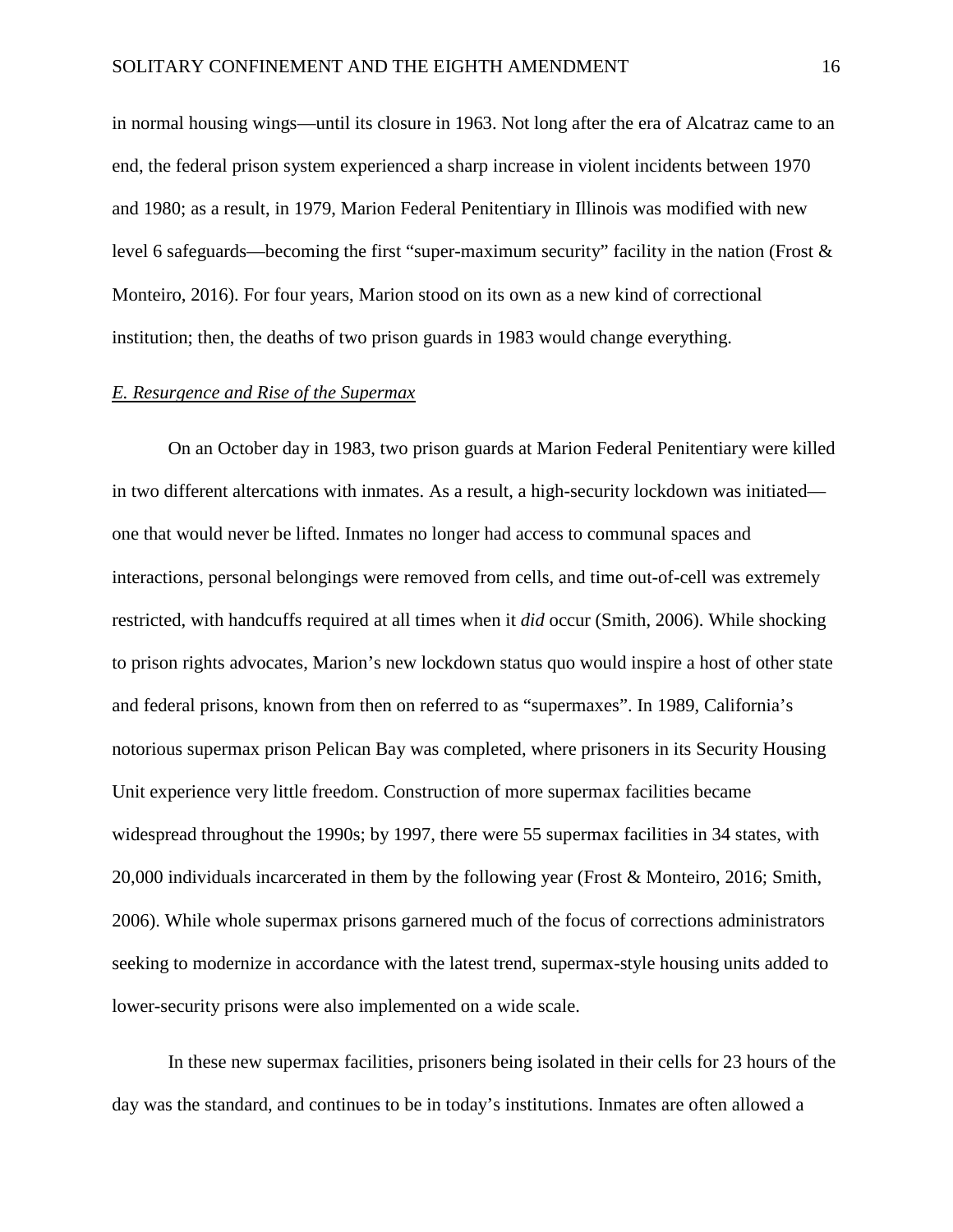minimal number of personal belongings, if any, and cells have minimal furniture, and often receive no sunlight; room temperature and lighting are entirely at the discretion of prison staff; the mere one hour a day spent out-of-cell is often devoted to bathing and exercise; there are no communal spaces or programs, and therefore zero interaction between prisoners; phone calls and visits with those on the outside are extremely restricted, if allowed at all (Smith, 2006). For years, and sometimes decades, the only "social interaction" supermax prisoners receive is with prison staff—as if the cold, commanding demeanor of a corrections officer applying restraints, or the rushed delivery of food through a slot in the cell door constitutes true social contact.

#### *3. Conclusion*

Solitary confinement has been extant since the birth of the modern prison itself. What began as, essentially, an experiment in corrections soon became the normal in the nineteenth century United States. Within a decade of its wide-scale implementation, however, problems concerning the effects it had on the health of prisoners arose, leading to ever-going controversy and debate throughout legal circles. By the last half of the nineteenth century, the large-scale use of solitary confinement, along with the Pennsylvania and Auburn systems as a whole, would gradually disappear. Despite usage in the 1930s to 1960s in federal prisons like Alcatraz for the "worst-of-the-worst," solitary confinement would not be seen en masse again until the late-1980s. With the rise of the supermax prison, the United States witnessed a resurgence of largescale, long-term solitary confinement. While centuries have passed since the first solitary confinement experiments, the Pennsylvania and Auburn systems, time has not led to much change. The same controversy over prisoners' health in isolation that faced corrections officials in the nineteenth century is ever-present here in the twenty-first. As a result, contemporary scholars in the clinical and social sciences—psychology in particular—have turned their focus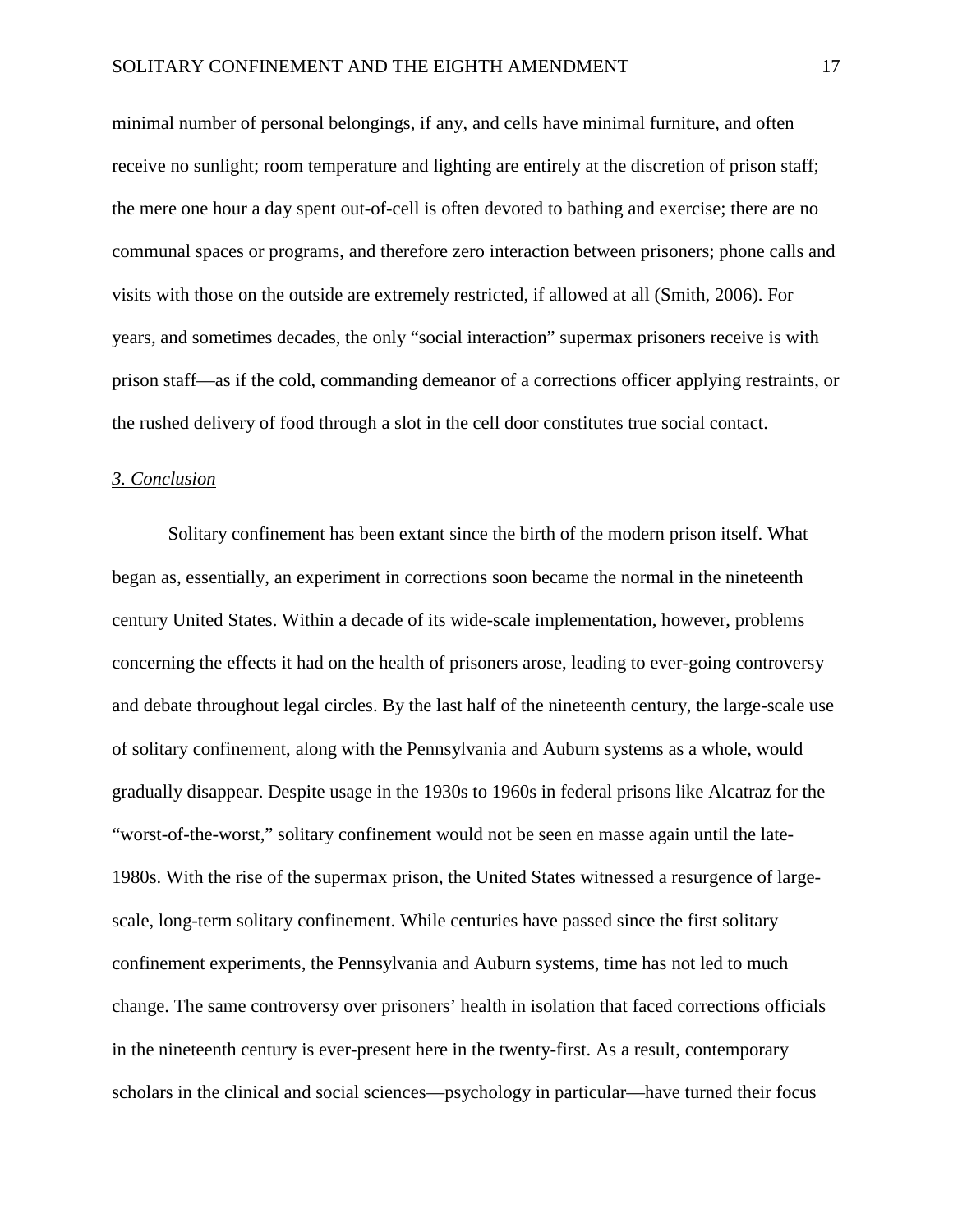toward empirically studying the effects that solitary confinement, for hundreds of years, has been reported to have on the incarcerated, isolated mind. This will be the focus of Chapter III.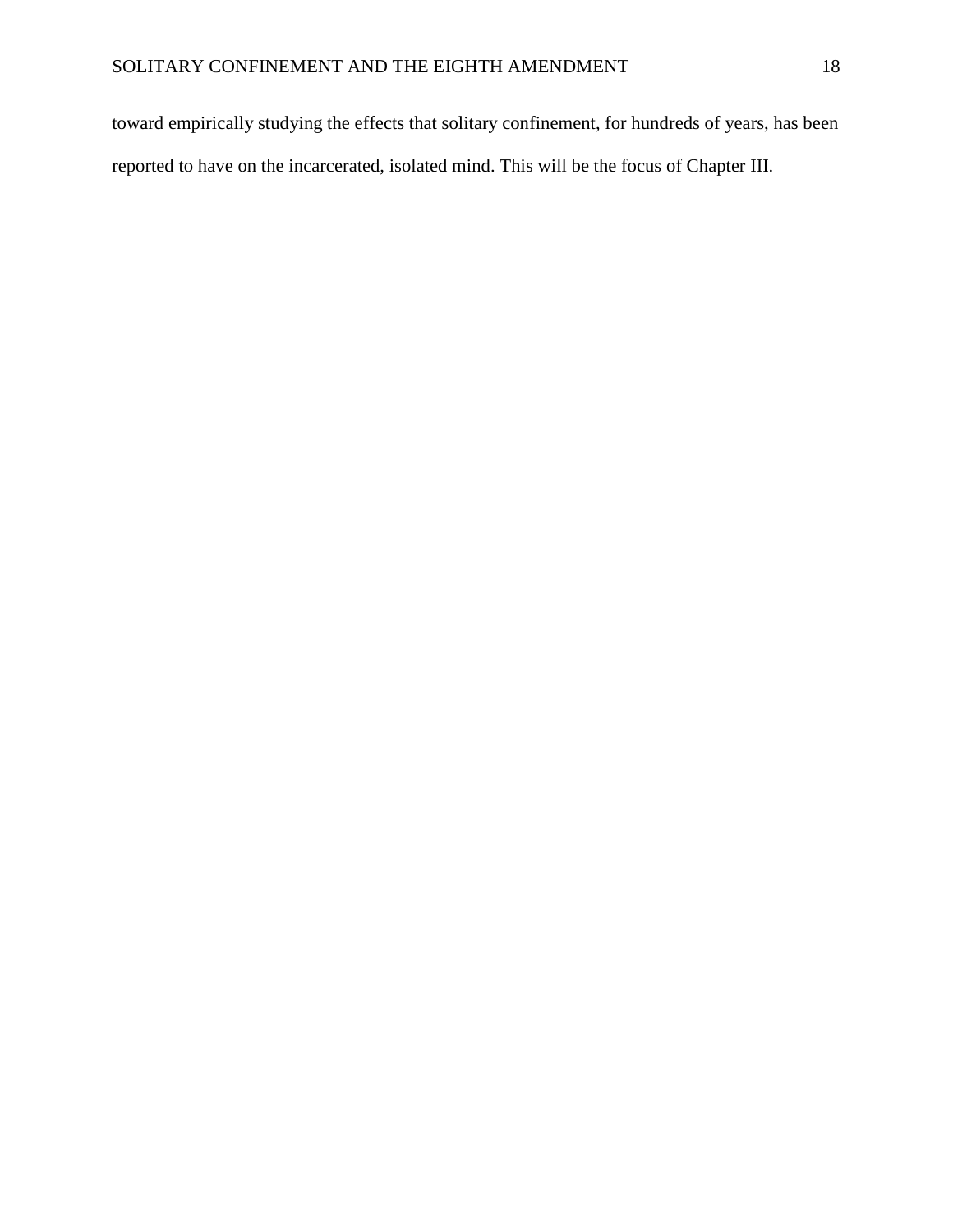#### **Chapter III: Perspectives from Contemporary Social Science Research**

#### *1. Introduction*

Prompted by the rise of supermax prisons, the social sciences—psychology in particular have become increasingly interested in how prison conditions and type of confinement can affect the mental health of those incarcerated. However, despite the topic's increasing significance in the past few decades, the corresponding body of published empirical studies is not yet as large and varied as it should be. Most literature on solitary confinement and mental health effects takes the form of qualitative, interview-based studies of prisoner samples. That being said, much of the literature on the topic has found associations between prolonged isolation and negative psychological effects, detrimental behaviors, and certain demographic groups. This chapter will identify key studies from social scientific literature and review their findings. While the majority of research discussed will be empirical studies that indicate solitary confinement's association with various psychological effects and psychiatric symptomology, there will also be mention of some studies with negative or inconclusive results, and existing literature reviews on the subject.

## *2. Studies That Suggest Solitary Confinement is Associated with Certain Psychological Effects, Behaviors, and Demographics*

#### *A. Negative Psychological Effects as Outcomes of Solitary Confinement*

In a 1983 study at the maximum-security prison in Walpole, MA, psychiatrist Stuart Grassian interviewed fourteen male solitary confinement inmates about their experiences in isolation. The inmates were between 22 and 38 years old, and were isolated within a range of eleven days to ten months. Through the interviews, Grassian found that several psychopathological symptoms, including hypersensitivity to stimuli, gaps in concentration and memory, hallucinations, marked anxiety, intense paranoia, and violent ideation and behaviors, were present in a large portion of the prisoners. It should be noted that, while exaggeration of symptoms was expected, the exact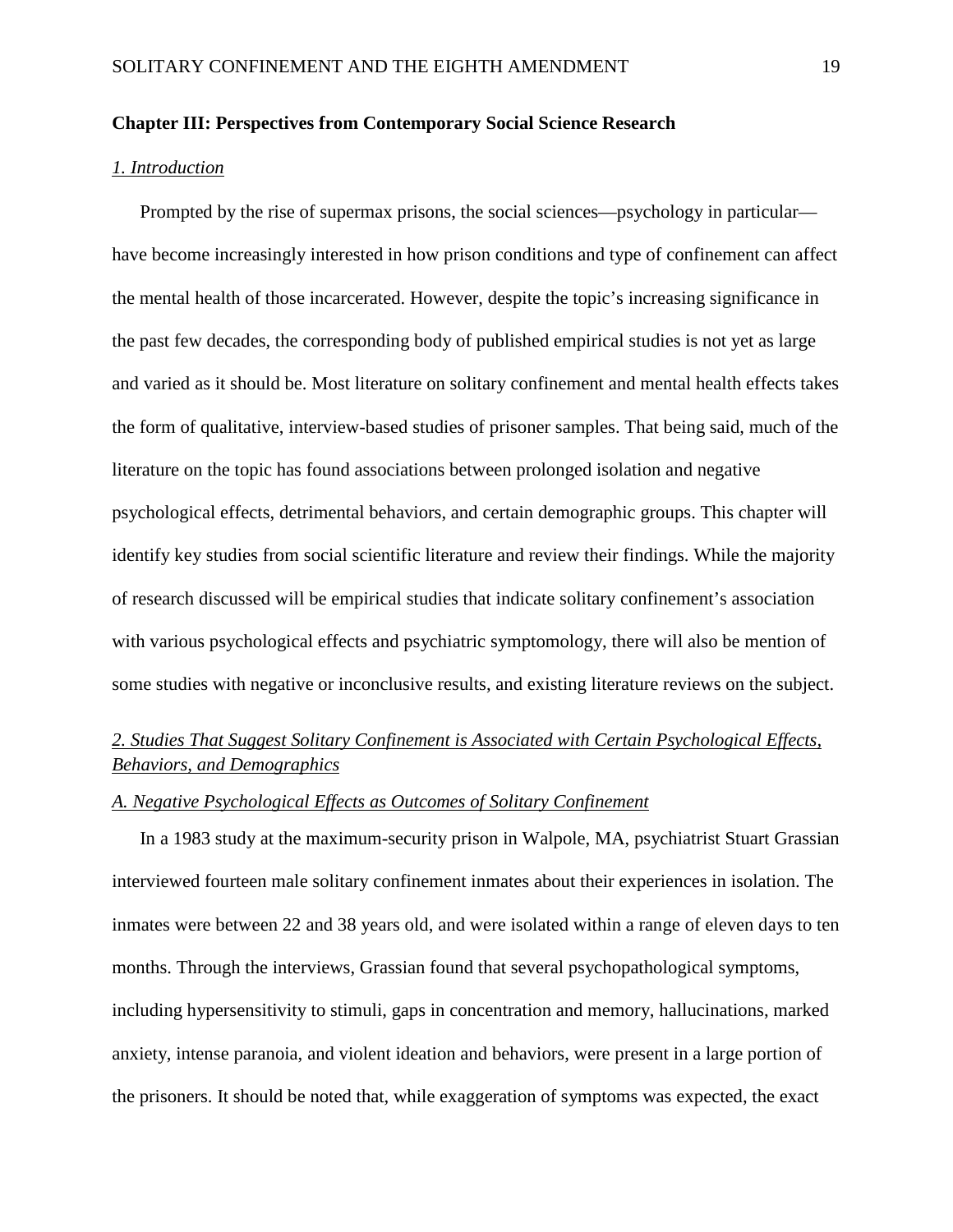opposite occurred; in general, the prisoners were initially apprehensive to share their experiences, often out of fear of reprisal from prison staff, but were later willing to.

Clinical psychologist Richard Korn (1988a) interviewed five "high-risk" women connected to violent political groups incarcerated in the Federal Correction Institution's High-Security Unit (HSU) in Lexington, KY; nearly all of the women reported various symptoms after several months of confinement in nearly-bare cells that included claustrophobia, depression, visual and auditory hallucinations, dizziness, loss of appetite, sleep disturbances, heart palpitations, violent outbursts, and worsening of preexisting medical issues. Some of the women also reported suffering sexual mistreatment and humiliation at the hands of male prison guards, denial of adequate feminine hygiene products, and prevention of access to commissary funds.

Social psychologist Craig Haney, studying inmates housed in Pelican Bay Prison's notorious Security Housing Unit (SHU), found through interviews that many exhibited problematic behaviors such as loss of impulse control, degradation of communication skills, violent outbursts, self-mutilation, and suicidal actions (1993). In a subsequent study, a questionnaire concerning twelve indices of psychological trauma and thirteen psychopathological symptoms related to isolation was administered to 100 inmates; Haney found that eleven of the trauma indices and eleven of the psychopathological symptoms were suffered by over half of the prisoners (2003).

In 2000, another team of Danish researchers (Andersen, Sestoft, Lillebaek, Gabrielsen, & Hemmingsen) used a battery of cognitive tests and clinical assessment tools—including interviews, questionnaires, and physiological assessments—to examine 228 prisoners on remand, 133 of whom were held in solitary confinement, and 95 of whom were not. In their longitudinal study, the researchers evaluated each prisoner at multiple intervals, until their remand was over: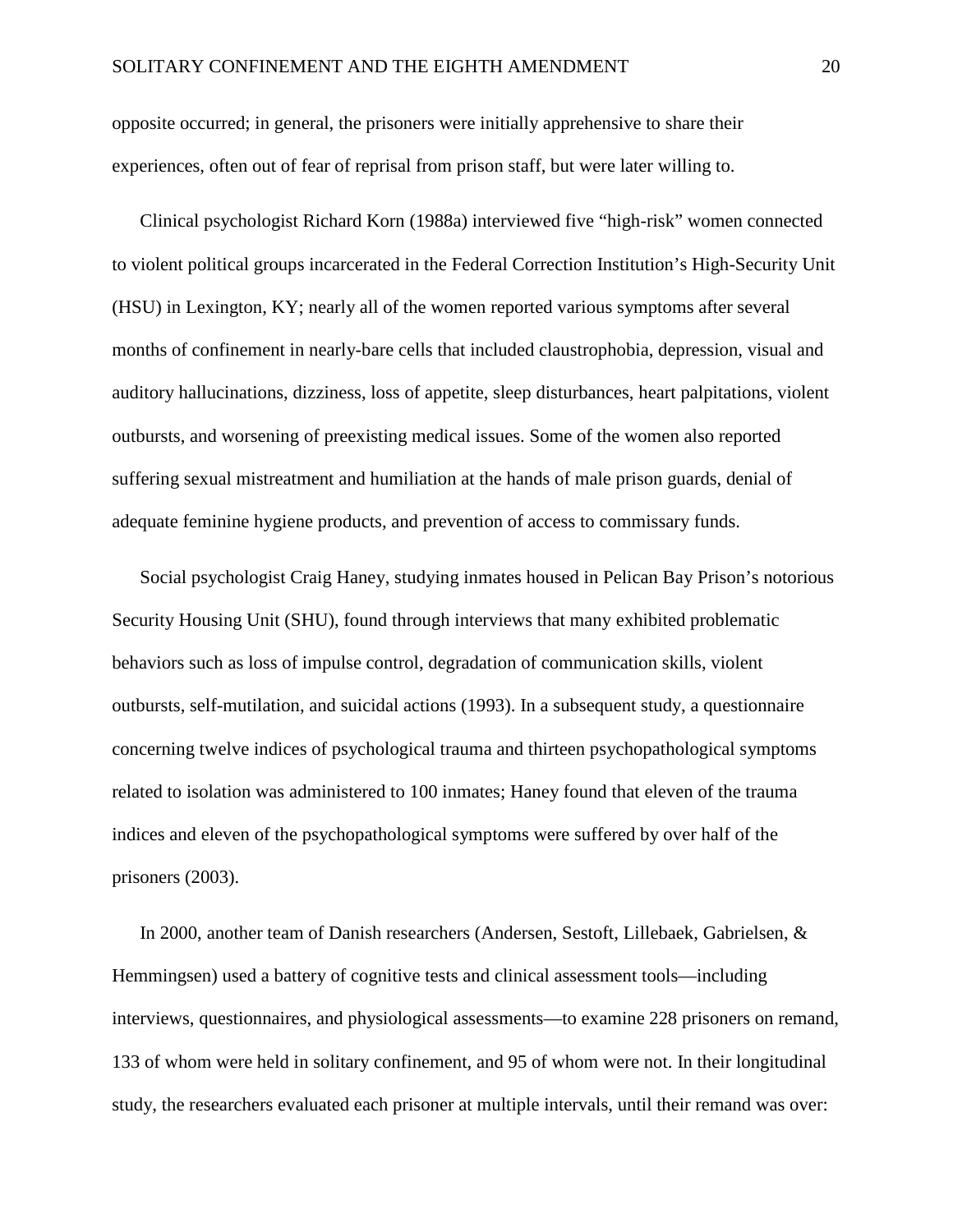within two days, at three weeks, at two months, and monthly thereafter (the longest remand being four months). They found that 28% of the solitary confinement inmates developed diagnosed adjustment or depressive disorders while incarcerated, while only 15% of the nonsolitary confinement prisoners did so, with the difference primarily explained by form of incarceration.

In a collaborative study, American and Italian researchers (Roma, Pompili, Lester, Girardi, & Ferracuti, 2013) examined incidence of suicides in Italian jails and prisons from 2004 through 2008. The Italian Ministry of Justice organizes inmate suicide records by three types of confinement: general population, short-term isolation, and maximum-security isolation. The researchers found that the rate of suicide was 2.39 times higher in short-term isolation prisoners, and 4.39 times higher in maximum-security isolation prisoners than in general population prisoners. While the data were limited in detail—Italy's Ministry of Justice does not keep demographic information on these suicides—the study demonstrates how incremental conditions of solitary confinement can predict rates of suicide.

In 2014, researchers in Queens, NY (Kaba, et al.) set out to better-understand prisoner selfharm in New York City correctional facilities. They examined 244,699 medical records from the Bureau of Correctional Health Services, dated from January 2010 through January 2013; out of these incarcerations, there were 2182 acts of self-harm committed, both fatal and non-fatal. The researchers found that, while only 7.3% of the medical records involved a stay in solitary confinement, 53.3% of all acts of self-harm were within this group. Even after controlling for age, gender, serious mental illness, length of jail stay, and race/ethnicity, it was found that jail inmates placed in solitary confinement were about 6.9 times more likely to engage in an act of self-harm than those placed in normal celling.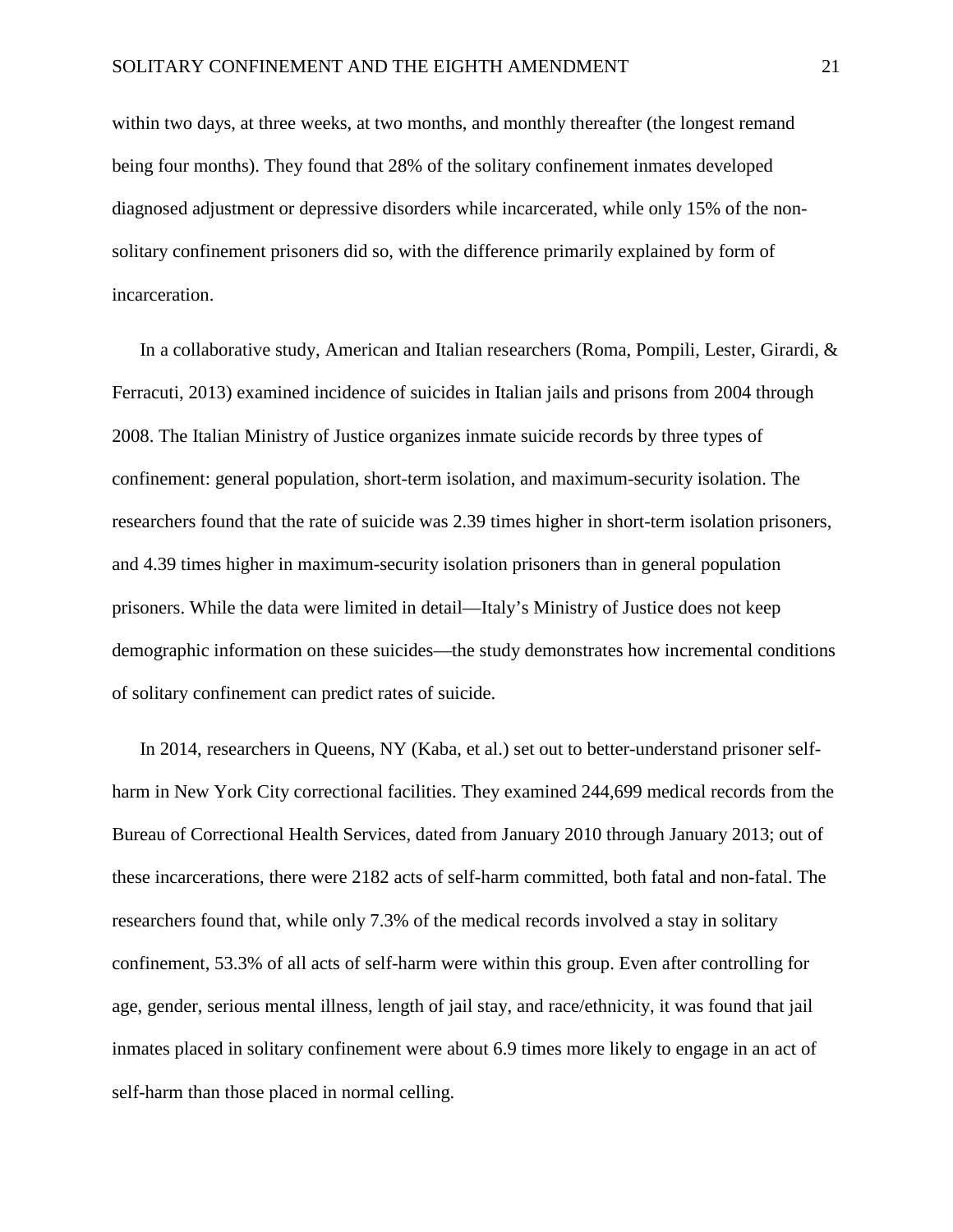#### *B. Certain Behaviors and Demographics Are Predictors of Solitary Confinement Placement*

In 1994, researchers (Fong & Vogel) conducted an exploratory study on distinct prisoner groups in the Texas Department of Corrections. Differences between three groups—general population prisoners, security threat groups (e.g. the KKK, Aryan Nation), and prison gangs (e.g. MS-13) —were studied, with the variables being race, education, IQ, placement in solitary confinement, custody level, offense category, number of offenses, maximum prison term, and flat time served. The researchers found that, in terms of solitary confinement placement, the mean number of times that general population prisoners were placed in solitary confinement (1.06) was significantly less than the mean number of times that both security threat groups (3.87) and prison gangs (4.53) were. The security threat group and prison gang means were not statistically significantly different, so members of those two groups are similarly at-risk for being placed in solitary, much higher than those in the general population. While Fong and Vogel's study found that these prisoner classification groups were more likely to be placed in solitary confinement, it is evident that other factors may also predict likelihood of placement. Two studies by a team of researchers in England and Wales, Coid et al., complicate the picture by finding that inmates with pre-existing psychiatric disorders are more likely to be placed in solitary confinement. This raises the question of the practice being used as a sort of shortcut for dealing with prisoners' mental illness, instead of providing adequate mental health treatment.<sup>[4](#page-23-0)</sup>

In 2003, Coid, et al. conducted a pair of studies on prisoners and psychiatric morbidity. In the first study, researchers examined disciplinary segregation units in order to identify common psychological characteristics of those placed there. 3141 English and Welsh prisoners were

l

<span id="page-23-0"></span><sup>4</sup> In *T.R. v. South Carolina Department of Corrections*, a case from the South Carolina Fifth Circuit Court of Common Pleas, the state judiciary ruled that the SCDC's use of solitary confinement on inmates with serious mental illness is unconstitutional.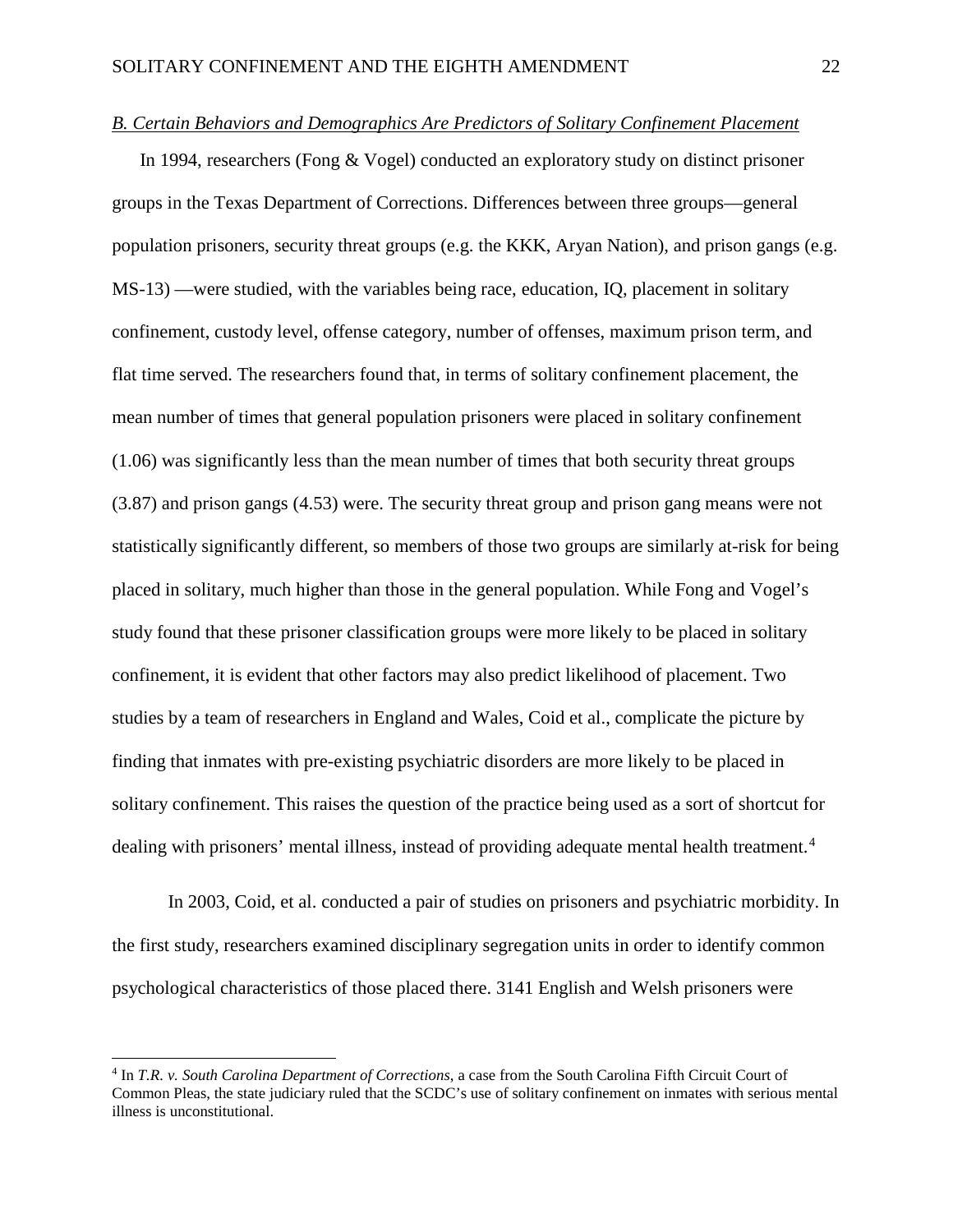interviewed by research assistants and clinically assessed by psychiatrists. 24% admitted to being placed in disciplinary segregation either during their current imprisonment or during a prior one; the number of placements ranged from once to 25 times. The researchers found that prisoners placed in disciplinary segregation were more likely to be younger, have personality disorders, be career criminals, have early-life environmental disadvantages, have higher scores of psychopathy have a history of drug abuse (crack cocaine in particular), and have a history of offenses such as robbery, burglary, murder/manslaughter, kidnapping, and possession of illegal firearms. The results did not indicate, however, that prisoners with severe mental illness were overrepresented in disciplinary segregation units.

In their second study, Coid et al. (2003) examined prisoners placed in special cells, often called "strip cells," which are designated for temporary isolation of inmates with no access to personal belongings or privileges. U.K. penal law mandates that these cells are not to be used for discipline, but rather for temporary situations where a prisoner may pose a threat to his-/herself, other prisoners, prison staff, or prison property. Using the same sample as their previous study, the researchers subsequently asked the inmates if they had ever been placed in isolation with "stripped" conditions, and if it was or was in a prison hospital wing or elsewhere in the facility. 11% of the prisoners interviewed and clinically assessed admitted to being placed in special "strip" cells either during their current imprisonment or during a prior one; 47% of these were in a medical care area of prison, 53% in other areas. The researchers found that inmates placed in special "strip" cells were more likely to have a history of diagnosed depressive or psychotic disorders, self-harm and suicide attempts, and prior psychiatric treatment. Additionally, they were more likely to have been diagnosed with cluster A and C personality disorders (paranoid, schizoid, and schizotypal; avoidant, dependent, and obsessive-compulsive, respectively), and to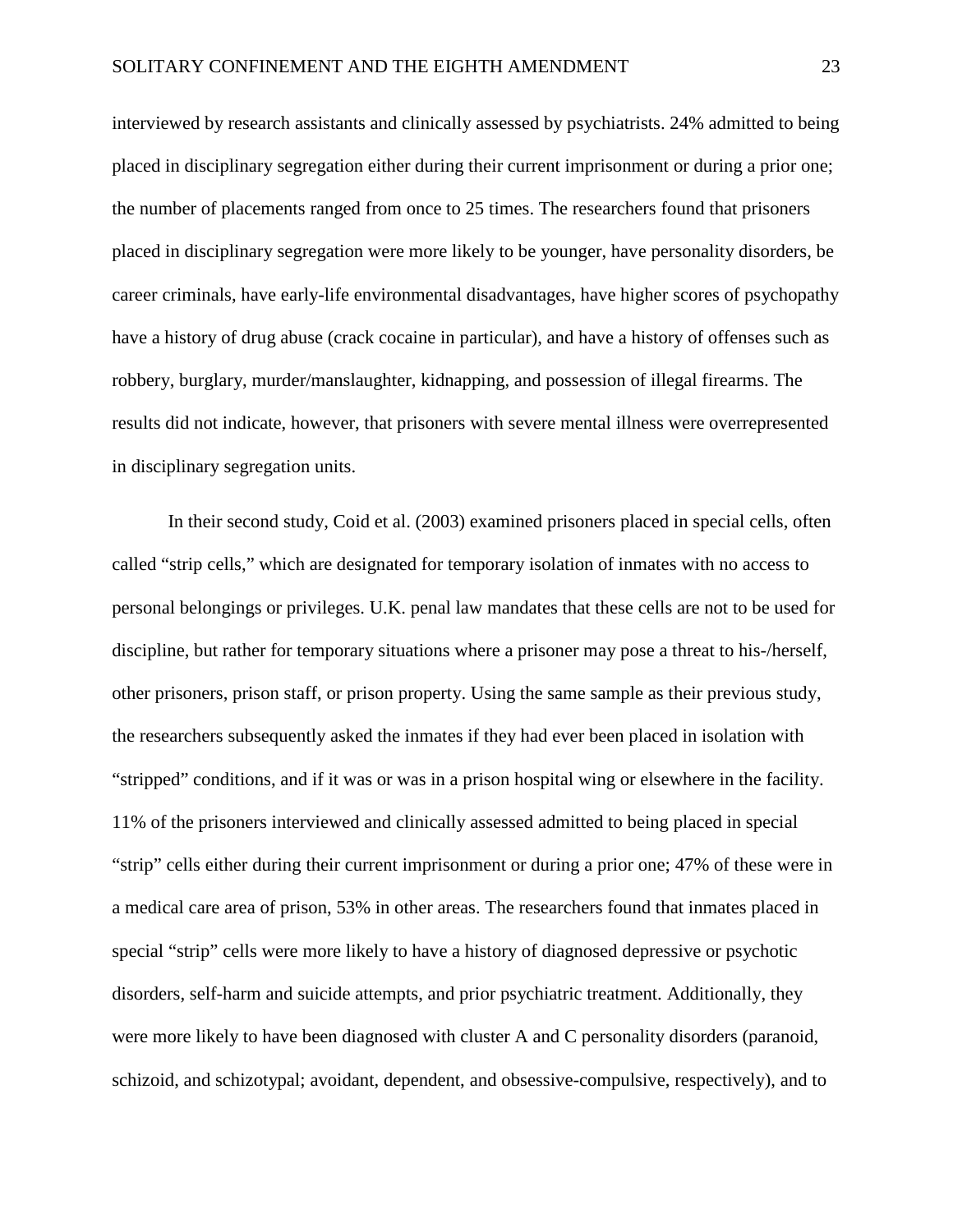have a history of offenses such as arson, sex crimes, and abduction. Finally, and perhaps most notably, those placed in special "strip" cells were found to be victimized in daily prison life much more often than those placed in disciplinary segregation, suggesting that they may be seen by other inmates as "lower" on a prison hierarchy. These results indicate that preexisting serious mental illness, a higher risk of self-harm, and a higher risk of being victimized while incarcerated are significantly associated with placement into special "strip" cells. This has significant implications for mental healthcare in prisons; a massive point of contention in the conversation surrounding solitary confinement is its increasing use to house the mentally ill who are incarcerated—to simply isolate them instead of providing proper treatment.

## *2. Studies That Do Not Suggest Solitary Confinement is Associated with Certain Psychological Effects, Behaviors, or Demographics*

In 1982, Suedfeld, Ramirez, Deaton, & Baker-Brown interviewed and clinically tested inmates from five prisons in the United States and Canada, as part one of a two-part study. In the first study, twelve prisoners were interviewed about their reactions to solitary confinement, their coping mechanisms, and their experiences while isolated. The researchers found that the most common grievances from this first group in solitary confinement were complaints about everyday problems of prison life, such as interference with normal diet, humiliation and mistreatment by guards, and other physical and social problems, as opposed to any significant negative effects on mental health.

In the second study in 1984, Suedfeld examined inmates in three different correctional facilities. He compared fifteen male subjects who had been placed in solitary confinement to five non-solitary confinement subjects, and eleven female solitary confinement subjects to twelve non-solitary subjects. Unlike the first study, the author used a variety of standardized clinical assessment measures, including depression and anxiety inventories, aggression questionnaires,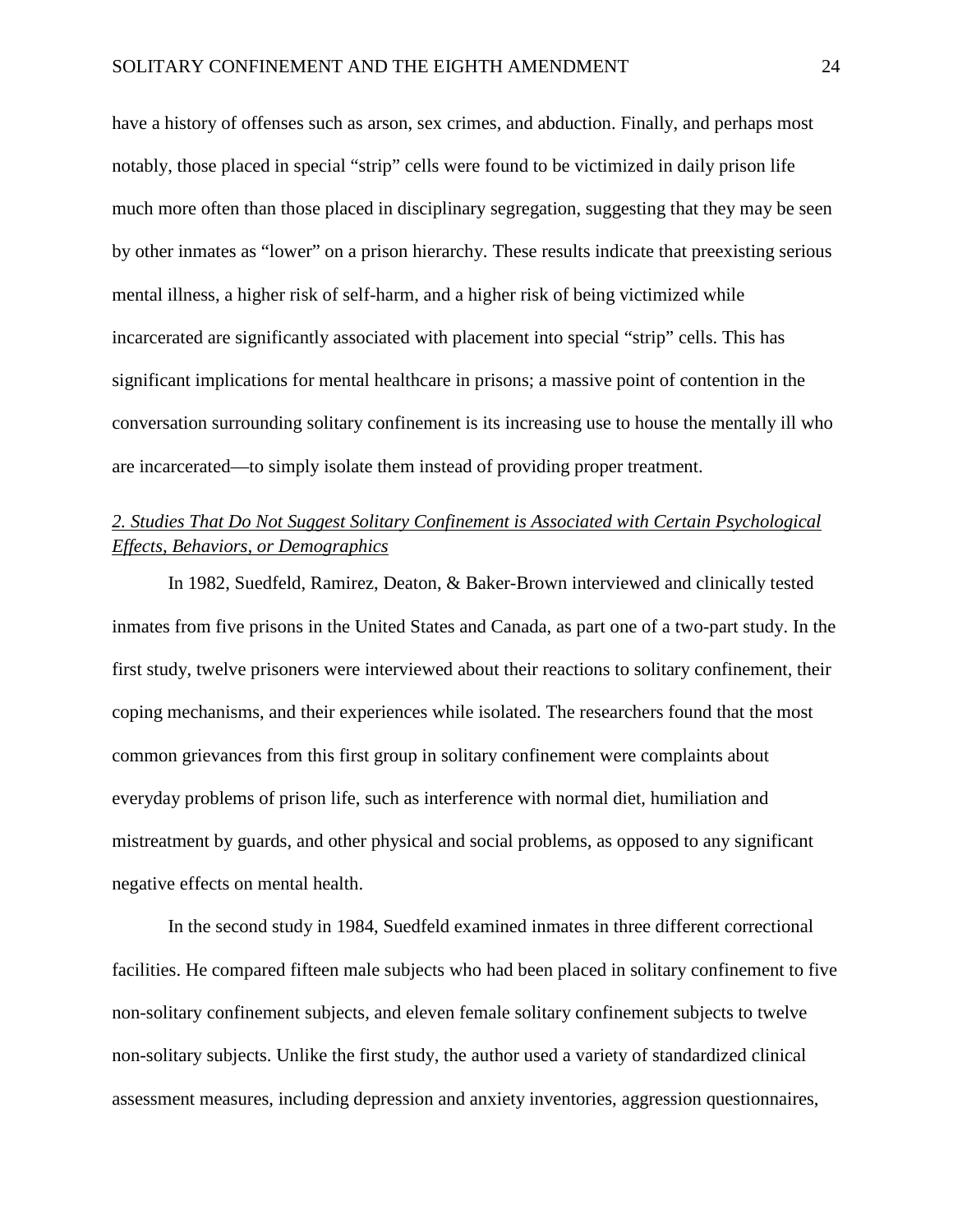and psychotic symptom screenings. He found that there were no significant overall differences between solitary confinement and non-solitary confinement on any of the measures; Suedfeld concluded that there was minimal evidence to support the idea that solitary confinement is psychologically damaging to those incarcerated. Additionally, it was concluded that the main complaints in both portions of the study—the lower quality of food, and missing out on recreational activities—were not specifically a part of being in solitary confinement.

Canadian researchers Zinger and Wichmann (1999) conducted a longitudinal study on inmates in two Canadian prisons, comparing those housed in solitary confinement with those not housed in solitary confinement. They expected that 60 days of solitary confinement would negatively impact the mental health and behavior of those inmates, and that those who were put into solitary confinement involuntarily would be more significantly affected than those who willingly wished to be placed in isolation. They administered to the participating prisoners a variety of clinical assessment measures (including an aggression questionnaire, psychotic symptomology questionnaire, depression inventory, and anxiety inventory) on the first day in isolation, after 30 days, and after 60 days. Prisoners were selected to be as similar as possible in terms of criminal and education histories. The researchers found that, overall, prisoners placed in solitary confinement had worse mental health and psychological functioning. Still, they found no significant differences between the voluntary and involuntary solitary confinement groups, and no evidence of major mental health decline over the duration of confinement in isolation. In fact, the opposite was found; prisoners improved over the course of solitary confinement—the authors state that this was most likely the result of repeated testing, however.

O'Keefe et al. conducted a longitudinal study of administrative segregation in order to determine what psychological effects solitary confinement can have on its inmates compared to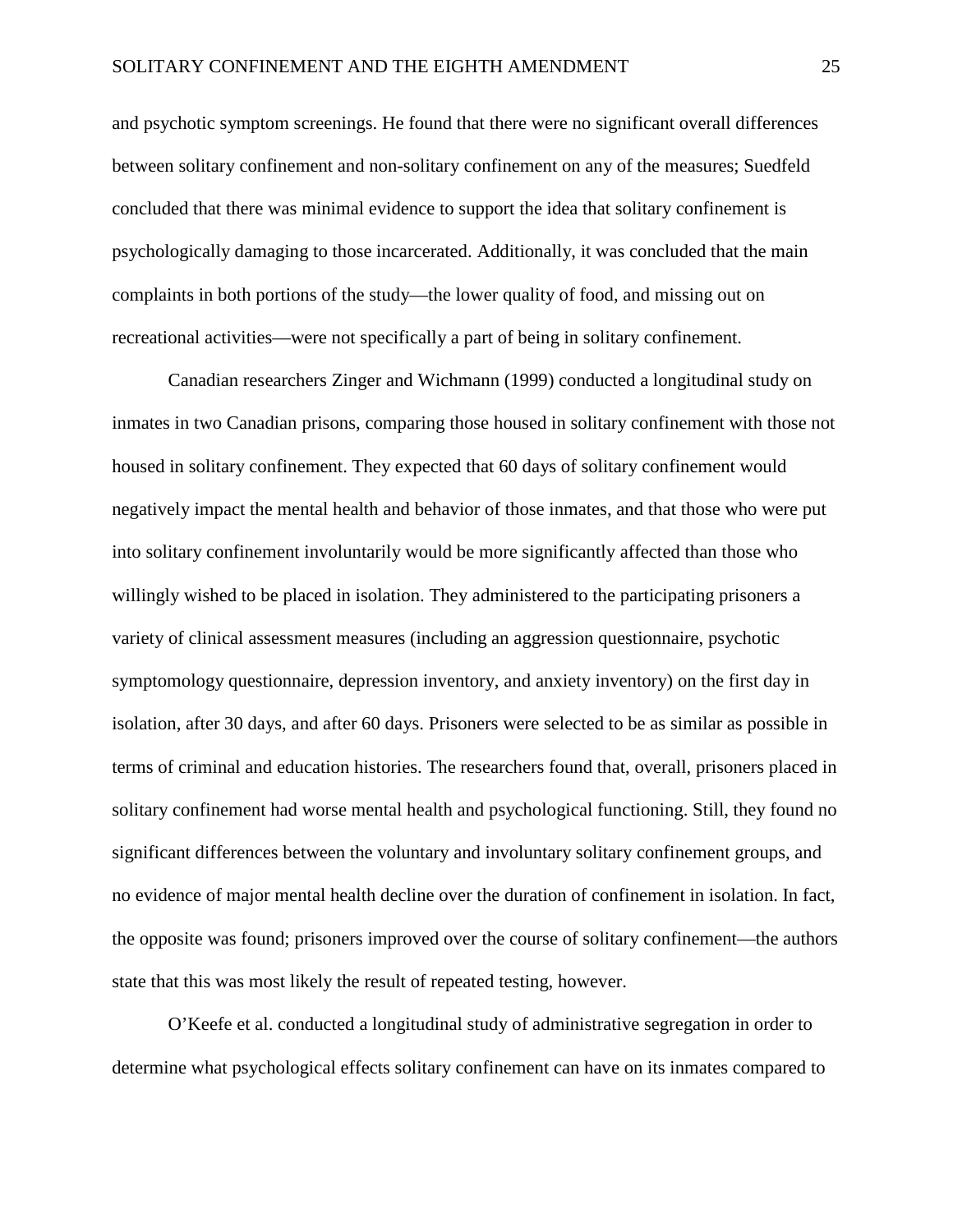non-solitary confinement prisoners. There were 270 male participants, some with mental illness and some without, spread among three types of confinement: general population, administrative segregation, and special-needs celling. The researchers administered the Brief Symptom Inventory to each participant at approximately three-month intervals, until a total of six testingsessions was reached. At the conclusion of testing, they found that, while there were initial differences between the three groups in the beginning of testing, all groups improved slightly over time; additionally, unlike what was hypothesized, there was not a significant difference between the groups over time—i.e., those in solitary confinement did not decline in performance over time as was expected. This recent study advanced the literature, but should be replicated in the future in order to better understand the initial differences on symptom inventories between solitary confinement and non-solitary confinement prisoners.

#### *3. Previous Literature Reviews on Solitary Confinement*

Some scholars have previously written literature reviews on the topic of solitary confinement and related issues. In a 1986 article, psychiatric researchers Grassian and Friedman reviewed contemporary literature on sensory deprivation, social isolation, and solitary confinement. The authors asserted that most studies on solitary confinement have yielded results that share common elements; for example, that many studies indicate a consistent group of psychopathological symptoms in their results, such as anxiety, depression, memory and sleep disturbances, hallucinations, paranoia, and aggression. However, they also explain that, according to some studies, the development of these and other symptoms may depend on both pre-existing personality traits, and on perceptions of one's solitary confinement as punishment versus some form of therapeutic condition.

Haney and Lynch (1997) reviewed contrasting contemporary literature on the issue, but used Haney's 1993 study to suggest that a cluster of psychopathological symptoms exists in a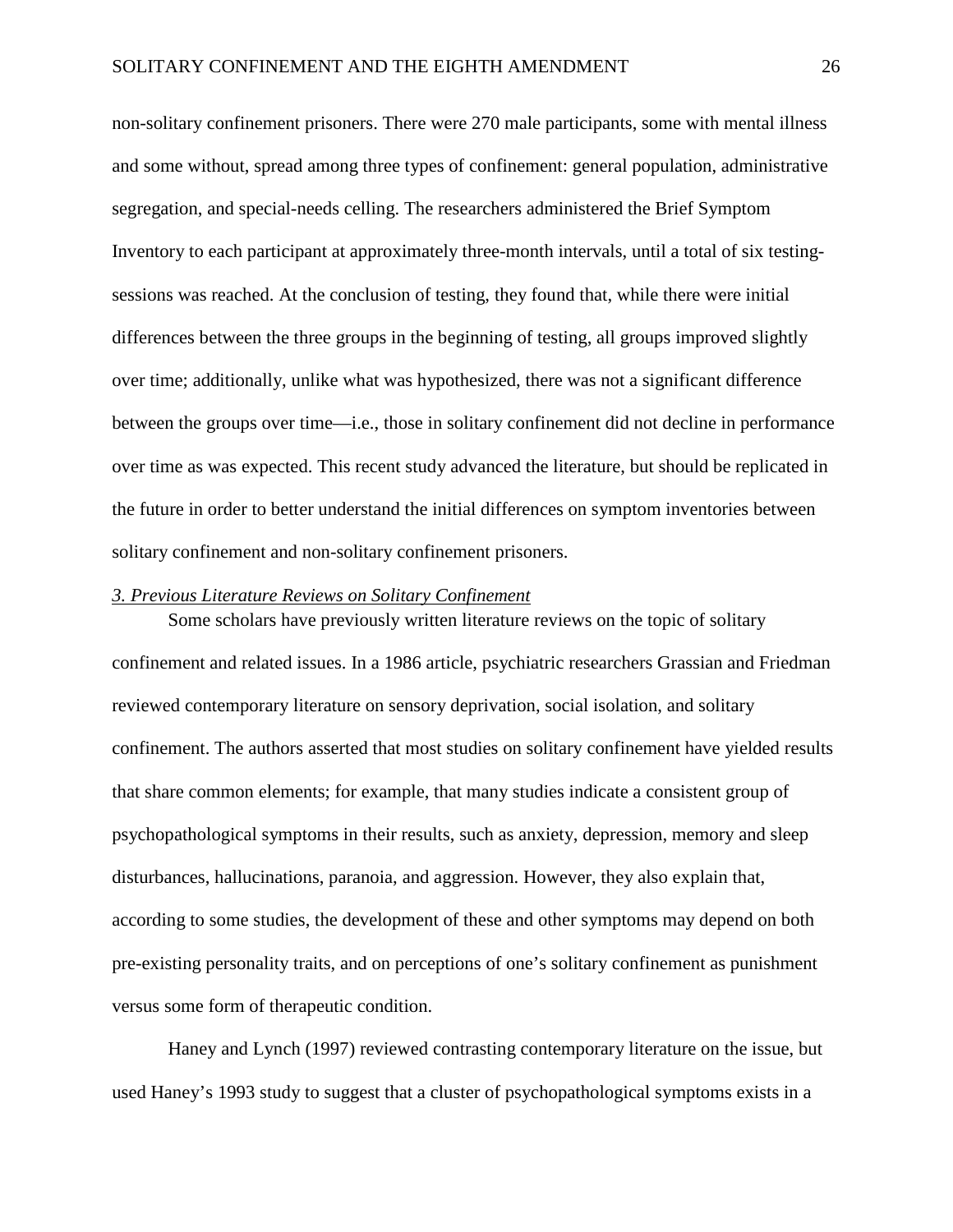variety of solitary confinement cases, including problems like anxiety, panic attacks, fits of rage, sleep disturbances, and perception of loss of control. Additionally, the authors refute the argument that those who end up in solitary confinement are only people with preexisting serious mental illness that cannot handle life in the general population, or that only inmates with mental illness have problems in solitary confinement. Finally, they argued that there is no empirical evidence of benefits to solitary confinement, only evidence of ambiguity and detrimental effects.

#### *4. Shortcomings of the Literature*

While there are clearly several empirical studies on the practice that have conclusive results, the fact of the matter is that solitary confinement, simply put, is a very understudied topic. For one, any research with prisoners as participants is inherently more difficult to conduct. All institutional review boards consider prisoners to be a vulnerable population that require special consideration. As such, researchers need to be pay particularly close attention to how they construct their studies, and treat their interactions with this population. Still, even in the event that a study *is* approved, prison administration is the next hurdle to jump through; a prison warden may not approve the study to be conducted at his or her facility, for a variety of reasons. It is very likely that prisons with questionable conditions will deny a research request—perhaps a significant factor for the dearth of literature.

An additional evident trend in the literature is low sample size. Again, with approval for prison research being so variable, it is likely unsurprising that when many studies *do* get conducted, they are only allowed access to a handful of participants. While a small sample size suits studies involving qualitative interviews and questionnaires, the generalizability of these findings to other prisons is not very high. A further issue is that a number of studies in the literature do not indicate any form of causation; more longitudinal studies are needed before concluding on directionality. Still, some studies—Zinger & Wichmann (1999), Andersen et al.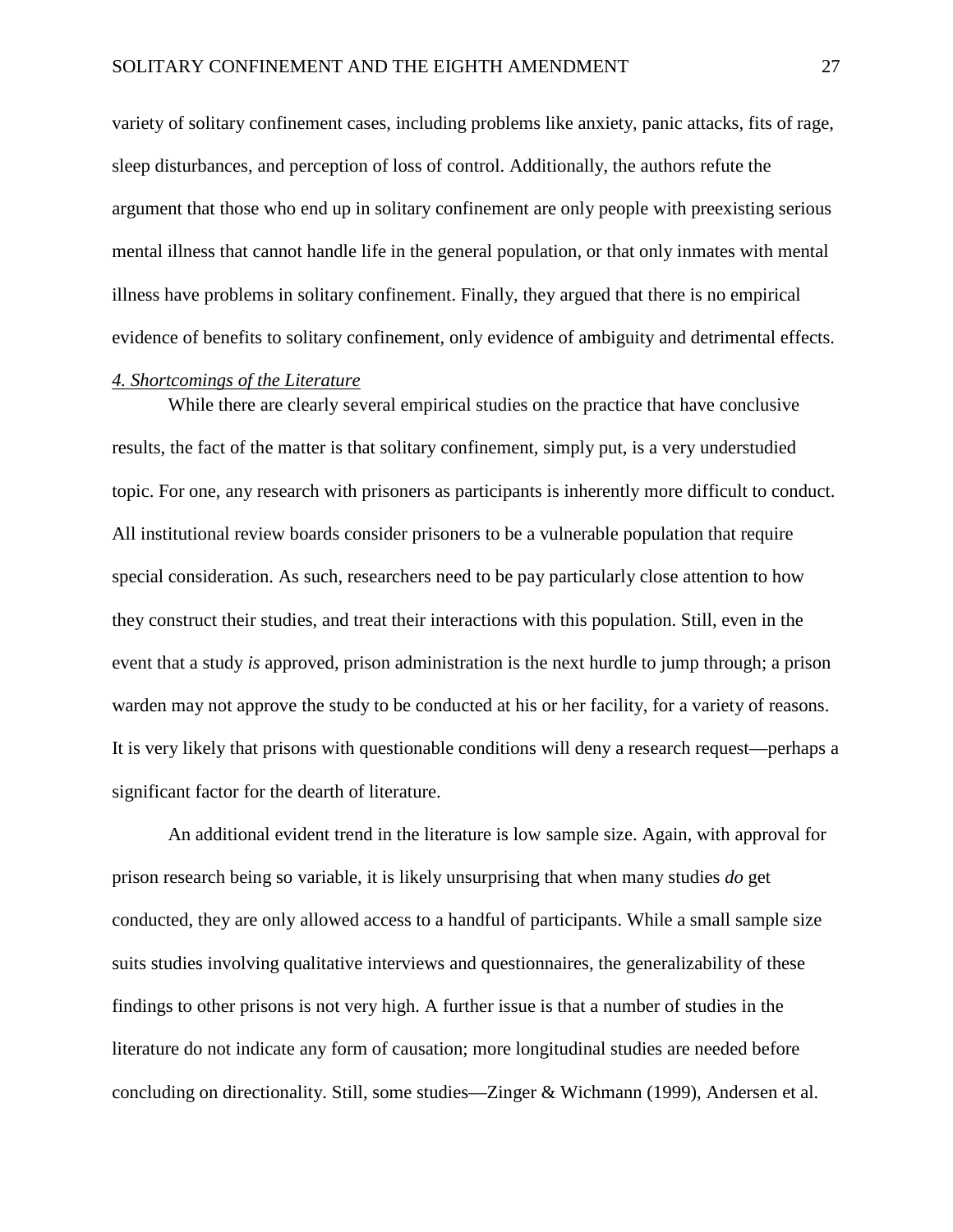(2000), Kaba et al. (2014)—have methodological strengths incorporated within them, and may serve as models for future scholarship.

#### *5. Conclusion*

The effects of solitary confinement on mental health is certainly a subject for debate among social scientific scholars, as there are significant studies that bring doubt to the assertion that it is always negatively impactful. However, the majority of the literature acknowledges that solitary confinement is, at the least, ineffective, with a large part providing evidence that it is indeed harmful to the mental health of prisoners. An issue of note, though, is that there is simply not enough current research on the topic; more studies should be conducted, of varying methodological approaches, in order to present more compelling evidence of the psychological harm that long-term solitary confinement can have. Future studies should be quasi-experimental in nature, and control for a variety of variables. Social scientific scholarship, and the objective evidence it produces, may be the key to persuading actors in the legal system to push for reform of solitary confinement practices—a concept that will be touched-upon in the next chapter.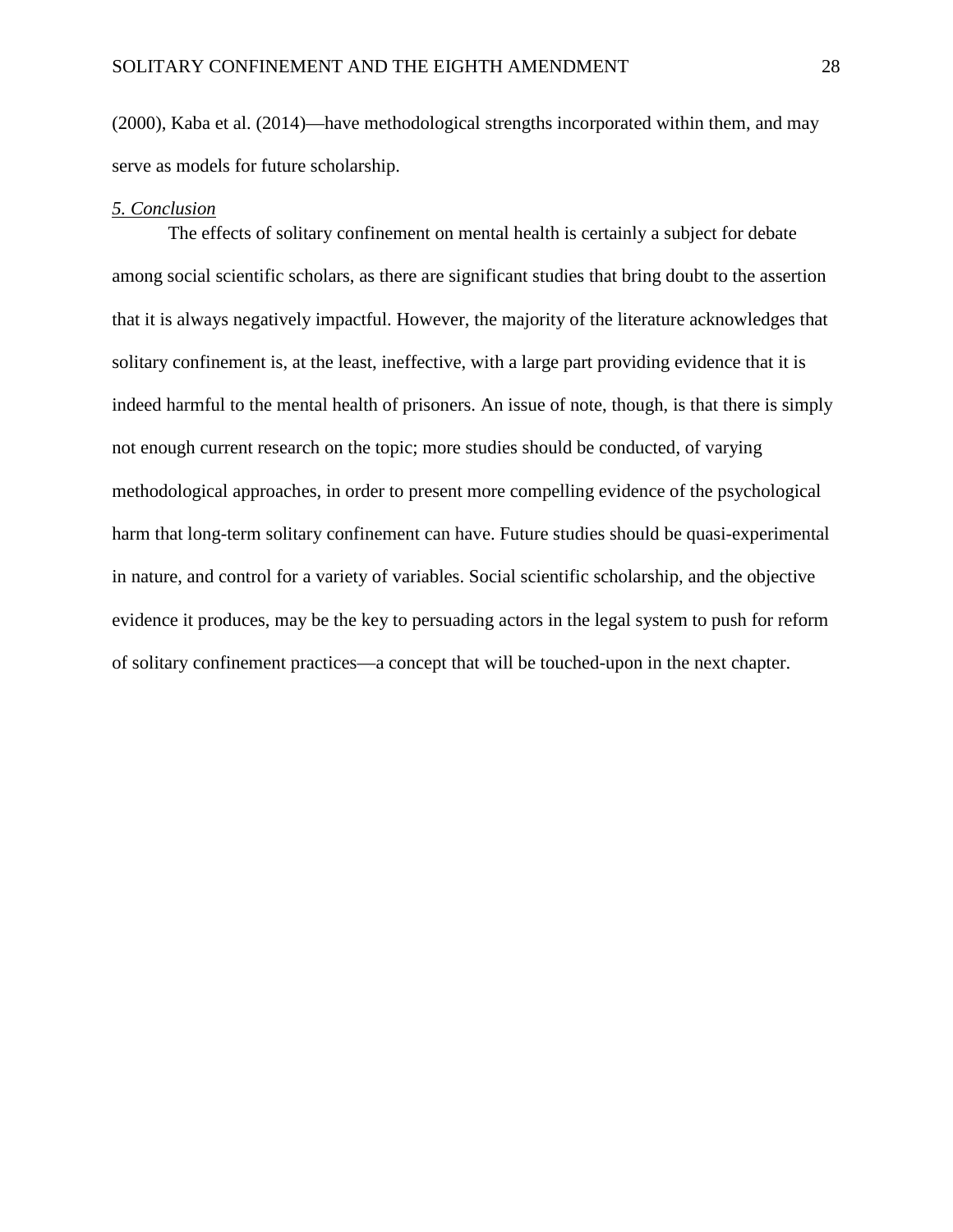## **Chapter IV: Prison Litigation, the Eighth Amendment, and Addressing the Constitutionality of Solitary Confinement**

#### *1. Introduction*

Solitary confinement has a centuries-long history, with its origins in the birth of American corrections, and has garnered controversy equally as lengthy. Contemporary research in the social sciences has confirmed observations of its negative effects made time-and-timeagain since the nineteenth century. As a result, the issue of solitary confinement and its overuse has been raised repeatedly in litigation—particularly, litigation concerning constitutionality. This chapter will identify and analyze key United States Supreme Court cases concerning claims of Eighth Amendment violation, those related to prison conditions, and those concerning the issue of solitary confinement itself. Additionally, it will detail specific legal tests and requirements for the applicability of the Cruel and Unusual Punishments Clause, analyze the Supreme Court's apprehension to confronting the solitary confinement issue, and highlight recent judicial opinions that seem to indicate an impending application of those legal tests to a solitary confinement case.

#### *2. Interpreting the Eighth Amendment*

#### *A. Early Application*

Like other constitutional amendments, the Eighth Amendment in its first 100 years of existence was seen only as applicable to the federal government, and the Cruel and Unusual Punishments Clause was seen to only protect against outright torturous punishments (Smith, 2004). This interpretation is perhaps not surprising; as discussed in Chapter II, at the time of the Framers, the general trend for criminal punishments transitioned from harsh penalties made into public spectacles (e.g. beheadings, hangings, burnings) designed to intimidate and deter the masses to more private, hidden-away punishments (e.g. incarceration) influenced by Enlightenment ideas of rational self-reflection, and behavioral change (Foucault, 1975/1977). In 1866, the Supreme Court made it clear that the Eighth Amendment would not apply to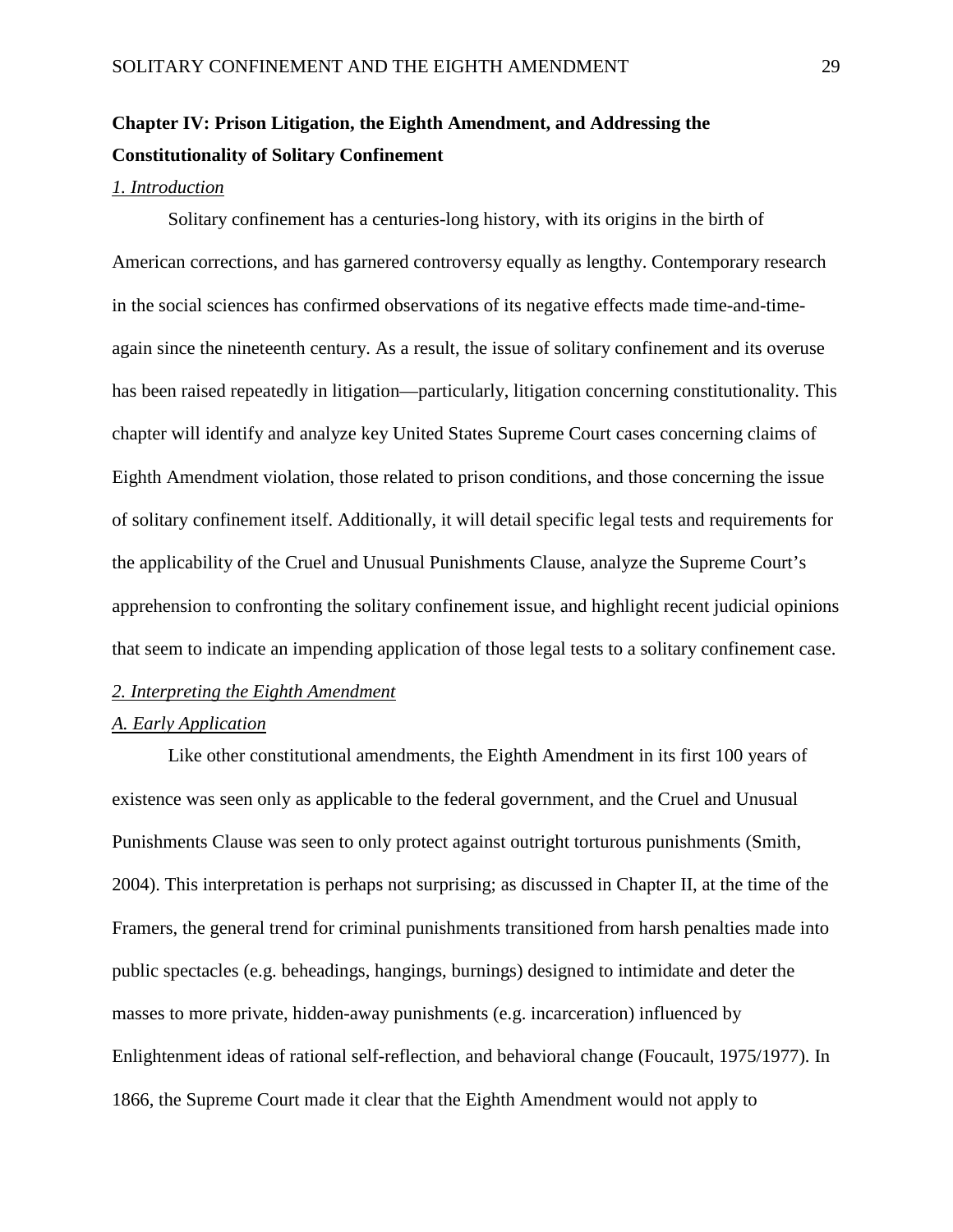Massachusetts state-level legislation concerning illegal alcohol sales (*Pervear v. The Commonwealth*). Similarly, in *O'Neil v. Vermont* (1892), a case alleging an Excessive Fines Clause violation, the Supreme Court stated that "as a federal question, it has always been ruled that the Eighth Amendment to the Constitution of the United States does not belong to the States," specifically citing their 1866 *Pervear v. The Commonwealth* decision.

With federally-administered punishments, those of a more brutal nature still did not always fall under the purview of the Cruel and Unusual Punishments Clause, as we see in *Wilkerson v. Utah* (1878), where the Supreme Court ruled that a convicted Utah Territory murderer's impending execution by firing squad was not unconstitutional. Many states, though, had their own constitutional provisions that prohibited cruel and unusual punishments—however they respectively defined them—during this period before the Eighth Amendment's incorporation to the states; the effectiveness of these prohibitions depended on state judicial interpretation (Smith, 2004). Incorporation to the states would not occur until several decades into the twentieth century, which will be discussed later in this chapter.

#### *B. Proportionality and Other Tests*

l

 In 1910, the Supreme Court heard the case of a Philippine government official who was federally convicted of embezzlement and falsifying administrative records.<sup>[5](#page-31-0)</sup> Per the Penal Code of the Philippines, he was sentenced to a fifteen-year prison sentence that not only came with the physical toll of hard, "painful labor" in metal shackles, but also the societal tolls of loss of parental and marital authority, loss of personal or property guardianship, loss of voting rights, and state surveillance from that day forward (*Weems v. United States*, 1910; Mulligan, 1979). However, the majority of the Supreme Court agreed in their ruling that this punishment was

<span id="page-31-0"></span><sup>5</sup> Following the Spanish-American War, the Philippine Islands became a territory of the United States; it would not gain its independence until 1946.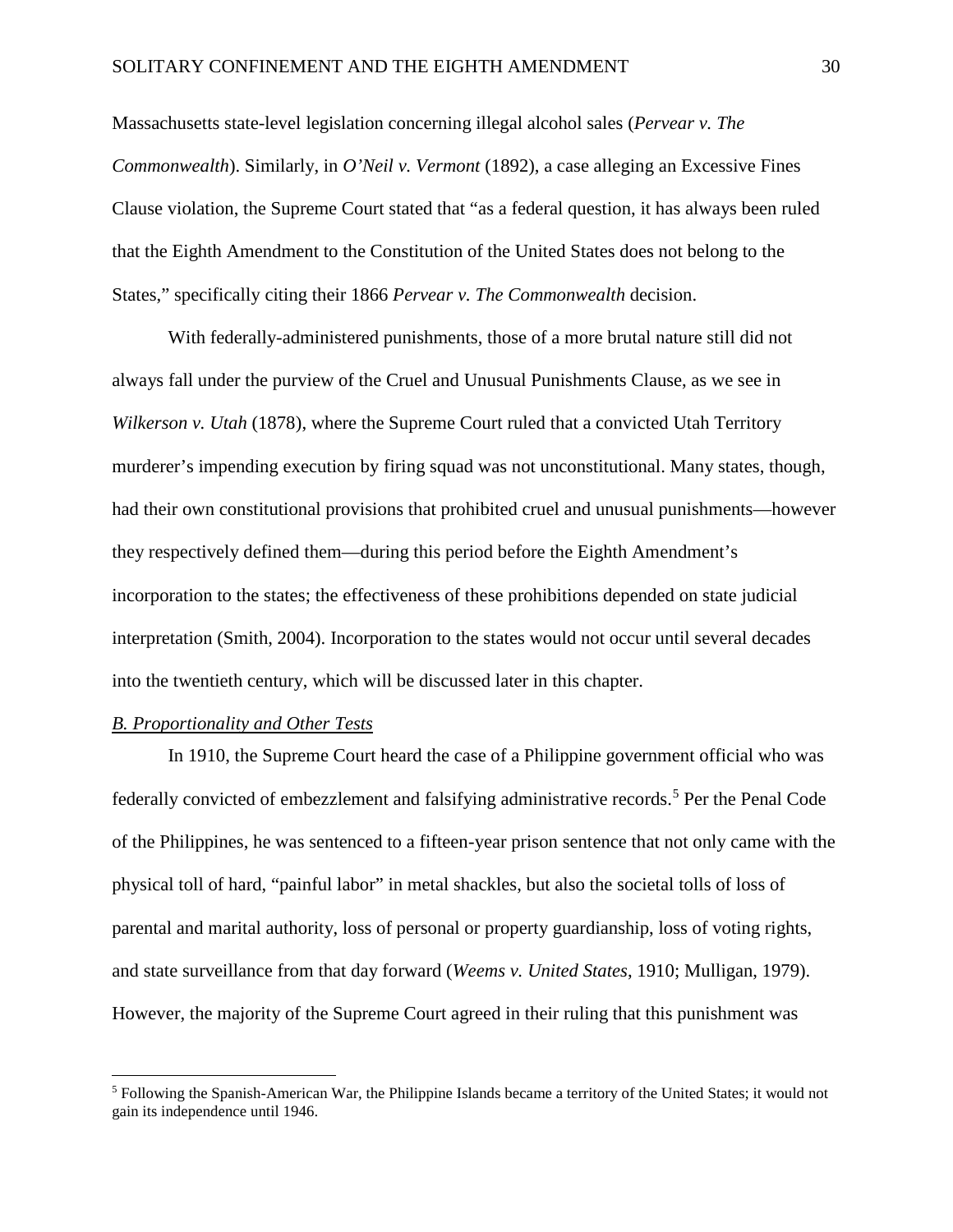"cruel in its excess of imprisonment and that which accompanies and follows imprisonment. It is unusual in its character. Its punishments come under the condemnation of the bill of rights, both on account of their degree and kind" (*Weems v. United States*, 1910). For the first time, the Court found a punishment to be cruel and unusual due to its disproportionality, by utilizing the two major parts of a proportionality test: comparing the punishment of the defendant to those imposed in the same jurisdiction for crimes considered more serious than the one the defendant had been convicted of, and comparing the punishment under attack with those imposed in other jurisdictions for the same crime (Mulligan, 1979). The concept of a proportionality test for the Eighth Amendment persisted throughout the decades, with it ultimately being refined and denoted as a three-pronged test in *Solem v. Helm* (1983; which will be discussed later in this chapter).

Like *Weems v. United States* (1910) before it, *Trop v. Dulles* (1958) also involved loss of citizenship as a criminal punishment, but this time as punishment for military desertion during the Second World War. In 1944, an American soldier in Morocco was caught deserting after a disciplinary incident, for which he received a forfeiture of pay, dishonorable discharge, and a three-year prison sentence with hard labor; in 1952, he applied for a passport but was denied, with the federal government citing the 1940 Nationality Act, under which he apparently had lost his citizenship due to his conviction and dishonorable discharge (*Trop v. Dulles*, 1958). The case ended up in front of the Supreme Court, who ruled that denationalization—loss of citizenship is indeed a cruel and unusual punishment under the Eighth Amendment. As Chief Justice Earl Warren wrote in the majority opinion, while denationalization involves no physical harm or anything along the lines of torture, it is "total destruction of the individual's status in organized society. It is a form of punishment more primitive than torture, for it destroys for the individual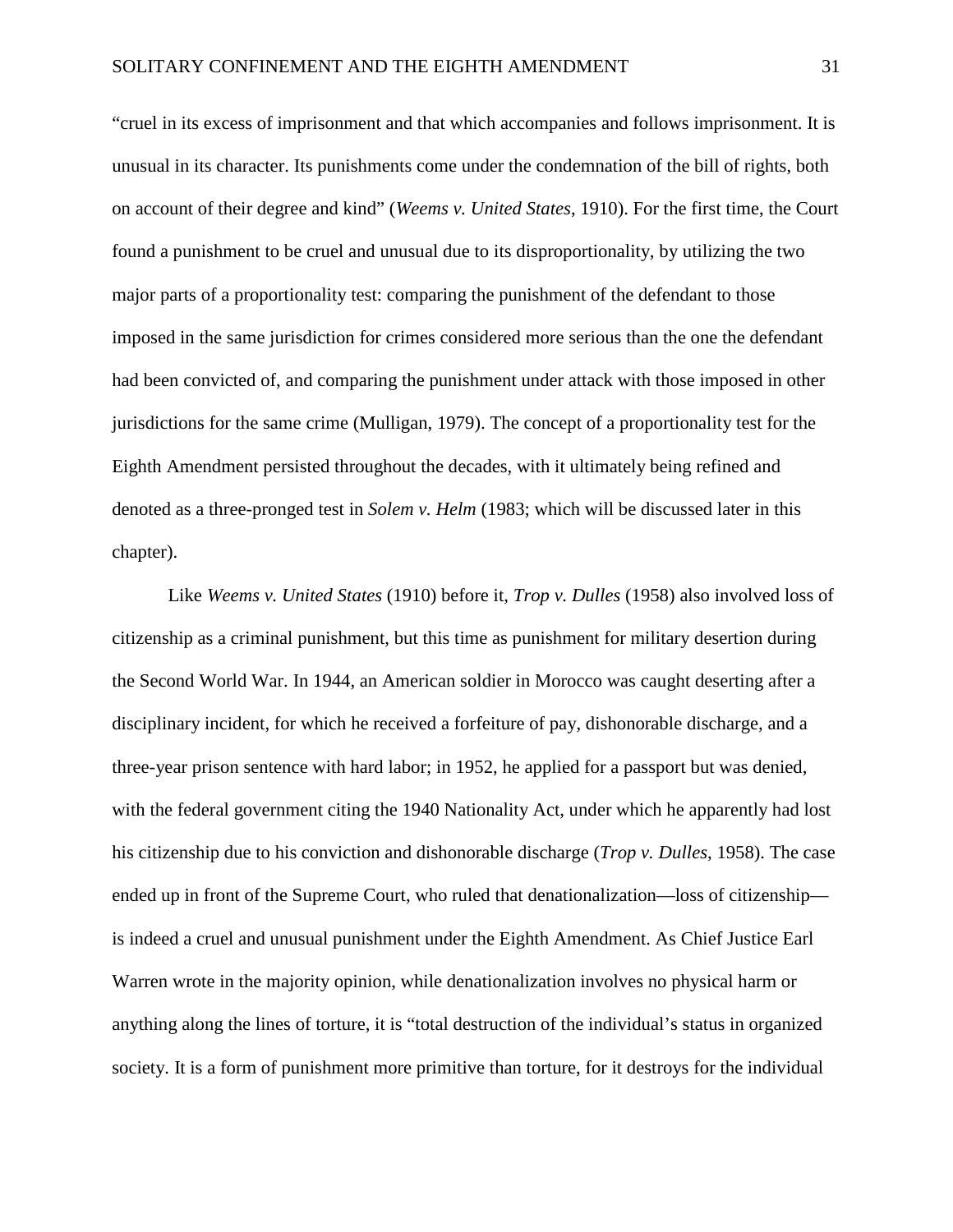the political existence that was centuries in the development. The punishment strips the citizen of his status in the national and international political community" (*Trop v. Dulles*, 1958). Additionally, *Trop v. Dulles* had the consequence of establishing a test for application of the Cruel and Unusual Punishments Clause—Chief Justice Warren explained that "the words of the Amendment are not precise, and…their **s**cope is not static. The Amendment must draw its meaning from the evolving standards of decency that mark the progress of a maturing society" (1958). In other words, society's standards for cruel and unusual punishments change, as society overall progresses and matures (Smith, 2004). As tests go, this one is inherently very vague judicial perceptions of society's "evolving standards of decency" and other values become the crux of evaluating a case.

#### *C. Later Developments*

*i. Robinson v. California (1962)* The 1962 Supreme Court case *Robinson v. California* marked the first time that the Cruel and Unusual Punishments Clause of the Eighth Amendment was successfully applied to the states, officially becoming incorporated. In this case, a California man who police observed having syringe marks on his arms was arrested under a state law making it a misdemeanor to "be addicted to the use of narcotics;" he was sentenced to a 90-day incarceration, which he appealed on the grounds that he was being punished for a medical condition (*Robinson v. California*, 1962). Justice Potter Stewart wrote the majority opinion, stating that "imprisonment for ninety days is not, in the abstract, a punishment which is either cruel or unusual. But the question cannot be considered in the abstract. Even one day in prison would be a cruel and unusual punishment for the 'crime' of having a common cold" (*Robinson v. California*, 1962). This ruling from the Supreme Court effectively established two new concepts: the first, more general one was that the Eighth Amendment, in relation punishments (but not bails or fines), could now be applied to the states. As for the second, the ruling also established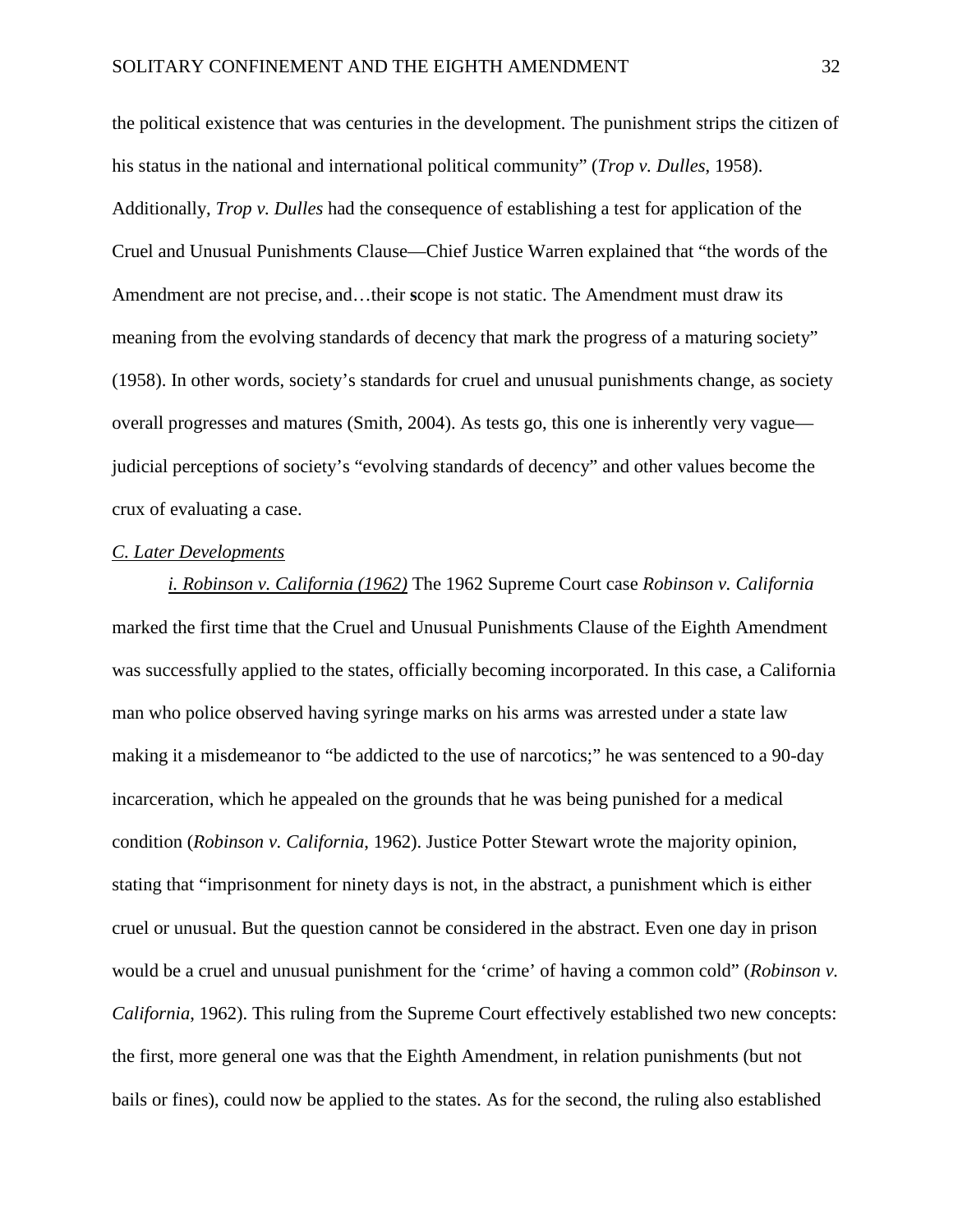that punishing someone for a medical condition renders that punishment cruel and unusual, and a violation of the Eighth Amendment.

*ii. Solem v. Helm (1983)* In 1983, the Supreme Court considered the case of a South Dakota man who, after being convicted of his seventh non-violent felony conviction since 1964, was sentenced—per a South Dakota mandatory minimum sentence law—to life in prison without the possibility of parole (*Solem v. Helm*). In its 5-to-4 ruling, the Court overturned Helm's sentence on the grounds that it was a cruel and unusual punishment disproportionate to the crime. Writing for the five-member majority, Justice Lewis Powell expressed his sentiments that Helm was given "the penultimate sentence for relatively minor criminal conduct;" he had "been treated more harshly than other criminals in the State who have committed more serious crimes," and he had "been treated more harshly than he would have been in any other jurisdiction, with the possible exception of a single State" (*Solem v. Helm*, 1983). Justice Powell and the majority's logic for their decision was in accordance with a three-pronged proportionality test used in prior cases (e.g. *Enmund v. Florida*, 1982), mentioned previously in this chapter. In *Solem v. Helm* (1983), however, the Court clarified their test, and detailed their "objective criteria" used to determine if a punishment is proportionate or disproportionate, and therefore unconstitutional under the Eighth Amendment.

 The first criterion, Justice Powell wrote, that the Court must consider is the nature and gravity of the offense, and the harshness of the penalty; in Helm's case, his seventh nonviolent felony charge was for writing a \$100 "no account" check, and his previous six offenses, although technically felonies, were considered "all relatively minor," yet he was facing a life-withoutparole prison sentence (*Solem v. Helm*, 1983). The second criterion that the Court must consider involves sentences imposed on other criminals in the same jurisdiction, i.e. to determine if more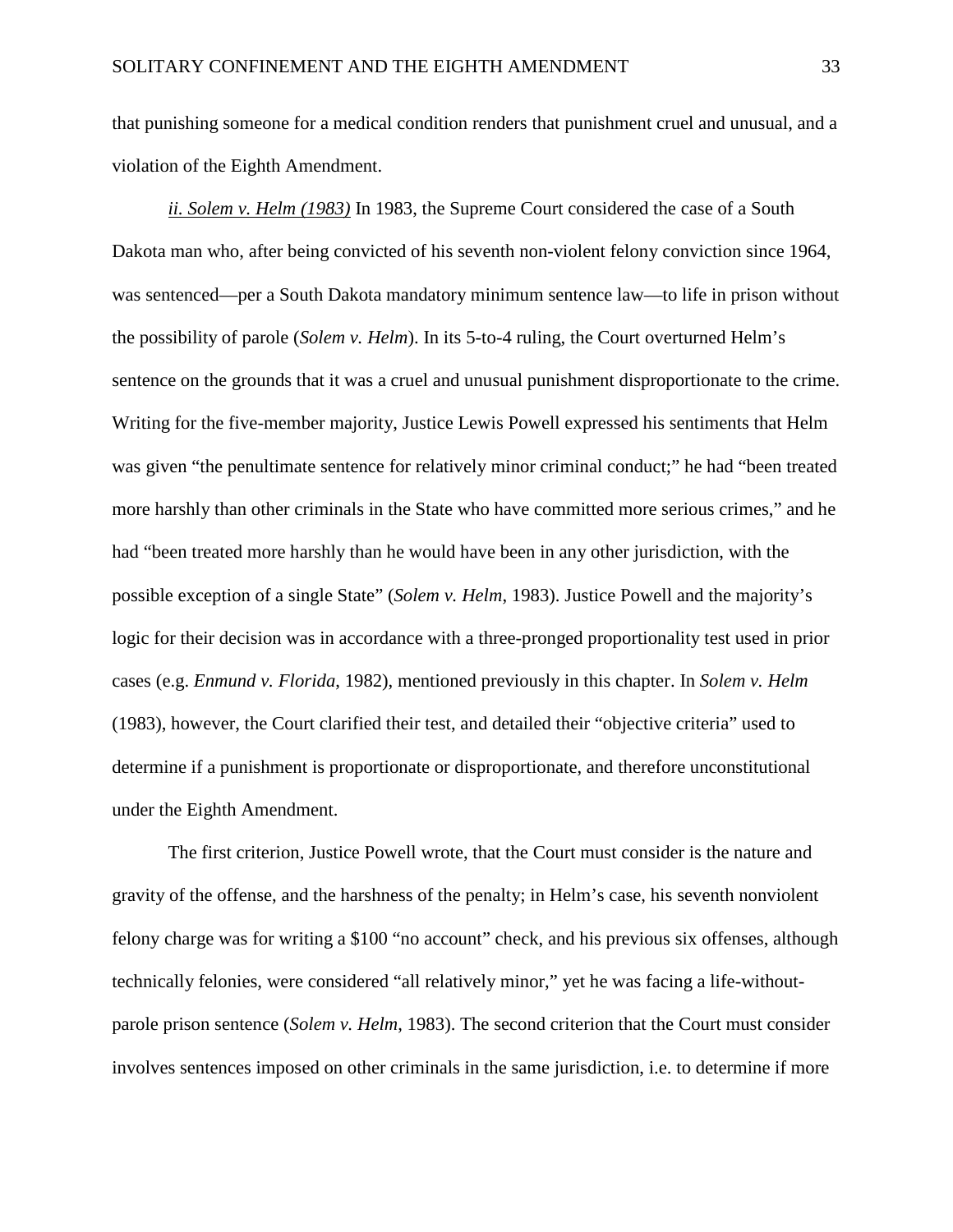serious crimes are subject to the same penalty or to less serious penalties; in South Dakota, Helm's sentence of life imprisonment was the same sentence mandated for murder on the first offense, and treason, first-degree manslaughter, first degree-arson, and kidnapping on the second or third offense (*Solem v. Helm*, 1983). The final criterion that the Court must consider concerns sentences imposed for commission of the same crime in other jurisdictions; Nevada was the only state where Helm's offense could (it is not mandated, however) receive the same sentence of life imprisonment without parole (*Solem v. Helm*, 1983). These three factors being evident influenced the majority's opinion on *Solem v. Helm*, demonstrating that an analytic framework for determining proportionality could successfully apply the Cruel and Unusual Punishments Clause to long-term prison sentences—and, by extension, could potentially apply it to future cases involving solitary confinement as well.

#### *3. Conditions of Confinement*

While not all relating to the Eighth Amendment per se, various Supreme Court cases establish precedent for dealing with issues of prison conditions. Soon after *Robinson v. California* incorporated the Cruel and Unusual Punishments Clause to the states in 1962, the Supreme Court ruled on *Jones v. Cunningham*. In this case, with a majority opinion written by Justice Hugo Black, the Court determined that a prisoner incarcerated in a state correctional facility has the right to file a writ of habeus corpus to challenge both the conditions and overall legality of their incarceration (1963). In other words, from this ruling forward, a prisoner could challenge the legality or conditions of his/her *state* imprisonment through the U.S. Constitution, something not seen prior; this vastly expanded the opportunity for appealing on the grounds of constitutional violation.

#### *A. Deliberate Indifference*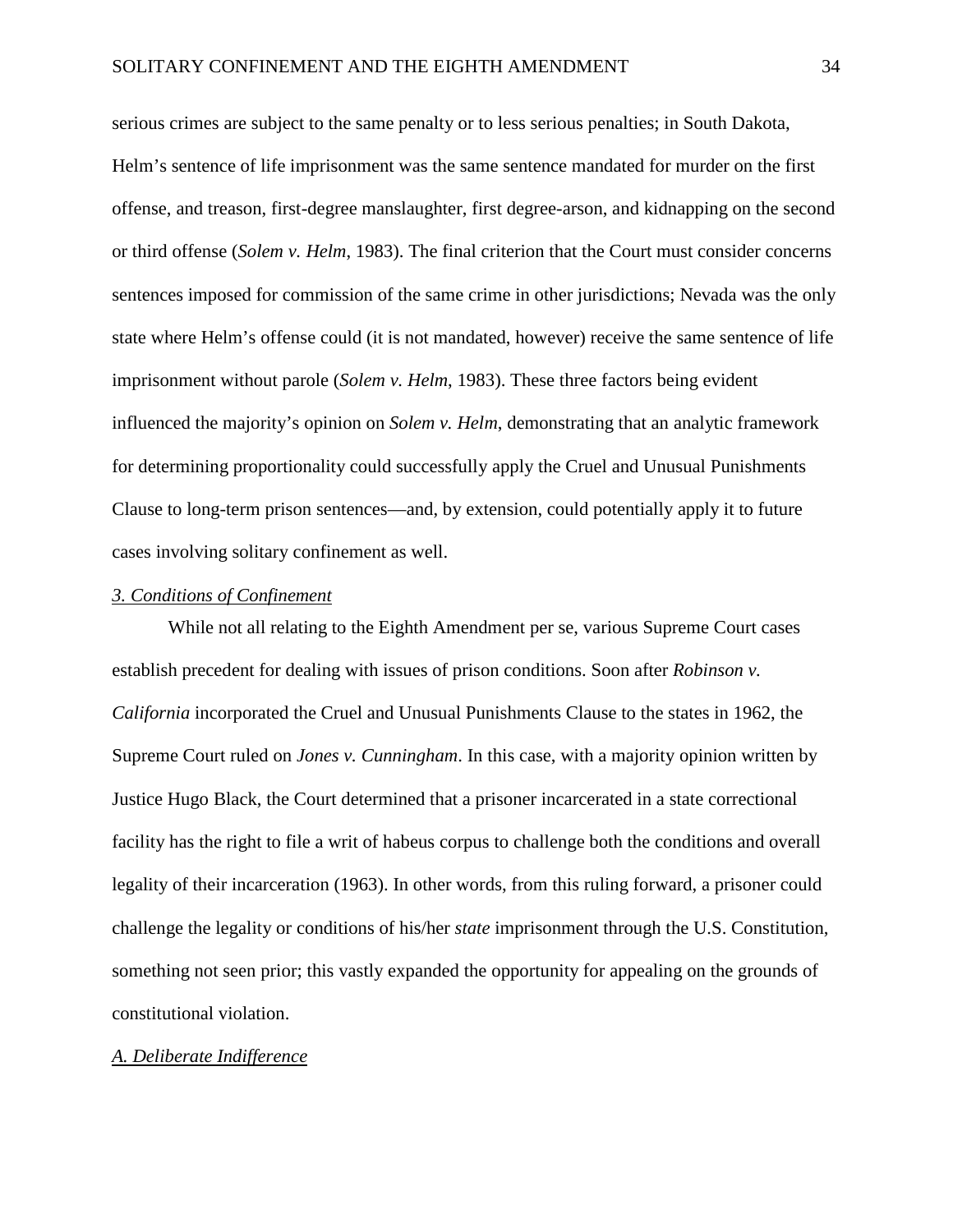The case *Estelle v. Gamble* (1976) established the criterion that subsequent prisoners' rights appeals would be subject to: the presence of "deliberate indifference," which could be proven as either "deliberate ignorance," or "intentional denial". This concept was applied in the 1994 Supreme Court case *Farmer v. Brennan*. After a trans woman was placed in the male population of an Indiana prison, beaten and raped repeatedly by fellow inmates, and gained HIV as a result, she felt that the prison administration should have taken more efforts to protect her knowing that she was more vulnerable to violence than the average prisoner. The majority of the Court agreed, holding that prison officials can indeed be held in violation of the Cruel and Unusual Punishments Clause if they are aware that "inmates face a substantial risk of serious harm and disregards that risk by failing to take reasonable measures to abate it"—acting with a deliberate indifference to an inmate's needs for health or safety (*Farmer v. Brennan*, 1994). This case contributed to "deliberate indifference" becoming the standard for evaluating the conduct of prison officials with regard to conditions inside a prison.

#### *B. Subjective Components*

*Farmer v. Brennan* contained an additional component: deliberate indifference requires proof that a prison official is *subjectively* aware of risks—deemed "subjective recklessness" (!994). This, of course, is inherently more difficult to prove than *objective* awareness. Similarly, in *Whitley v. Albers* (1986), where an Oregon prisoner claimed that being shot in the process of officers attempting to end a hostage situation constituted a violation of his Eighth and Fourteenth Amendment rights, the Court denied this, stating that a "culpable state of mind" on the part of prison staff is required to prove deliberately indifferent behavior. The majority wrote that it is "obduracy and wantonness, not inadvertence or error in good faith" produce behaviors that qualify as Eighth Amendment violations (*Whitley v. Albers*, 1986).

#### *C. Prisoner Lawsuits*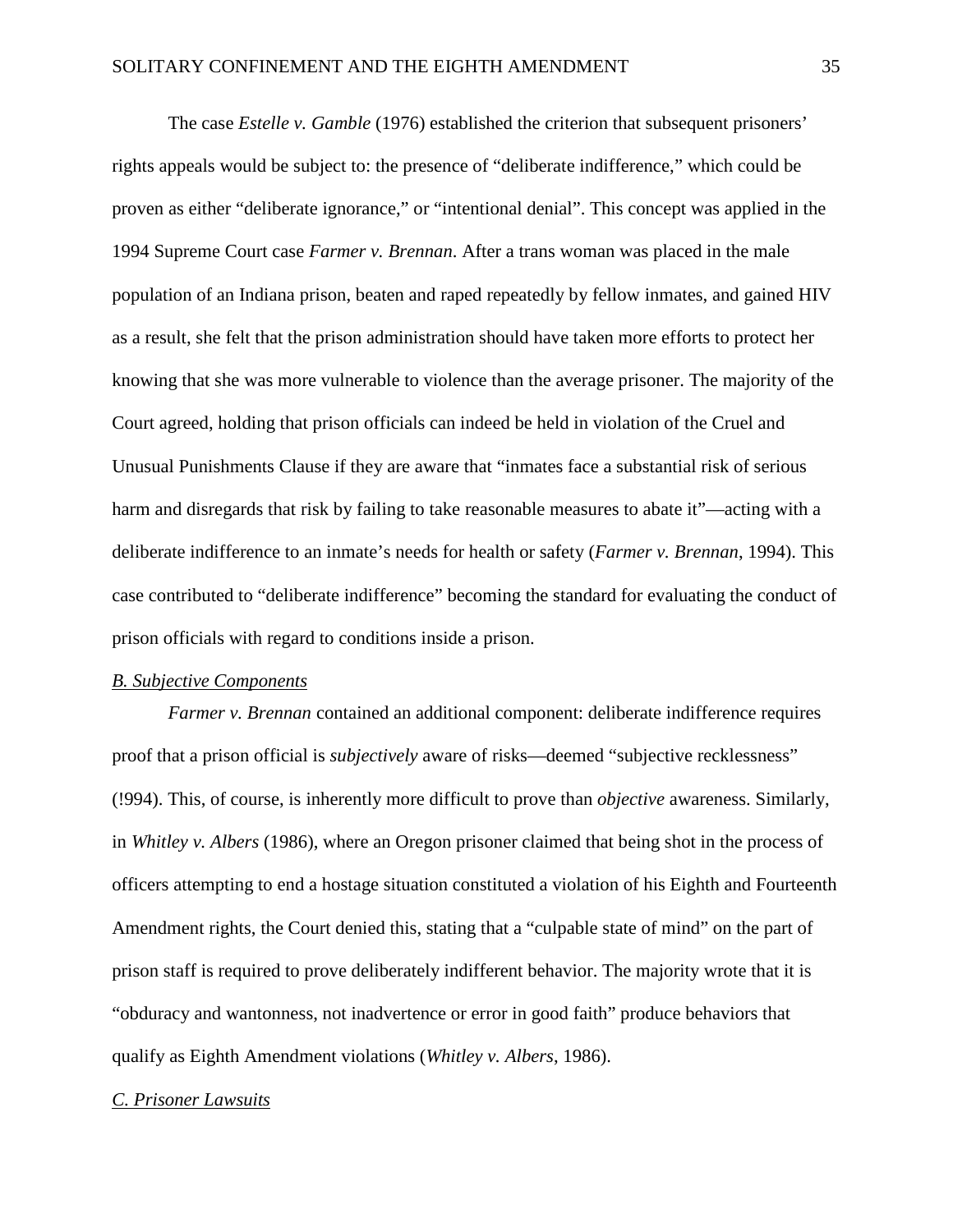The ability itself for prisoners to pursue constitutional violations in federal courts has also been subject to the Supreme Court. According to federal law, the Prison Litigation Reform Act of 1995, state and federal prisoners must exhaust every available administrative-level solutions before pursuing claims about prison conditions in federal court (*Woodford v. Ngo*, 2006). When a California prisoner filed a state-level grievance about his confinement conditions, it was rejected as untimely under state law; upon appeal, the corresponding Federal District Court denied the grievance as well, saying he didn't exhaust all administrative options, but further pursuit resulted in the Ninth Circuit Court reversing, as the judiciary felt he *had* exhausted all of them (*Woodford v. Ngo*, 2006). As a result, the Supreme Court granted certiorari, and the majority—headed by Justice Samuel Alito—held that untimely grievances or appeals constitute not properly exhausting administrative options. In a dissenting opinion, Justice John Stevens stated that, with the Prison Litigation Reform Act simply reading as "exhaustion" of administrative methods not "*proper* exhaustion" related to a timeframe, the majority placed its own semantic interpretation into the law for its ruling (*Woodford v. Ngo*, 2006).

#### *4. Precedence on Solitary Confinement*

 The first case involving solitary confinement to reach the U.S. Supreme Court was *In re Medley* in 1890 (mentioned in Chapter II). In Colorado, an 1889 statute mandated solitary confinement for convicted murders incarcerated on death row; the petitioner committed his crime before the statute was enacted, so this was seen as adding an additional punishment for the same crime—creating an ex post facto problem. Ultimately, while this case did not directly involve the Eighth Amendment (*ex post facto* laws fall under Article 1, Section 10), it did bring solitary confinement into the light. In the ruling's majority opinion, Justice Samuel Freeman Miller spoke about how, even in the case of relatively short confinements, many prisoners fell into a "semi-fatuous condition, from which it was next to impossible to arouse them"; others isolated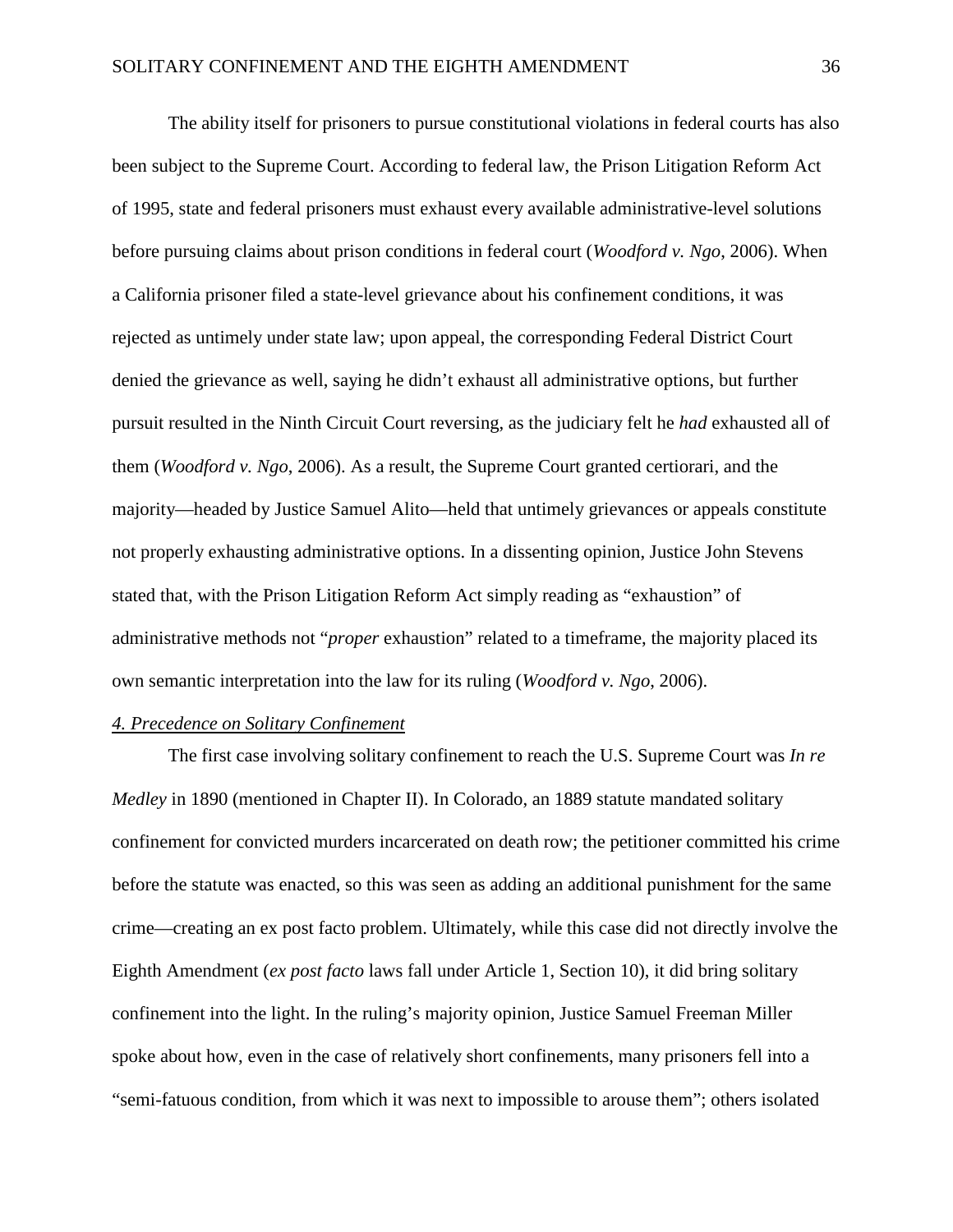longer became "insane and violent" or suicidal, and even those who made it through their time in solitary were "not generally reformed, and in most cases, did not recover sufficient mental activity to be of any subsequent service to the community" (*In re Medley*, 1890). The majority's ruling that the statue indeed constituted an *ex post facto* violation illustrates that solitary confinement was indeed seen as a harsher, sometimes even separate punishment ("of the most important and painful character") when compared to ordinary incarceration (*In re Medley*, 1890). Though this was by no means a definitive opinion on the overall use of solitary confinement, it highlighted the growing sentiment that solitary—particularly in cases of long-term isolation has more risks than any kind of punitive benefits. However, as we see over the centuries, the practice only grew in frequency of use.

One year later, with *McElvaine v. Brush*, the Supreme Court saw a similar case, again involving a state statute (this time, in New York) mandating solitary confinement—in addition to electrocution—for capital offenders on death row. However, unlike in *In re Medley* (1890), the statute was enacted by legislature *before* the crime was committed, so the Court upheld the lower court's judgment, saying that the statute's addition of punishment requirements for murderers did not amount to an ex post facto violation; additionally, they reemphasized the prevailing legal logic of the time, that the Eighth Amendment would not apply to a state prison sentence in any case. (*McElvaine v. Brush*, 1891). Again, this was still not an overall ruling on solitary confinement's constitutionality, but certainly an instance of solitary becoming better-known as a punishment in its own right.

Decades later, *Brooks v. Florida* (1967) would warrant a rare 9-to-0 *per curiam* opinion from the Supreme Court. In this case, the petitioner, Bennie Brooks, was a Florida prisoner convicted of taking part in a riot on May  $27<sup>th</sup>$ , 1965, and sentenced to nine years and eight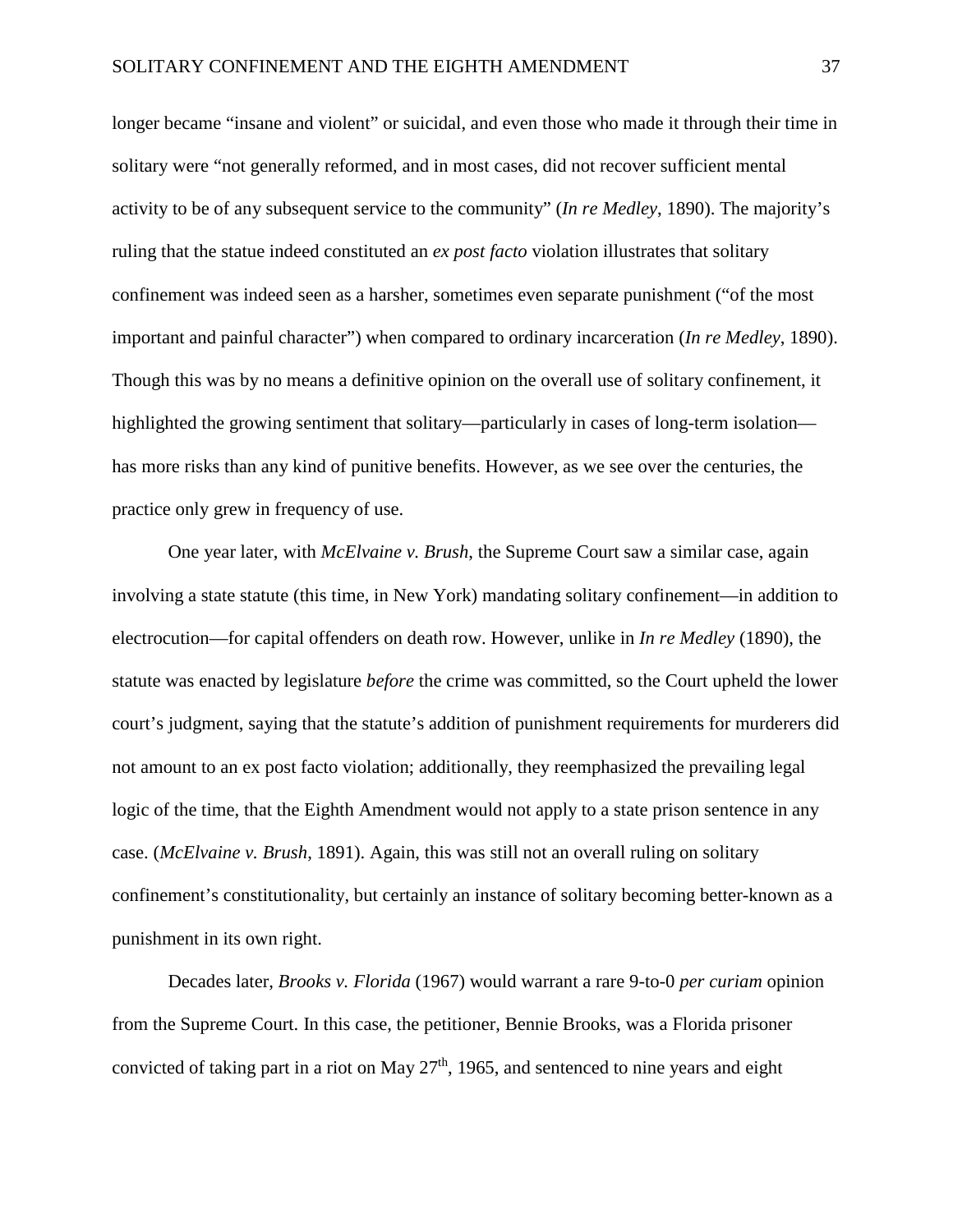months consecutive to his prior prison sentence; in the hours following the quelling of the disturbance, prison administration had ordered Brooks and two other prisoners accused of rioting as well to be confined together for 35 days in a disciplinary cell (*Brooks v. Florida*, 1967). This cell was, at most, thirteen feet long (although Brooks stated it was only seven), and six-and-ahalf feet wide; there were no windows, no beds, and no toilet—just a hole in the floor; the three men were fed only a "restricted diet" of thin broth with peas and carrots (*Brooks v. Florida*, 1967). After 14 days, Brooks was brought out of the cell to speak with one of the prison's investigative officers, to whom he immediately confessed his statement concerning his involvement with the riot, which was recorded—this confession was used to convict him and add the additional prison sentence.

A week before Christmas, the Court reversed the lower court's decision, issuing a unanimous opinion on the case: "…we cannot accept his statement as the voluntary expression of an uncoerced will. For two weeks, this man's home was a barren cage fitted only with a hole in one corner into which he and his cell mates could defecate. For two weeks, he subsisted on a daily fare of 12 ounces of thin soup and eight ounces of water…[and] was completely under the control and domination of his jailers;" the justices saw no way that Brook's confession "was not tainted by the 14 days he spent in such an oppressive hole" (*Brooks v. Florida*, 1967). This case demonstrated to the Supreme Court just how horrific the conditions in solitary confinement units have the capacity to become.

Similarly inhumane conditions were present in the 1978 Supreme Court case *Hutto v. Finney*, which followed a series of Eastern Arkansas District Court cases, part of the Eighth Federal Circuit: *Holt v. Sarver I* and *Holt v. Sarver II* (1969 and 1970, respectively). The Arkansas Department of Corrections frequently placed prisoners in "punitive isolation" for a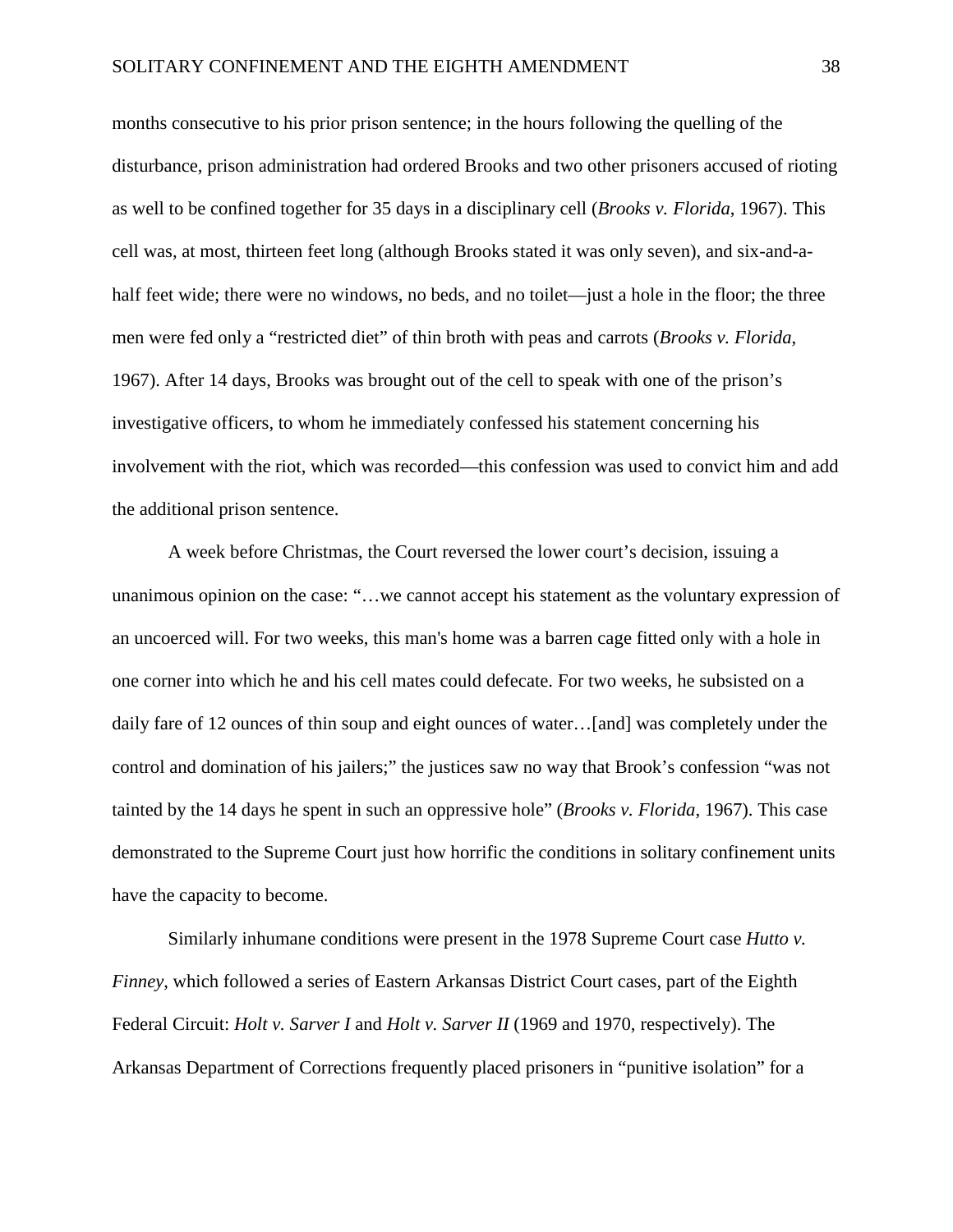variety of reasons, often for an indeterminate amount of time. This isolation involved, on average, four (but as many as eleven) inmates locked in an eight-foot by ten-foot windowless room, with a toilet that only flushed from outside the cell, and no beds; mattresses were brought in at varying times of evening, and the inmates were fed less than 1,000 calories a day in the form of a potato, meat, egg, vegetable, and syrup paste that was seasoned and baked (*Hutto v. Finney*, 1978).

These isolation conditions, in addition to the long-standing "trusty system" that utilized favored prisoners to supervise and discipline other prisoners, were found by the District Court to violate both the Eighth and Fourteenth Amendments. Consequently, the judiciary imposed new reform requirements on the Arkansas Department of Corrections, which included a 30-day limit on prisoner terms in punitive isolation, and abolition of the trusty system (*Holt v. Sarver II*, E.D. Ark. 1970). The Department of Corrections opposed the limit on isolation, and appealed to Eighth Circuit Court of Appeals, who affirmed the District Court's orders; the Department then petitioned for writ of certiorari, which the Supreme Court granted (*Hutto v. Finney*, 1978). The Court upheld the lower courts' decision to mandate reform for Arkansas Department of Correction's punitive isolation. The justices of the majority opinion acknowledged that the 30 day limit was very appropriate given the circumstances, explaining that "taken as a whole, conditions in the isolation cells continued to violate the prohibition against cruel and unusual punishment" (*Hutto v. Finney*, 1978). This outcome shows that the Supreme Court not only acknowledges solitary confinement overall as a distinct form of punishment, but additionally its components of (1) conditions and (2) duration, which they will take into account in order to make decisions on the issue.

#### *5. Prospects for Reform*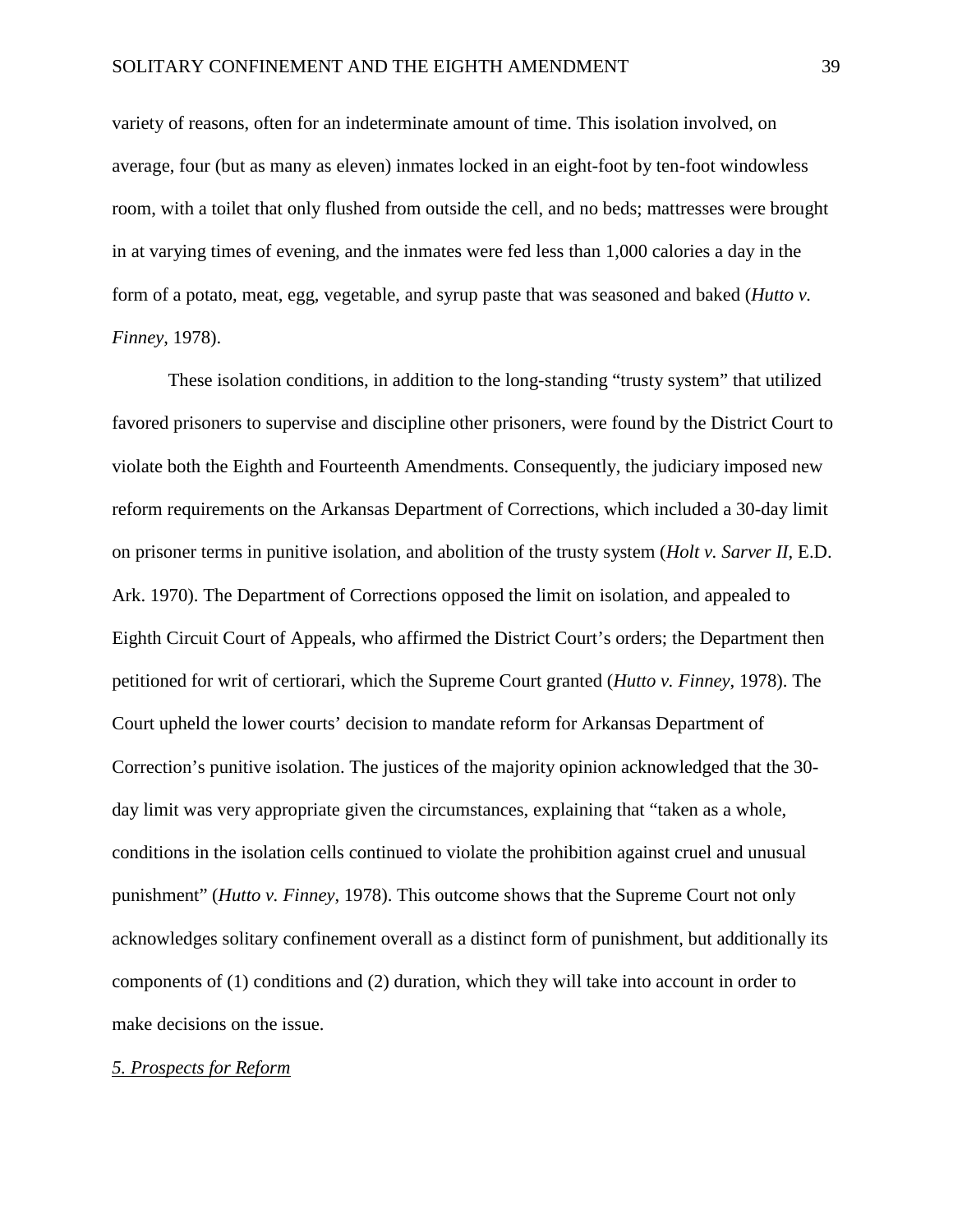Some Supreme Court jurisprudence from the past few years may prove promising for proponents of solitary confinement reform. In a concurring opinion from *Davis v. Ayala* (2015), a Supreme Court case in which Hector Ayala's counsel was excluded from meetings to discuss potential racial prejudice of peremptory challenges in jury selection, Justice Anthony Kennedy put forth an extensive commentary on the respondent Ayala's living conditions while incarcerated. Ayala had been held in administrative segregation for most of his more-than 25 year stay San Quentin State Prison; Justice Kennedy, referring to statistics, examples in literature (Dickens' *A Tale of Two Cities*), empirical observations, past Supreme Court jurisprudence (*In Re Medley*, 1890), and the case of Kalief Browder, asserted that we as a society have observed the negative effects of long-term solitary confinement for centuries, with it evident that "years on end of near-total isolation exact a terrible price," though it is currently not an issue at the forefront of public concern (*Davis v. Ayala*, 2015). Additionally, Justice Kennedy stated that "in a case that present[s] the issue, the judiciary may be required, within its proper jurisdiction and authority, to determine whether workable alternative systems for long-term confinement exist" (*Davis v. Ayala*, 2015).

Interestingly, this concurring opinion is not the only instance in which Justice Kennedy spoke-out against our corrections system's overuse of solitary confinement. Speaking March 23rd, 2015 to the House Appropriations Subcommittee on Financial Services and General Government concerning the Supreme Court's 2016 budget request, Kennedy was asked by Arkansas Congressman Steve Womack about his thoughts on the nation's straining correctional budget. In response, he commented that "the corrections system is one of the most overlooked, misunderstood institutions we have in our entire government…this idea of total incarceration justice isn't working, and it's not humane" (C-Span, 2015). In specific reference to solitary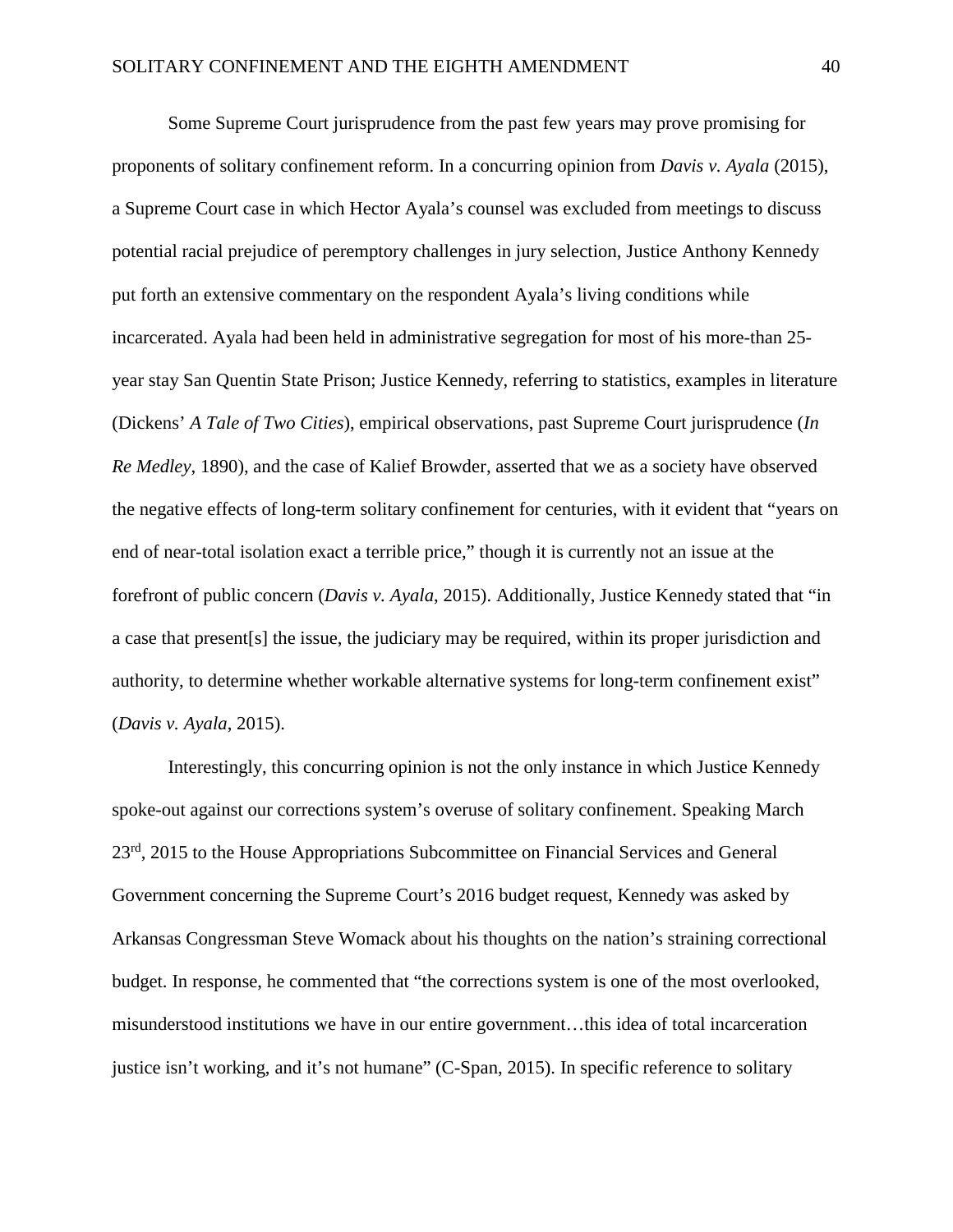confinement and supermax prisons with isolation units in his home state of California, Justice Kennedy remarked, "solitary confinement literally drives men mad…and we simply have to look at this system that we have…we haven't given nearly enough study, nearly enough thought, nearly enough investigative resources to looking at our corrections system. In many respects, I think it's broken" (C-Span, 2015). Justice Kennedy's comments both on and off the bench prove to be surprising but promising for proponents of solitary confinement reform. His very deliberate comments during the House Subcommittee hearing, and passionate, five-page concurring opinion during *Davis v. Ayala* (2015) that culminated in, practically, an invitation for the Court to evaluate long-term solitary confinement's constitutionality demonstrate that America's pendulum of punitive thought may be swinging in the direction of correctional reform, especially for individuals with the legal power to make change occur.

Anthony Kennedy is not the only Justice to have recently voiced opinions on solitary confinement, however. In *Ruiz v. Texas* (2017), the Court ruled on the case of Rolando Ruiz, a convicted murderer who had spent over 20 years of his death row incarceration in solitary confinement. Ruiz claimed that his subjection to solitary while already on death row constituted "traumatic" conditions and a cruel and unusual punishment, as he showed evidence of anxiety, depression, suicidal ideation, hallucinations, disorientation, memory problems, and sleep dysfunction, symptoms long-established as hallmarks of extended stays in solitary confinement; he sought a stay of execution from the Court, in order to commute his sentence to life imprisonment. Unfortunately for Ruiz, the Court's discussion of his case was delayed by several hours, and he was executed on the evening of March  $7<sup>th</sup>$ , 2017—regardless, however, his petition for a stay of execution was denied. In a dissenting opinion on this ruling, Justice Stephen Breyer expressed his sentiments that perhaps it is time for the Court to definitively rule on the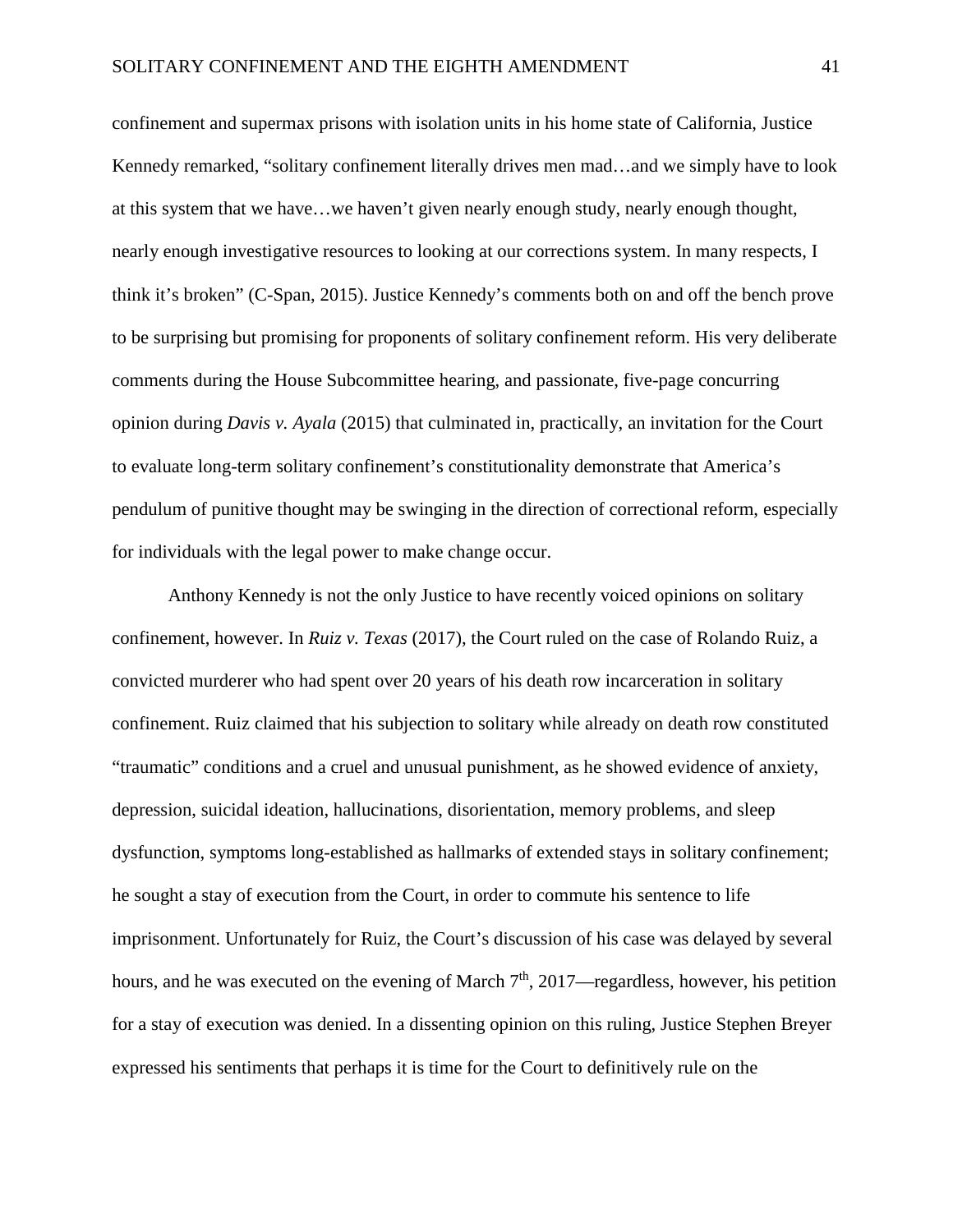constitutionality of solitary confinement. Like Justice Kennedy two years prior, Justice Breyer referred heavily to the *In Re Medley* ruling of 1890, citing Justice Samuel Freeman Miller's detailing of solitary confinement cutbacks in the mid-nineteenth century because of numerous negative effects being observed. Justice Breyer quoted Justice Kennedy's *Davis v. Ayala* commentary as well, asserting, in response to his colleague's mention of Eighth Amendment scrutiny, that *Ruiz v. Texas* "is an appropriate case to conduct that constitutional scrutiny" (2017). Having a second justice on the Court who voices sentiments in favor of confronting the solitary confinement issue is an exceedingly fortunate situation for those who seek the long-term use of the practice to be deemed unconstitutional.

#### *6. Conclusion: Why a Definitive Ruling is Imperative*

For incarcerated individuals, there are no doubt experiences that are cruel, and experiences that are unusual. The entire incarceration experience, regardless of conditions, is a punishment after all, and at some point, an inmate will have to confront circumstances or individuals that harm their health and security. The Constitution of the United States is certainly not some sort of protective barrier that will prevent all amounts of harm to those incarcerated; it is clear that was never an intended purpose, and proponents of solitary confinement do not claim it is. That being said, litigation on behalf of prisoners—like the cases discussed previously shows us that there *are* times when the type, duration, or conditions of an individual's confinement result in an inappropriate level of harm. When produced by deliberate indifference resulting from the subjective recklessness of prison officials, this harm amounts to an Eighth Amendment violation—a formally cruel and unusual punishment.

The substantial and still-growing body of social scientific literature (also discussed previously) indicates that, when used in the long-term—more than fourteen days at a time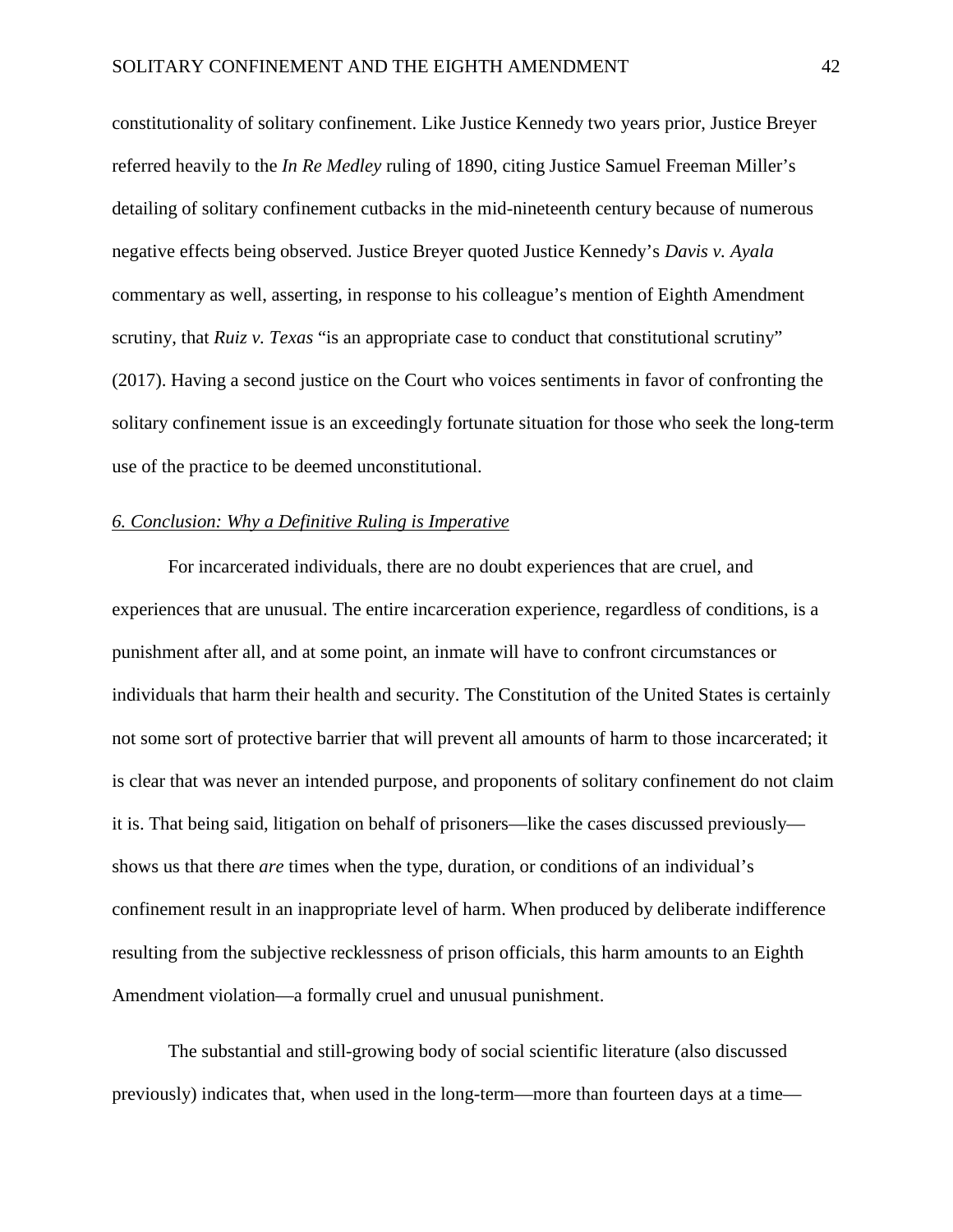solitary confinement can produce wide-ranging cognitive, behavioral, and physiological effects. Not only has the practice been found to exacerbate mental health issues in prisoners with prior mood or psychotic disorders, but further research has indicated that long-term residents in isolation often develop a variety of mood and psychotic disorder symptomologies themselves. Additionally, solitary confinement has repeatedly been shown to be ineffective at reducing disruptive and violent behaviors—sometimes, even worsening them—behaviors that often are corrections officials' rationale for placing prisoners into isolation in the first place.

We have known for decades that the Supreme Court acknowledges mental health as a distinct facet of an individual's health; why should lack of treatment be seen as the only significant mental health problem present in prison? Is throwing a prisoner into a concrete and steel cell the size of a parking spot with no windows, no clock, minimal bedding, lights perpetually on, limited bathing opportunity, limited (if any) exercise time, and a windowless steel door with only a slot for food not impactful on mental health? Does locking a prisoner in conditions like these—which are seen in state and federal institutions all across the nation, despite having been empirically proven to harm the mental health of both the previously mentally ill and the undiagnosed—for weeks or months at a time, which remains unknown to the prisoner themselves, not constitute *at least* deliberate indifference and subjective recklessness on the part of corrections officers and administration, if not an outright malicious state of mind?

It is time for the Supreme Court to act. Two of its currently presiding justices, Anthony Kennedy and Stephen Breyer, have expressed sentiments that solitary confinement needs to be addressed, with Justice Kennedy outright inviting the Court to take a long-term solitary confinement case. As far back as 1890 with *In re Medley*, the Court has, in some capacity (however small) acknowledged that solitary confinement can have significantly harmful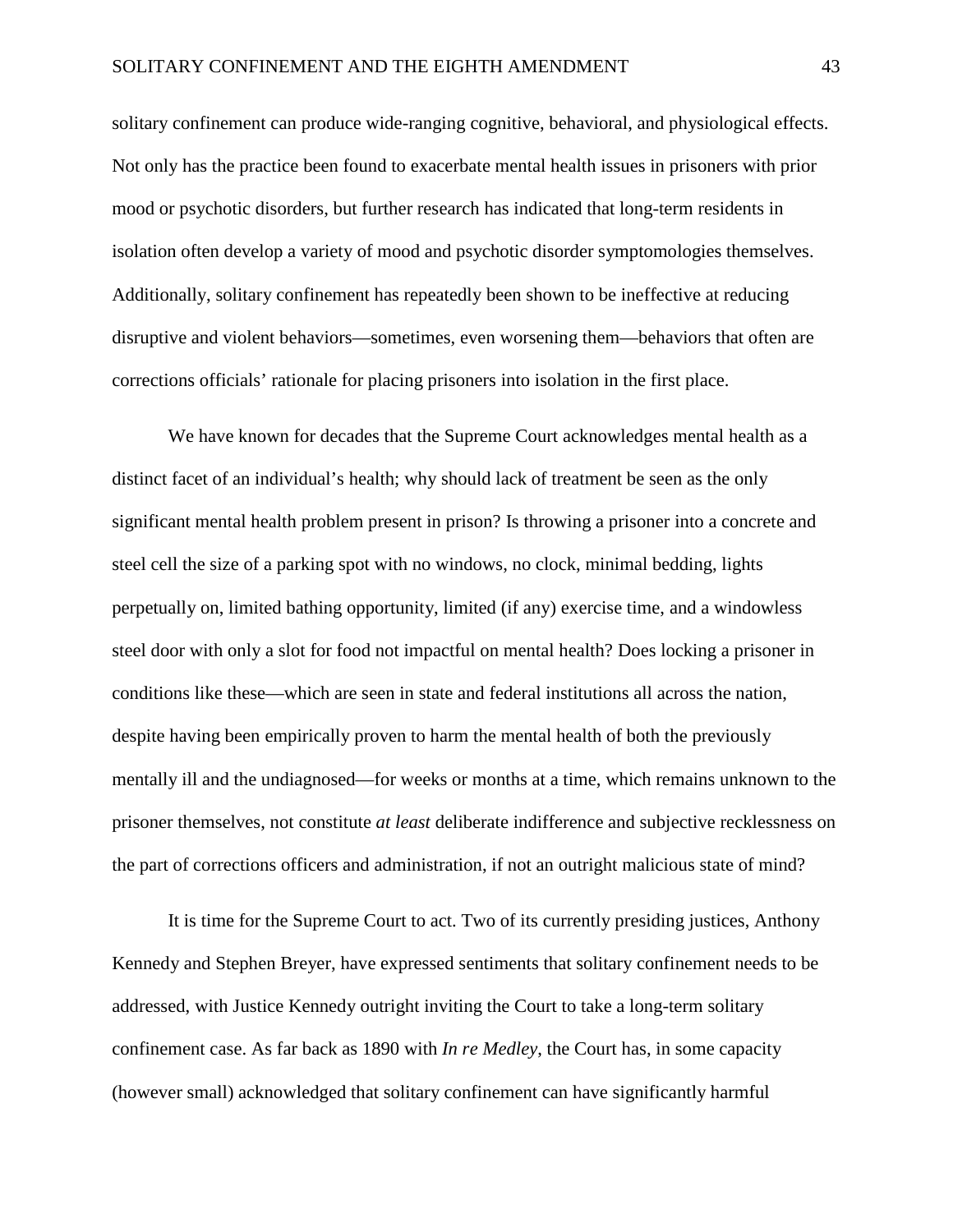psychological and social consequences on those isolated. The next time that a case concerning long-term solitary confinement reaches them, it is imperative that the Supreme Court rules against the practice. If the justices can acknowledge (a) that the trend of long-term solitary confinement constitutes deliberate indifference to the mental health risks of prisoners; (b) that the potential harm discovered through recent empirical studies is disproportionate to the lesser crimes that many prisoners thrown in isolation often are convicted of; (c) that, with awareness of and advocacy for mental health in criminal justice at an all-time high, the continued overuse of the practice does not reach meet our evolved standards of decency; and (d) that some lower courts and legislatures throughout the nation have already made efforts and succeeded in curbing the durations and mandating improved conditions of isolation, then they can safely and certainly rule long-term solitary confinement as a violation of the Cruel and Unusual Punishments Clause of the Eighth Amendment.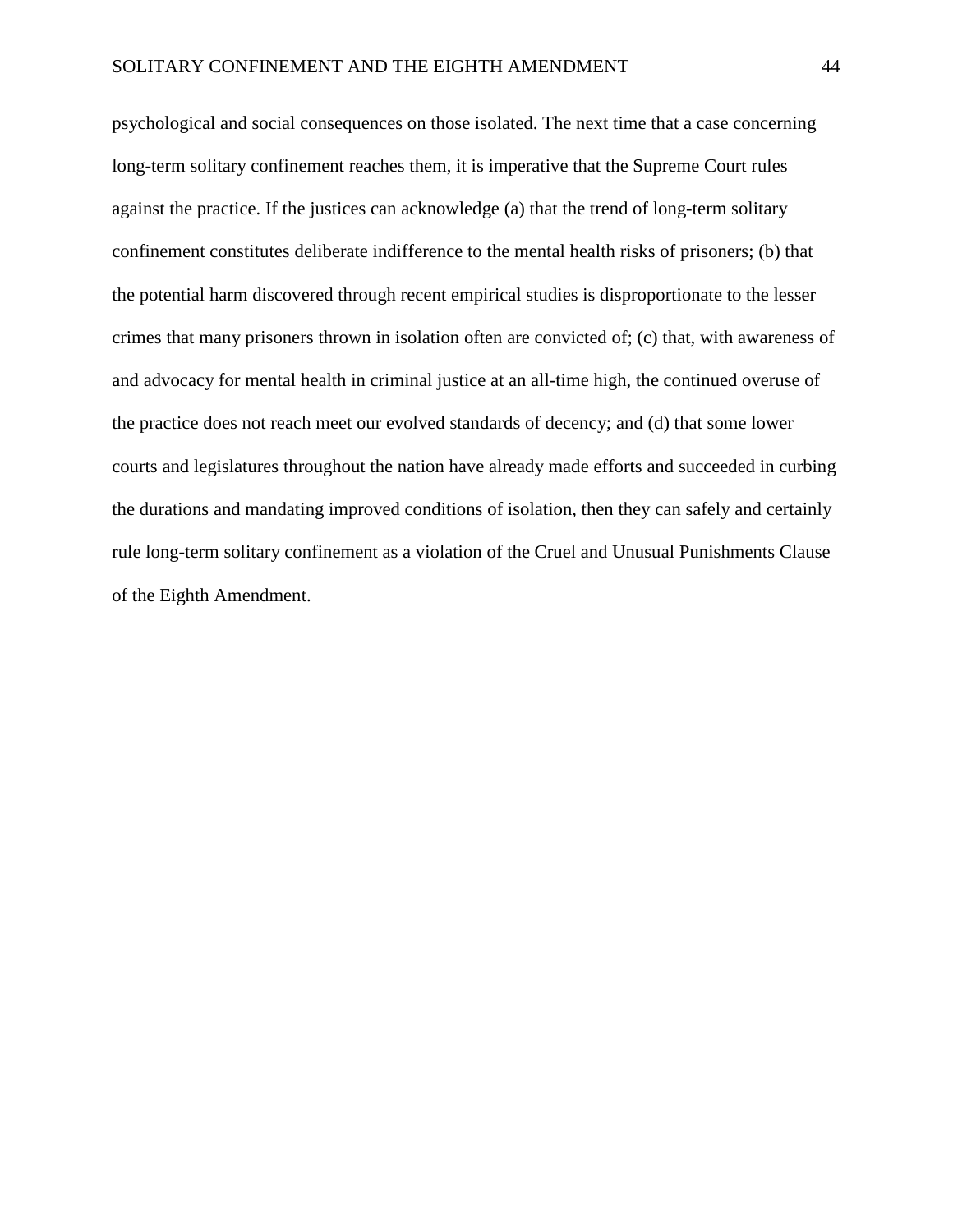#### **Chapter V: Conclusion**

Solitary confinement is one of the most overlooked and understudied, yet most controversial and divisive practices in all of American corrections. As discussed in Chapter II, the idea of isolating prison inmates for most—if not all—hours of the day has been ingrained in our state and federal prison systems since the opening of Eastern State Penitentiary in 1829. What started as a grand experiment—no doubt influenced by the desire to create "docile bodies" for the newly industrialized American society, as Foucault would argue—quickly became the standard for criminal punishment by the 1830s and 1840s. The newly established penitentiaries of that era utilized perpetual solitary confinement (known as the Pennsylvania system) in the hopes that criminals held there would reflect on their behavior, speak to God, repent, and return to society as moral, industrious citizens (Smith, 2006). This system grew to massive popularity in both the U.S. and Europe.

Around the same time, the Auburn prison system (originating in Upstate New York) also debuted. Unlike the Pennsylvania system, the Auburn system only mandated solitary confinement during nighttime hours, encouraging reflection and repentance not through time incell, but rather through manual labor with other prisoners (Foucault, 1975/1977). Still, a strict code of silence was enforced, and prayer was a part of daily incarcerated life (Auburn system, 2008). Soon, the Auburn system's popularity would outweigh the Pennsylvania system's, coinciding with a growing disdain towards perpetual isolation.

By the 1860s, a general consensus in the United States was immense skepticism toward "rehabilitation through isolation" (Smith, 2006). Throughout the 1870s and 1880s, as Smith continues, prisons across the nation gradually abandoned both the Pennsylvania and Auburn systems of incarceration in favor of more "progressive" models (2006). The outright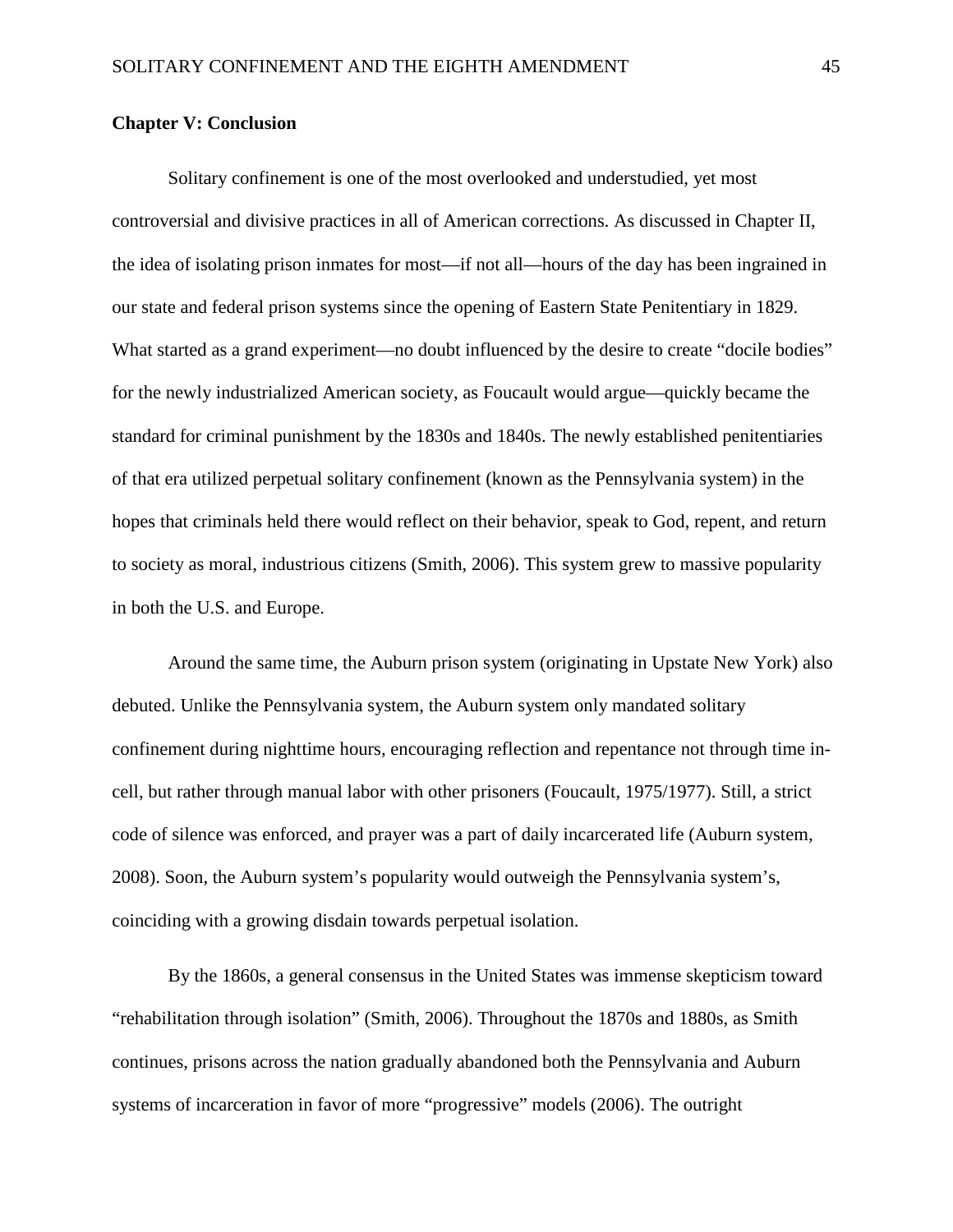condemnation of large-scale solitary confinement was a belief held by even members of the Supreme Court at the turn of the twentieth century. In an opinion on a case that involved the solitary confinement of death row inmates in Colorado, Supreme Court Justice Samuel Freeman Miller remarked that that solitary confinement was "an additional punishment of the most important and painful character," and describes how, in many prisons, inmates were found to be in "semi-fatuous condition, from which it was next to impossible to arouse them"; others became "insane and violent" or suicidal, and even those who made it through their time in isolation were "not generally reformed, and in most cases, did not recover sufficient mental activity to be of any subsequent service to the community" (*In re Medley*, 1890). This legal decision acknowledged the severity of mental health effects that a number of prisoners housed in solitary confinement had experienced. By the beginning of the twentieth century, prisons were no longer entirely enforced solitary confinement; this would be the standard until the late-1980s, with the rise of the supermax prison, which would bring with it a new era of widespread solitary confinement.

As discussed in Chapter III, since the resurgence of large-scale solitary confinement, negative effects have been observed and studied by contemporary social science researchers. For example, according to psychologist Craig Haney of UC Santa Cruz, numerous studies varying in duration, intensity, and location have consistently found that individuals in extended stays in solitary often present with significant psychological and physiological issues, including: depression, high blood pressure, insomnia, uncontrollable anger, hallucinations, anxiety, feelings of emotional near-breakdown, hopelessness, paranoia, obsessive-compulsions, self-mutilation, and even suicidal ideation and behaviors (2003). With effects like these being well-documented in recent decades, a growing sentiment is that the overuse of solitary confinement (particularly in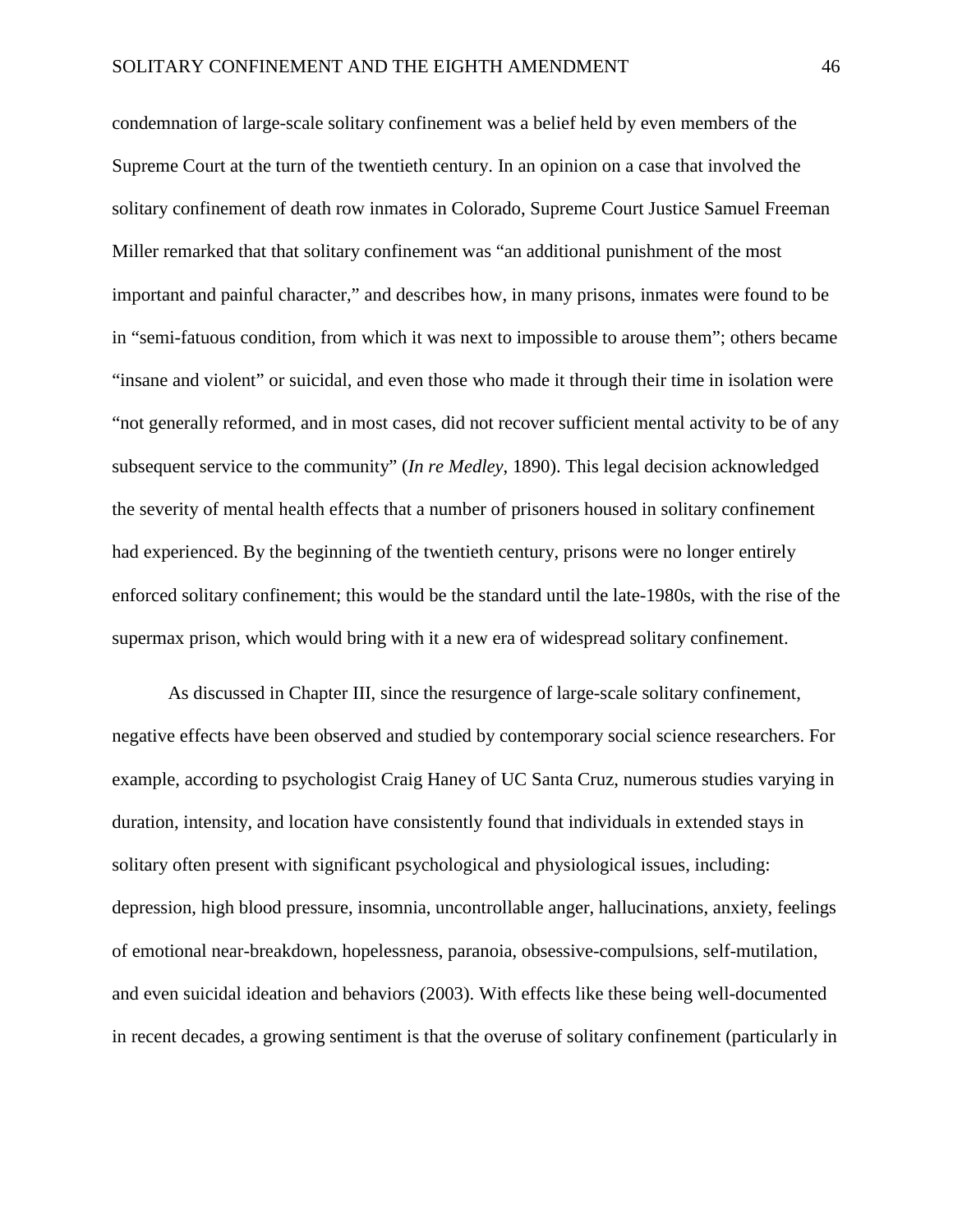the long-term) constitutes what it means to be a cruel and unusual punishment and, as such, would be unconstitutional under the Eighth Amendment.

As discussed in Chapter IV, in recent decades, many have sought a solution through civil rights litigation, but have, like their predecessors in the centuries before, come up empty-handed. From 1866 to date, there have been 35 Eighth Amendment violation petitions that received rulings from the U.S. Supreme Court, many of which specifically named the overuse of solitary confinement in prisons as an example of a cruel and unusual punishment—*McElvaine v. Brush* (1891), *Brooks v. Florida* (1967), and *Hutto v. Finney* (1978) among them. However, *none* of these cases resulted in the Supreme Court *directly* addressing the constitutionality of solitary in its ruling (Solitary Watch, 2010). Aside from a handful of recent concurring and dissenting opinions—*Davis v. Ayala*, 2015 and *Ruiz v. Texas*, 2017, respectively—the Court has essentially avoided the issue.

Still, more than ever before, now is the time for the Supreme Court to act. Two of its current justices, Anthony Kennedy and Stephen Breyer, have expressed sentiments that solitary confinement needs to be addressed, with Justice Kennedy outright inviting the Court to tackle a long-term solitary confinement case, the next time one presents itself to them. When this does occur, it is *imperative* that the Supreme Court rules against the practice. If the Court can acknowledge (a) that the trend of long-term solitary confinement constitutes deliberate indifference to the mental health risks of prisoners; (b) that the potential harm discovered through recent empirical studies is disproportionate to the lesser crimes that many prisoners thrown in isolation often are convicted of; (c) that, with awareness of and advocacy for mental health in criminal justice at an all-time high, the continued overuse of the practice does not reach meet our evolved standards of decency; and (d) that some lower courts and legislatures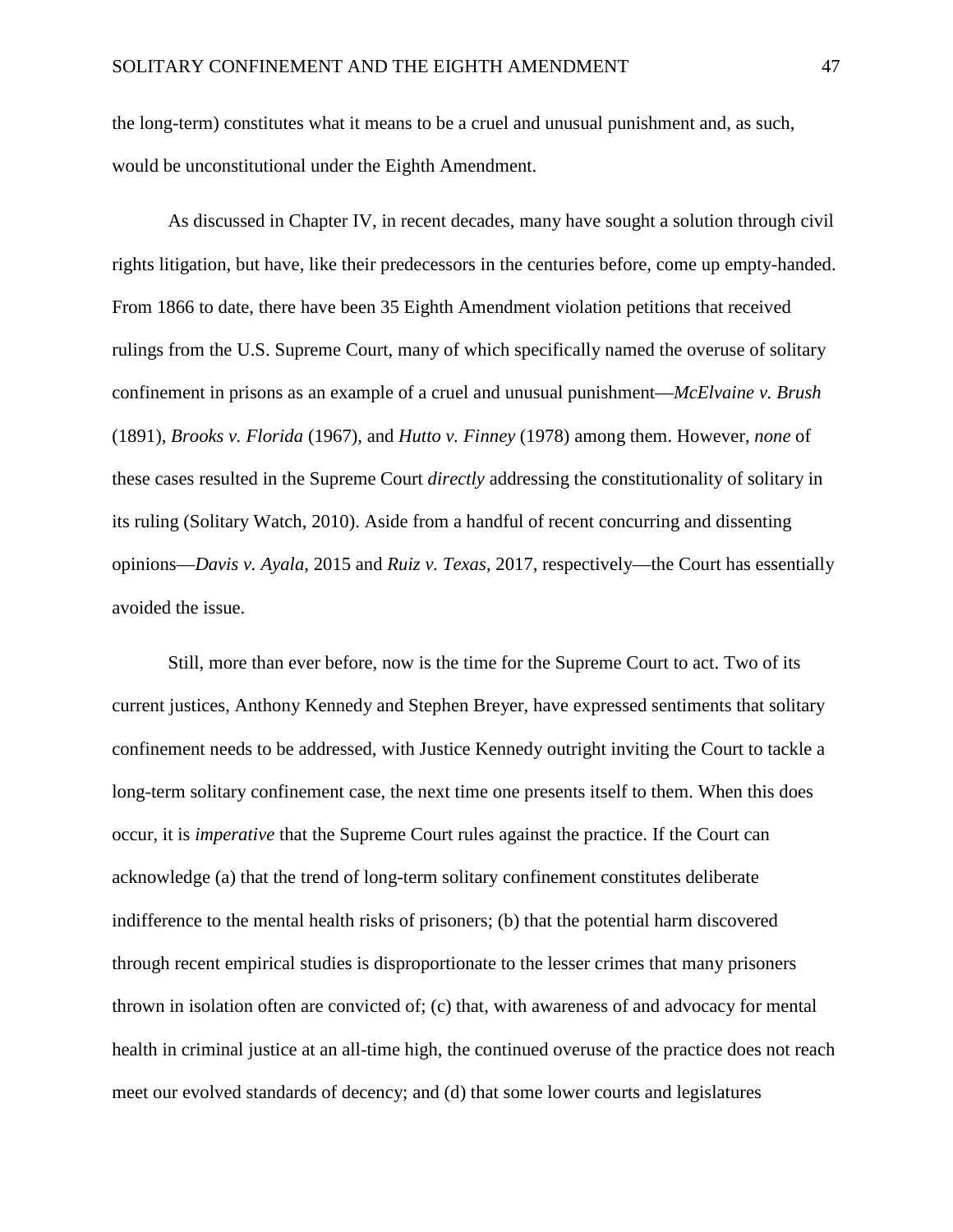#### SOLITARY CONFINEMENT AND THE EIGHTH AMENDMENT 48

throughout the nation have already made efforts and succeeded in curbing the durations and mandating improved conditions of isolation, then they will be able rule long-term solitary confinement as a violation of the Eighth Amendment, without any doubt. No prisoner—no person—should be thrown into a cell the size of a parking space for a prolonged span of time, one that is unknown to them. No one should spend months, weeks, or years in such an environment that conducive to mental trauma. There should not be another story like that of Kalief Browder.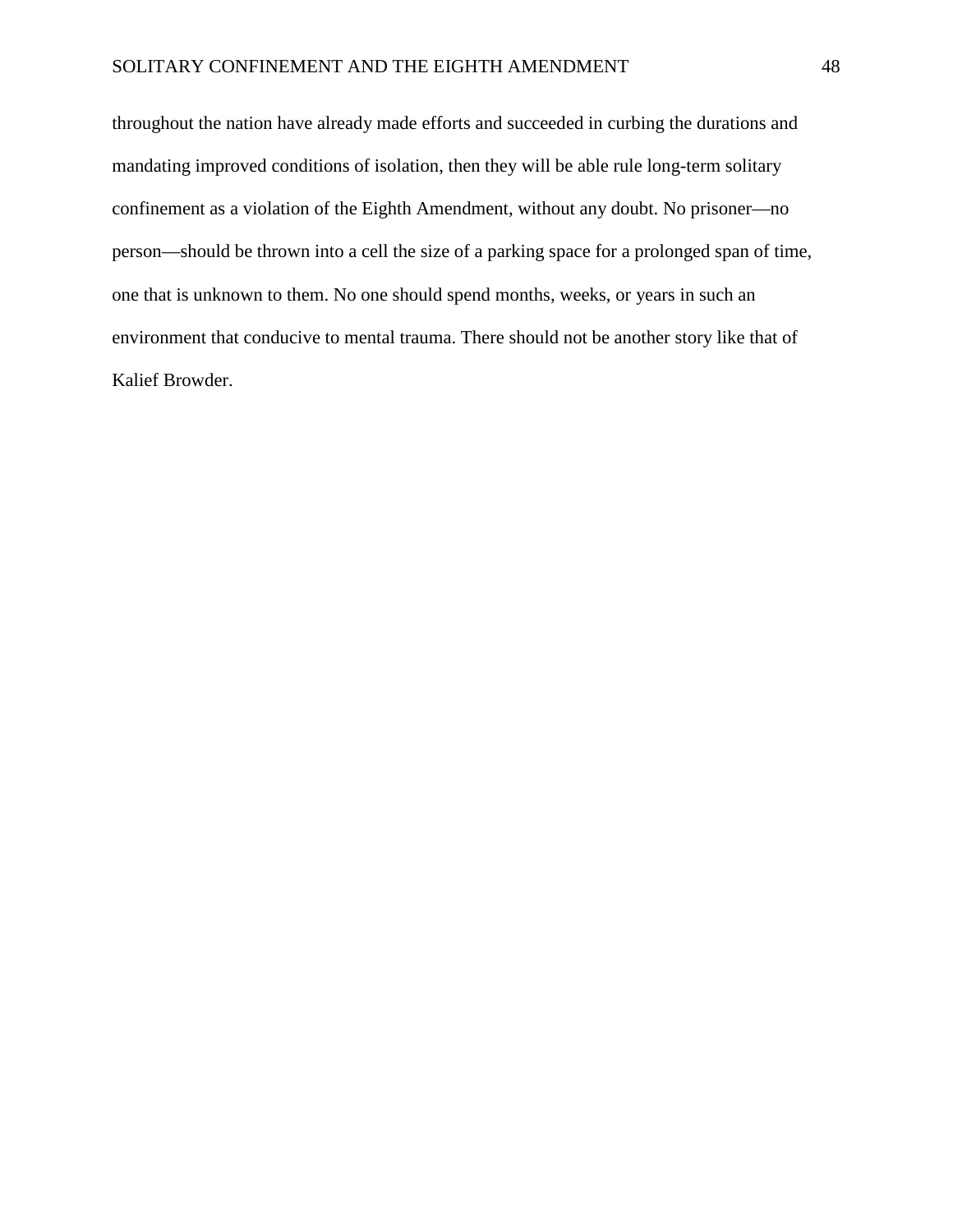#### **References**

- Andersen, H. S., Sestoft, D., Lillebaek, T., Gabrielsen, G., & Hemmingsen, R. (2000). A longitudinal study of prisoners on remand: Repeated measures of psychopathology in the initial phase of solitary versus nonsolitary confinement*. International Journal of Law and Psychiatry 26*(2003), 165–177.
- Auburn system. (2008). In *Encyclopædia Britannica online*. Retrieved from https://www.britannica.com/topic/Auburn-system
- Clayton, C. W., & Gillman, H. (1999). *Supreme Court decision-making: New institutionalist approaches*. Chicago, IL: University of Chicago Press.
- Coid, J., Petruckevitch, A., Bebbington, P., Jenkins, R., Brugha, T., Lewis, G.,…Singleton, N. (2003). Psychiatric morbidity in prisoners and solitary cellular confinement, I and II: Disciplinary segregation, and special ('strip') cells. *The Journal of Forensic Psychiatry & Psychology, 14*(2), 298-340.

*Davis v. Ayala* (The Supreme Court of the United States, 2015)

- Fong, R. S., & Vogel, R. E. (1994). A comparative analysis of prison gang members, security threat groups inmates and general population prisoners in the Texas Department of Corrections. *Journal of Gang Research, 2*(2), 1-12.
- Foucault, M. (1977). *Discipline and punish: The birth of the prison*. (A. Sheridan, Trans.). New York, NY: Vintage Books. (Original work published 1975).
- Gillman, H. (1999). The Court as an idea, not a building (or a game): Interpretive institutionalism and the analysis of supreme court decision-making. In C. W. Clayton  $\&$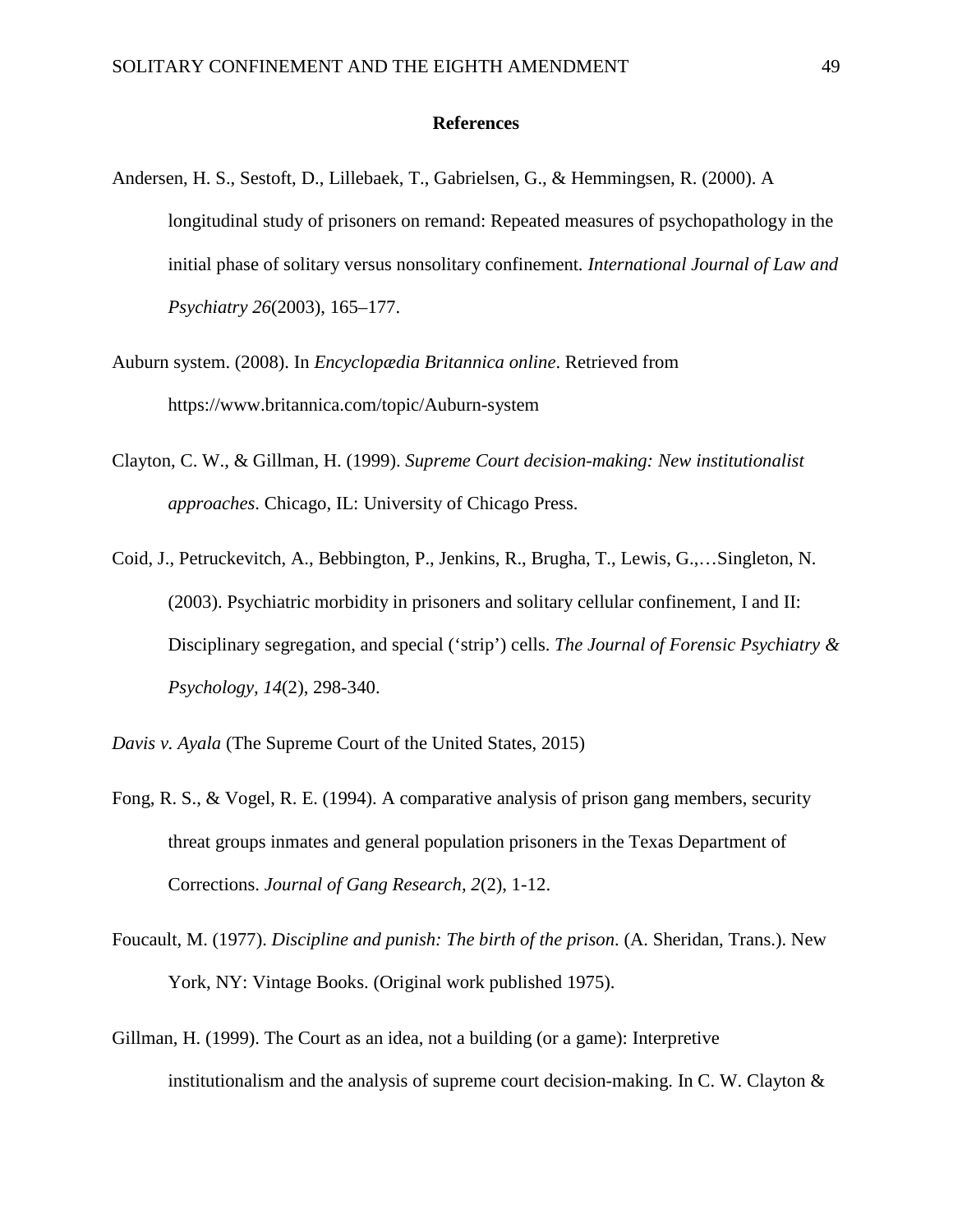H. Gillman, *Supreme Court decision-making: New institutionalist approaches*. Chicago, IL: University of Chicago Press.

- Grassian, S. (1983). Psychopathological effects of solitary confinement. *American Journal of Psychiatry, 140*(11), 1450-1454.
- Grassian, S., & Friedman, N. (1986). Effects of sensory deprivation in psychiatric seclusion and solitary confinement. *International Journal of Law and Psychiatry, 8*, 49–65.
- Haney, C. (1993). Infamous punishment: The psychological effects of isolation. *National Prison Project Journal, 8*(1), 3-21.
- Haney, C. (2003). Mental health issues in long-term solitary and "supermax" confinement. *Crime & Delinquency, 49*(2), 124-156.
- Haney, C., & Lynch, M. (1997). Regulating prisons of the future: A psychological analysis of supermax and solitary confinement. *N.Y.U. Review of Law and Social Change, 23*, 477.
- Kaba, F., Lewis, A., Glowa-Kollsich, S., Hadler, J., Lee, D., Alper, H.,…Venters, H. (2014). Solitary confinement and risk of self-harm among jail inmates. *American Journal of Public Health, 104*(3), 442-447.
- Korn, R. (1988a). Effects of confinement in the high security unit at Lexington. *Social Justice, 15*(1), 8-19.

*In Re Medley* (The Supreme Court of the United States, 1890)

*Jackson v. Bishop* (The Supreme Court of the United States, 1968)

Liman Program, Yale Law School, & Association of State Correctional Administrators. (2015, August 31). Time-In-Cell: The ASCA-Liman 2014 National Survey of Administrative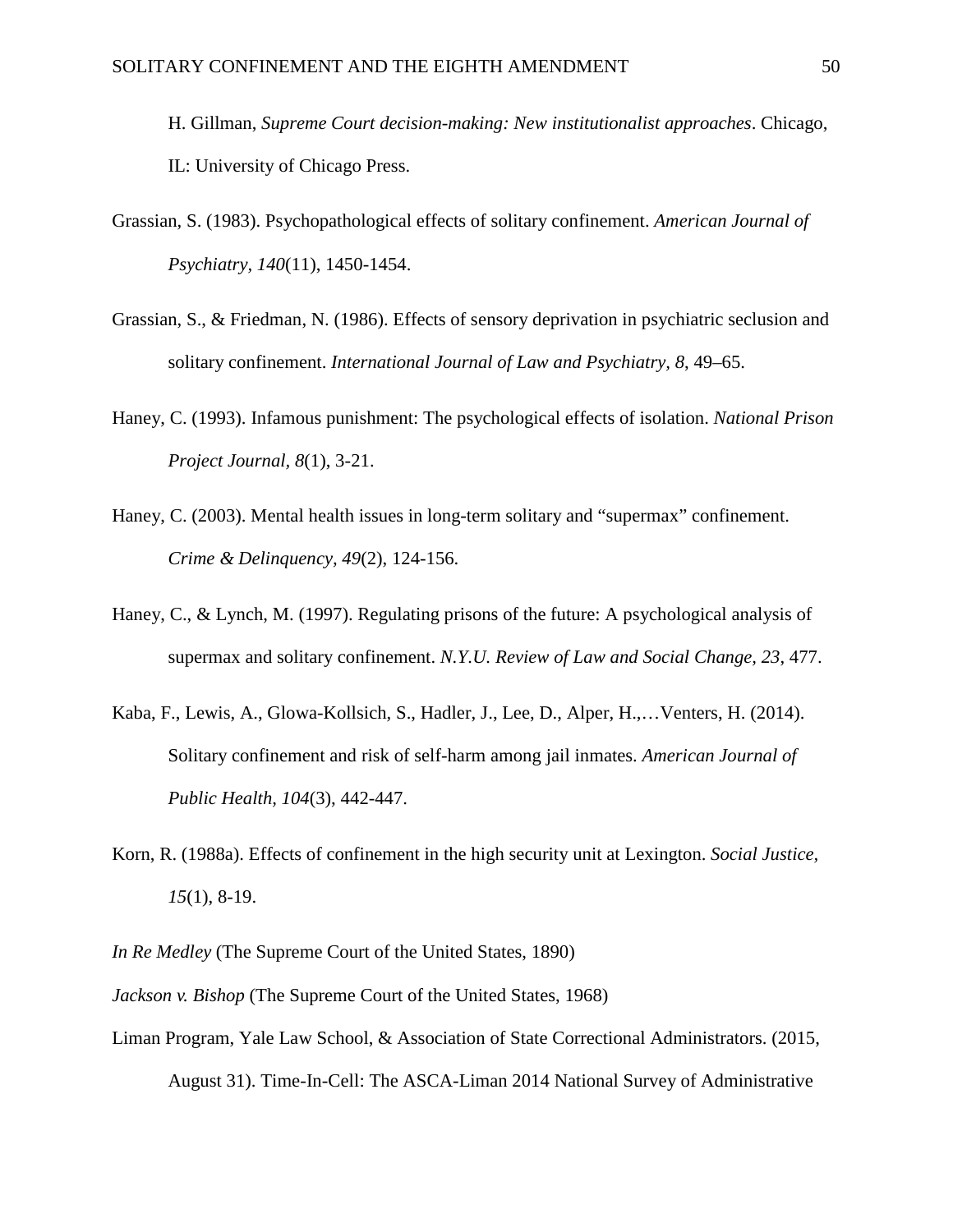Segregation in Prison*.* Retrieved from The Arthur Liman Public Interest Program: https://www.law.yale.edu/centers-workshops/arthur-liman-public-interestprogram/liman-publications

- Martin, M. (2017, March 4). 'Time: The Kalief Browder Story' depicts issues with solitary confinement. [Interview]. Retrieved from National Public Radio: http://www.npr.org/2017/03/04/518527689/time-the-kalief-browder-story-depicts-issueswith-solitary-confinement
- Mulligan, W. H. (1979). Cruel and unusual punishments: The proportionality rule. *Fordham Law Review, 47*(5), 639-650.
- O'Keefe, M. (2008). Administrative segregation from within: A corrections perspective. *The Prison Journal, 88*(1), 123-143.
- *O'Neil v. Vermont* (The Supreme Court of the United States, 1892)
- Pennsylvania system. (2008). In *Encyclopædia Britannica online*. Retrieved from https://www.britannica.com/topic/Pennsylvania-system

*Pervear v. The Commonwealth* (The Supreme Court of the United States, 1866)

Prison Discipline Society of Boston. (1855). *Reports of the Prison discipline society, Boston: 1826-1854*. Boston, MA: Press of T.R. Marvin.

*Robinson v. California* (The Supreme Court of the United States, 1962)

Roma, P., Pompili, M., Lester, D., Girardi, P., & Ferracuti, S. (2013). Incremental conditions of isolation as a predictor of suicide in prisoners. *Forensic Science International 233*(2013), 1-2.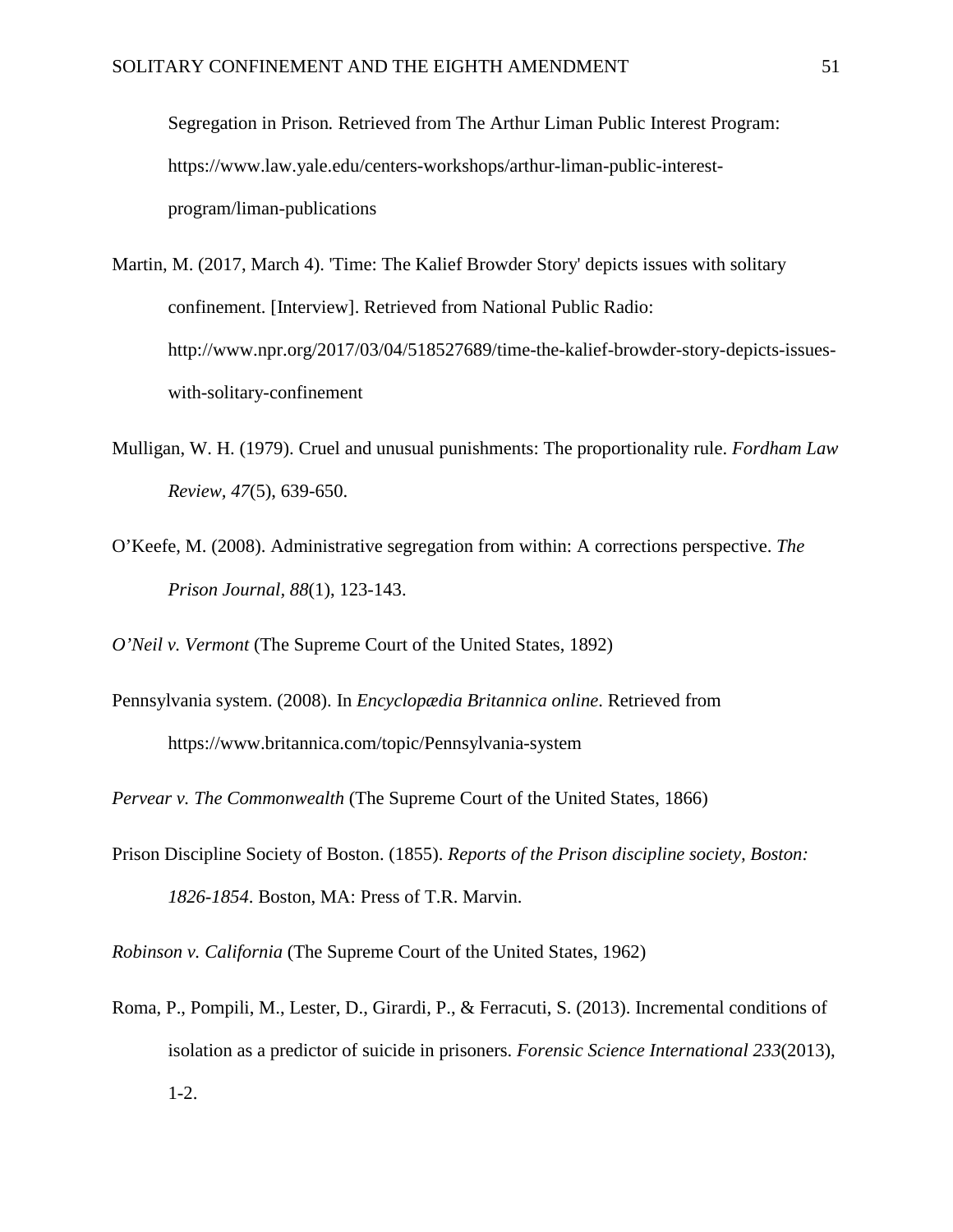*Ruiz v. Texas* (The Supreme Court of the United States, 2017)

- Segal, J. A., & Spaeth, H. J. (2002). *The Supreme Court and the attitudinal model revisited*. New York, NY: Cambridge University Press.
- Smith, C. E. (2004). *Constitutional rights: Myths and realities*. Belmont, CA: Wadsworth Cengage Learning.
- Smith, P. S. (2006). The effects of solitary confinement on prison inmates: A brief history and review of the literature. *Crime and Justice, 34*(1), 441-528.

*Solem v. Helm*, (The Supreme Court of the United States, 1983)

- Solitary Watch. (2010). *U.S. Supreme Court cases*. Retrieved from: http://solitarywatch.com/resources/u-s-supreme-court-cases/
- Suedfeld, P. (1984). Measuring the effects of solitary confinement. *American Journal of Psychiatry, 141*(10), 1306–1308.
- Suedfeld, P., Ramirez, C., Deaton, J., & Baker-Brown, G. (1982). Reactions and attributes of prisoners in solitary confinement. *Criminal Justice and Behaviour, 3*, 303–340.
- Sullivan, L. (2006). *Timeline: Solitary confinement in U.S. prisons*. Retrieved from https://www.npr.org/templates/story/story.php?storyId=5579901

*Trop v. Dulles* (The Supreme Court of the United States, 1958)

*Weems v. United States* (The Supreme Court of the United States, 1910)

*Whitley v. Albers* (The Supreme Court of the United States, 1986)

*Wilkerson v. Utah* (The Supreme Court of the United States, 1878)